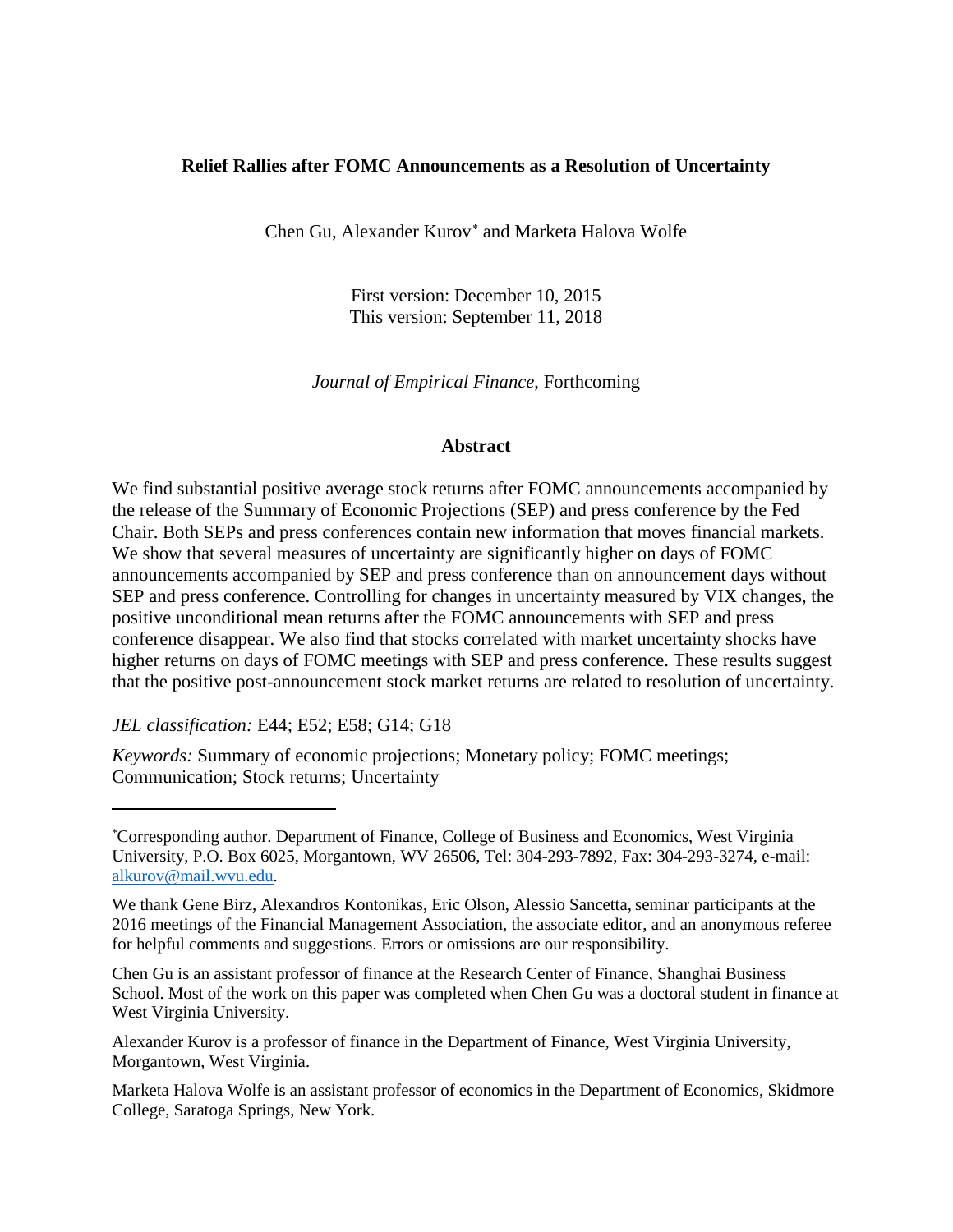"The Federal Reserve's decision to hike rates gave investors room to breathe after months of will-they-won't-they agony. Wall Street's forecasts for a December hike came true and markets rallied. "We got a pop on the reduction of uncertainty," Brad McMillan, chief investment officer for Commonwealth Financial Network, told TheStreet."

TheStreet.com, December 16, 2015

## **1. Introduction**

l

Market participants closely follow central bank announcements because these announcements move prices of financial assets. [1](#page-1-0) Federal Reserve officials have made a concerted effort to communicate their assessment of the economic outlook and provide information about the future direction of policy. On November 20, 2007, the Federal Open Market Committee (FOMC) started publishing the Summary of Economic Projections (SEP) after every other FOMC meeting. The SEP includes Fed policymakers' projections for three major macroeconomic indicators: real GDP growth, unemployment rate, and inflation. Until 2010, the SEP was released with the FOMC minutes three weeks after the meeting. In 2011-2012, the SEP was released within two hours after the FOMC statement. Since then, it has been released simultaneously with the release of the statement. Beginning on January 25, 2012, the SEP has included the FOMC members' anonymous assessments of the appropriate monetary policy for the next few years and the longer term. These assessments, known as the "dot plots," are widely discussed by market participants.[2](#page-1-1) The release of the SEP is followed by a press conference in which the Fed Chair explains the Fed's actions and answers questions. These releases make monetary policy actions more predictable and help form market expectations of the future path of policy.

<span id="page-1-0"></span><sup>&</sup>lt;sup>1</sup> Studies analyzing the effect of monetary announcements on financial markets include Bernanke and Kuttner (2005), Basistha and Kurov (2008), Wongswan (2009), and Kontonikas, MacDonald and Saggu (2013).

<span id="page-1-1"></span><sup>&</sup>lt;sup>2</sup> For example, Feroli, Greenlaw, Hooper, Mishkin and Sufi (2016) state that the "dot plot" is the most important element of the Fed's "forward guidance." See Figure 2 at

<http://www.federalreserve.gov/monetarypolicy/fomcminutes20120125ep.htm> for an example of the "dot plot."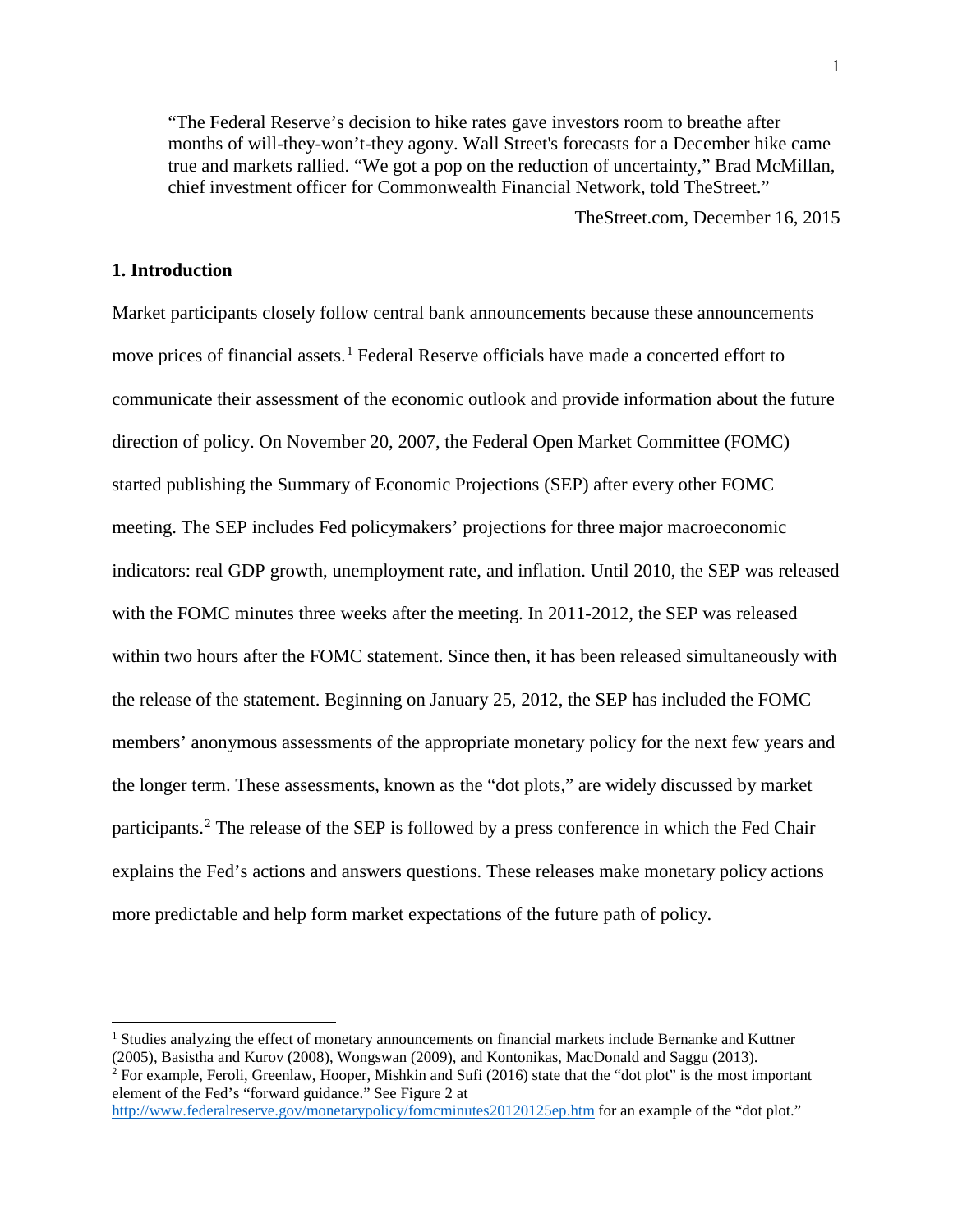We show that FOMC announcements with SEP and press conference give rise to significant positive average stock returns. These rallies are substantial: During the first hour after such announcements, the U.S. stock prices increase on average by approximately 49 basis points. These returns are not driven by good news about monetary policy or outliers. A trading strategy of buying the E-mini S&P 500 futures contracts five minutes before the FOMC announcements with SEP and press conference and closing the position 55 minutes after the announcement would have earned an annualized Sharpe ratio of 1.78.

We examine what drives the high average post-announcement returns. In classical asset pricing theory, positive expected excess returns represent compensation for systematic risk. However, recent literature shows that uncertainty also influences asset prices. For example, Bansal and Yaron (2004) show theoretically that the equity premium contains a component driven by fluctuations in economic uncertainty; a decline in uncertainty triggers a drop in the equity premium, which leads to an immediate increase in stock prices. Anderson, Ghysels and Juergens (2009) find that stock returns are related to economic uncertainty. Using a general equilibrium model capturing time-varying economic uncertainty, Bollerslev, Tauchen and Zhou (2009) argue that the market risk premium includes a premium for bearing volatility risk; when the market anticipates high volatility, there is a discount built into prices, resulting in higher expected returns.

Our results are consistent with these arguments. We show that market uncertainty, measured by the VIX index,<sup>[3](#page-2-0)</sup> is high before FOMC announcements with SEP and press conference and then significantly decreases after the announcement, but there is no similar

 $\overline{\phantom{a}}$ 

<span id="page-2-0"></span><sup>&</sup>lt;sup>3</sup> Studies using the VIX index as a proxy for market uncertainty include Chen and Clements (2007), Vahamaa and Aijo (2011), Lucca and Moench (2015), Agapova and Madura (2016), Amengual and Xiu (2018), and Fernandez-Perez, Frijns and Tourani-Rad (2017).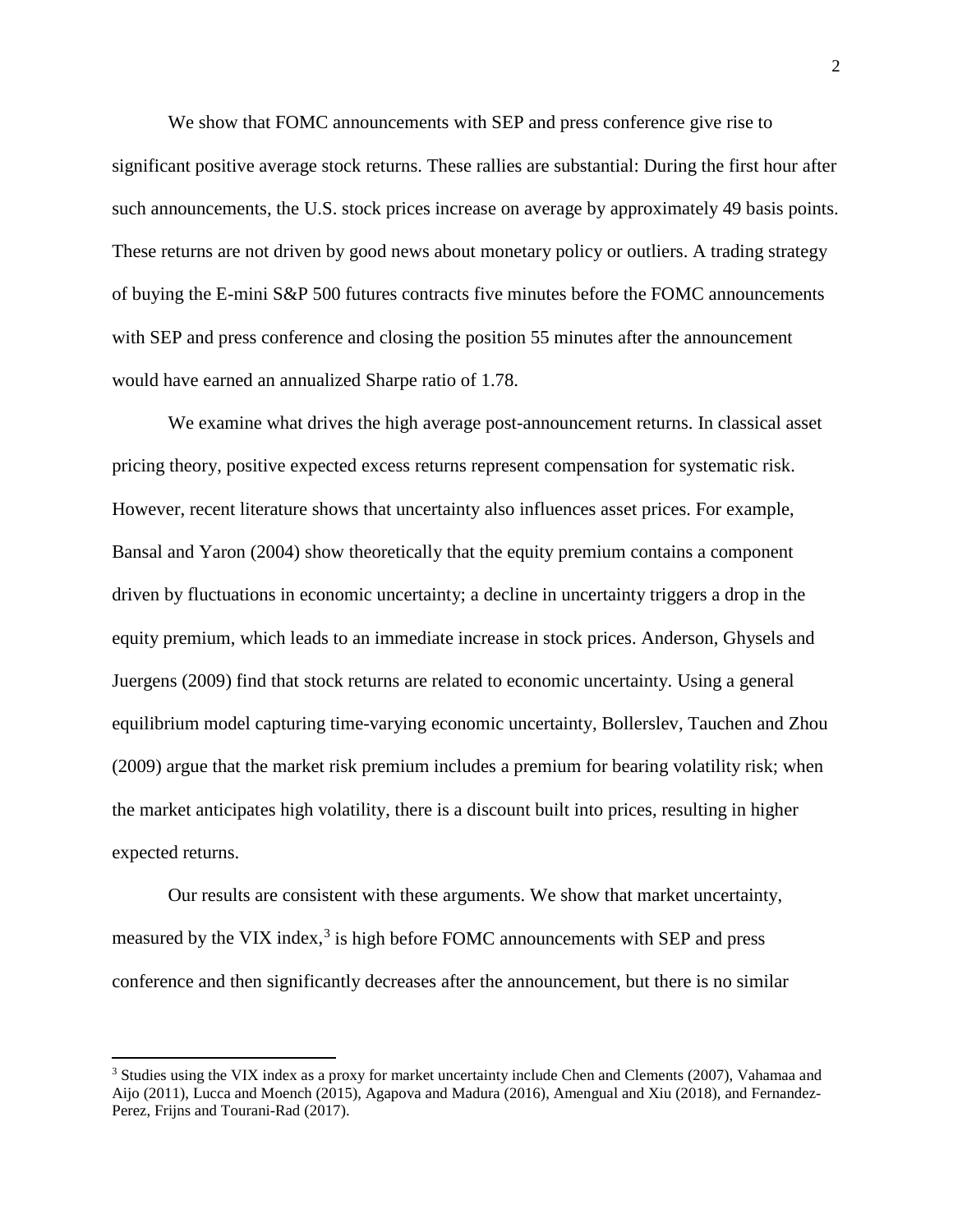decline after FOMC announcements without SEP and press conference. We then conduct an analysis to relate the magnitude of the E-mini S&P 500 index positive unconditional average returns to the amount of uncertainty resolved around these FOMC announcements. We measure the amount of uncertainty resolved by changes in the VIX. Because the changes in VIX cannot be assumed to be exogenous, we use the two-stage least squares regression where the instrumental variable is the one-day lag of the VIX. We show that the positive unconditional stock returns after the FOMC announcements with SEP and press conference disappear after controlling for the change in VIX, supporting the conclusion that these returns are related to the resolution of uncertainty.

We complement this aggregate analysis by a disaggregated analysis of individual stocks. Building on Ang, Hodrick, Xing and Zhang (2006), Chang, Christoffersen and Jacobs (2013), and Cremers, Halling and Weinbaum (2015) who estimate models that include a volatility factor, we estimate a two-factor model and show that stocks that are more sensitive to volatility shocks have higher returns on FOMC announcement days with SEP and press conference. This finding is consistent with the hypothesis that the positive post-announcement stock returns are related to the resolution of uncertainty after the announcement.

There are two potential reasons for a greater uncertainty resolution after FOMC meetings followed by SEP releases. First, the information contained in the SEP and press conference helps reduce uncertainty. Second, since these meetings are followed by the press conferences where the Fed can explain its actions, the FOMC is likelier to introduce significant policy changes at these meetings.[4](#page-3-0) The FOMC may also be more inclined to make important policy decisions at

 $\overline{a}$ 

<span id="page-3-0"></span><sup>4</sup> For example, the FOMC's decision to begin tapering asset purchases under the quantitative easing program in December 2013, the decision to initiate a lift-off from the zero bound in December 2015, and all subsequent decisions to increase the federal funds rate target range (in December 2016, March 2017, June 2017, December 2017, and March 2018) were made at meetings followed by SEP and press conference.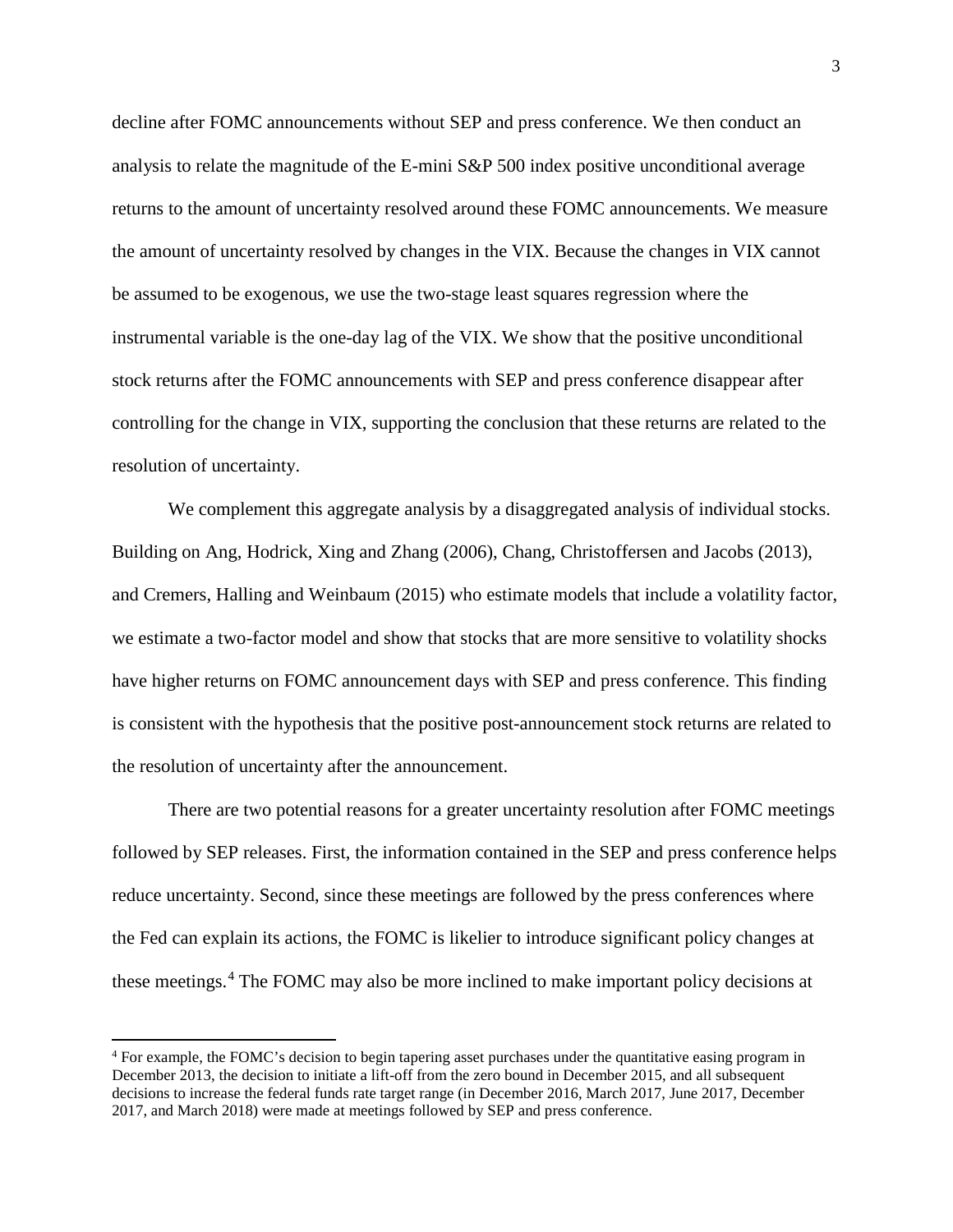these meetings because investors pay more attention to the announcements followed by press conferences (Boguth, Gregoire and Martineau, 2018). This prospect of important decisions increases uncertainty before the FOMC meeting and leads a to greater uncertainty resolution after the meeting.

Our paper adds to the literature on the stock market uncertainty around FOMC meetings. Chen and Clements (2007) use daily data to show that the VIX falls on days with FOMC meetings. Vähämaa and Äijö (2011) confirm this finding with daily data and argue that it signifies the monetary policy decisions affecting the stock market uncertainty. Fernandez-Perez, Frijns and Tourani-Rad (2017) document a decrease in VIX on FOMC meeting days with intraday data and also attribute it to the resolution of market uncertainty. Amengual and Xiu (2018) model the term structure of variance in a general non-affine modeling framework and find that most of downward volatility jumps, measured by daily VIX changes, are associated with FOMC announcements and the Fed Chair speeches, which confirms the findings from the earlier studies: decreases in volatility are highly correlated with the monetary policy uncertainty resolution. In contrast to these previous studies that relate decreases in volatility to resolution of uncertainty following FOMC meetings in general, our paper focuses on the difference between FOMC meetings with and without SEP and press conference.

Other recent studies most closely related to our paper are Lucca and Moench (2015), Brusa, Savor and Wilson (2018), Savor and Wilson (2013), Cieslak, Morse and Vissing-Jorgensen (2018), and Boguth, Gregoire and Martineau (2018). Lucca and Moench (2015) find large positive average stock returns in the 24 hours before scheduled FOMC announcements. They find no significant return drift after the announcement and argue that the mismatch between the time when the news arrives and when the returns are earned makes it difficult to explain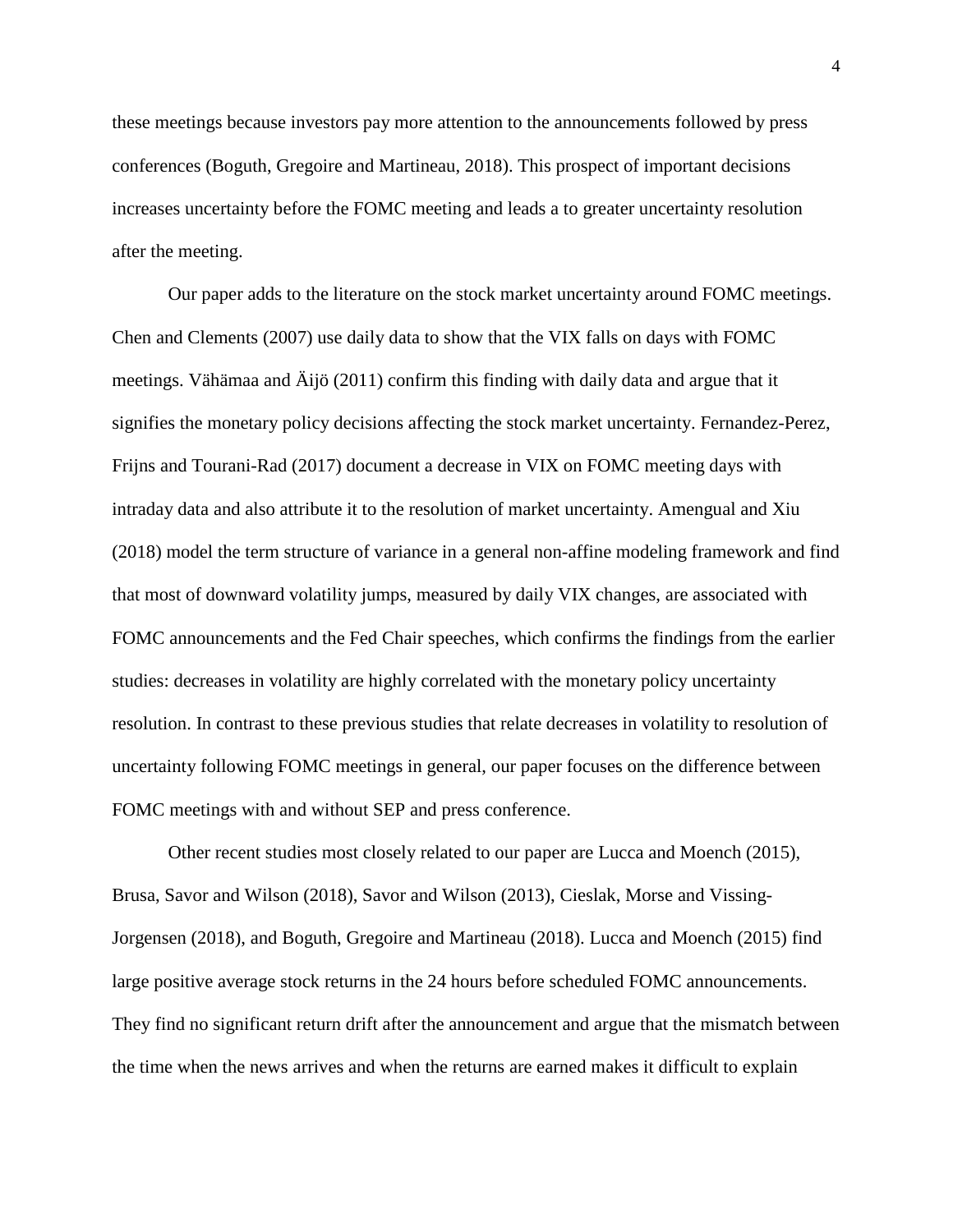these returns by asset pricing theory. In contrast, we find sizable positive average stock returns *after* the FOMC announcements accompanied by the SEP and press conference rather than before the announcements. This makes the uncertainty-based explanation more plausible. In our sample, there is no evidence of the pre-FOMC announcement drift found by Lucca and Moench (2015).

Brusa, Savor and Wilson (2017) show that the FOMC announcements are unique in generating positive average excess returns in the global stock markets in the two-day window surrounding scheduled FOMC meetings. Announcements from other central banks are not associated with such premia in either international or domestic stock markets.

Savor and Wilson (2013) show higher average returns on days of scheduled announcements about inflation, unemployment, and interest rates. They argue that these higher returns represent a premium that investors demand for bearing macroeconomic risk. They provide evidence that this risk premium increases in periods of high uncertainty about the state of the economy. However, they use daily data, which makes it difficult to conclusively show when the risk premium is earned. We use intraday data, which allows establishing a direct link between resolution of uncertainty and contemporaneous stock returns.

Cieslak et al. (2018) find that the equity premium in the U.S. and the rest of the world is earned entirely in even weeks of the FOMC meeting cycle. They conclude that the excess stock returns over the FOMC cycle are mainly caused by Fed's informal communication with the media and the financial sector. They find no evidence that the equity premium is related to public releases from the Federal Reserve. In contrast, we show that some of the FOMC-related equity premium is driven by public releases.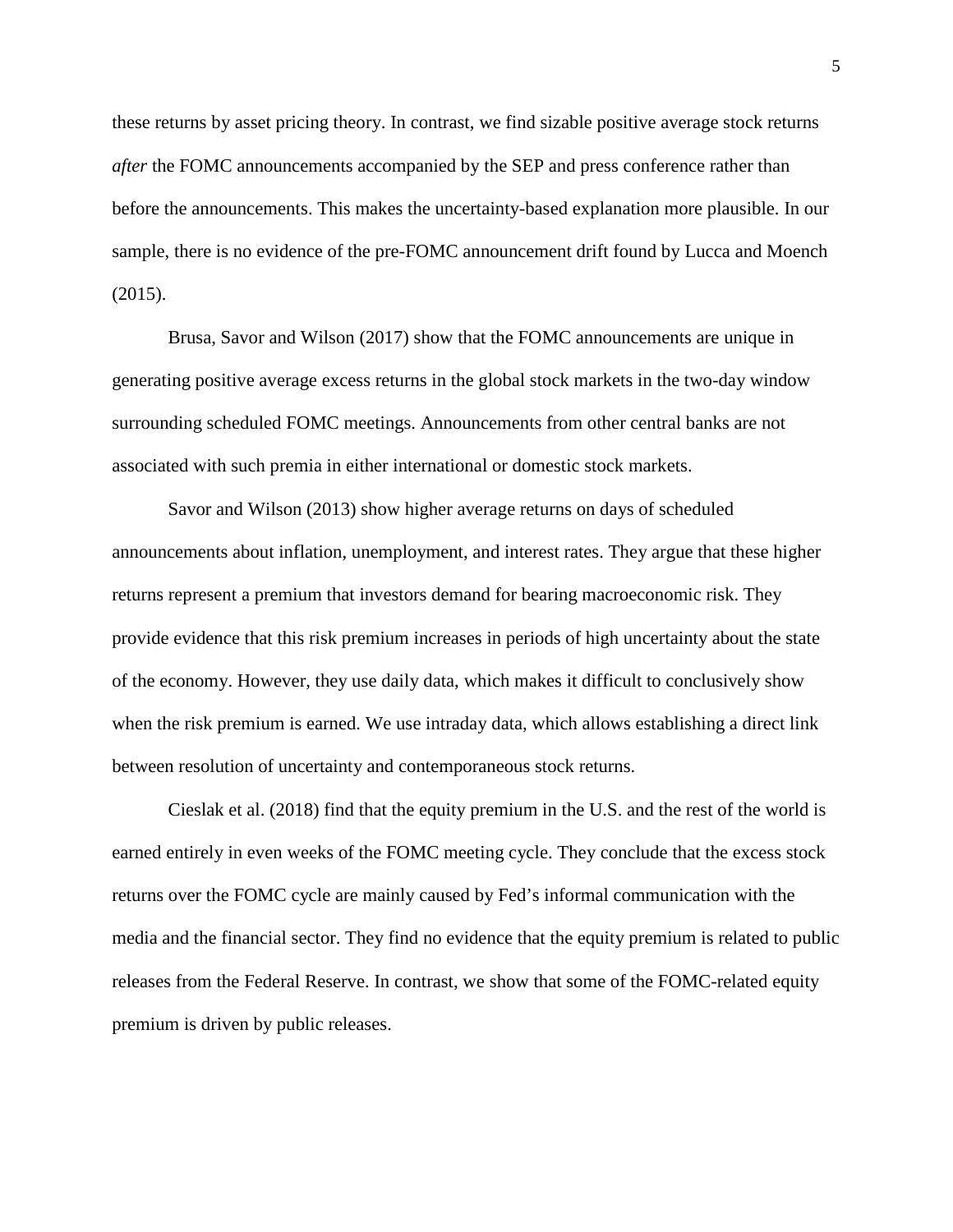In a concurrent independent study, Boguth, Gregoire and Martineau (2018) analyze the economic consequences of the Fed's practice to hold press conferences after every other FOMC meeting. They provide evidence that this communication policy has unintended consequences. Concentration of investor attention on the meetings accompanied by press conferences reduces the frequency at which important monetary policy news is released to the public, which may reduce transparency and social welfare. We focus on significant positive stock returns immediately after FOMC announcements accompanied by the SEP and press conference. We provide evidence that these stock market moves are "relief rallies" driven by the resolution of uncertainty. Boguth et al. (2018) maintain that the press conferences attract investor attention but convey little new information to the market. In contrast, we show that both the SEPs and the press conferences contain information that influences interest rate expectations.

#### **2. Sample Selection and Data**

#### *2.1. Sample Period*

 $\overline{a}$ 

The SEPs contain policymakers' forecasts of three macroeconomic variables (real GDP growth, unemployment rate, and inflation) and a survey of their views of the appropriate levels of the federal funds target rate for the next three years and in the longer term. These materials are released after every other FOMC meeting, and their release is followed by the Fed Chair's press conference that consists of a briefing by the Chair and a  $Q&A$  session.<sup>[5](#page-6-0)</sup> We examine a sample period from January 2012 to December 2016 that contains 40 FOMC announcements, including 21 announcements accompanied by the SEP and press conference.<sup>[6](#page-6-1)</sup> The sample period begins in

<span id="page-6-0"></span><sup>5</sup> On June 13, 2018, the Fed Chairman Jerome Powell announced plans to hold press conferences after every FOMC meeting beginning in January 2019.

<span id="page-6-1"></span><sup>6</sup> In 2012, there were five FOMC announcements accompanied by the SEP and press conference; the FOMC statement was released at 12:30 p.m., and the SEP was released at 2:00 p.m. In each of the following years, there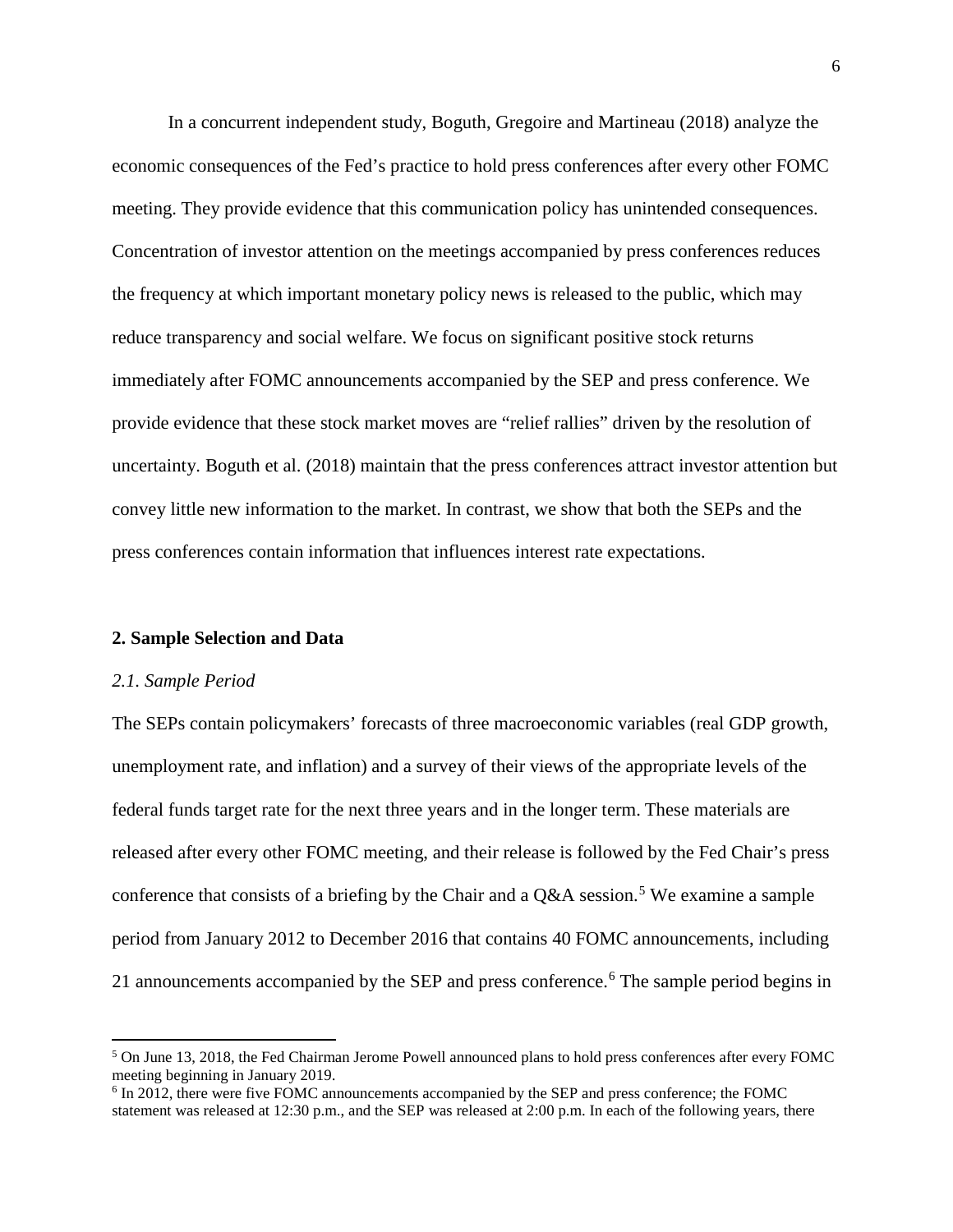January 2012 because that is when the FOMC started releasing individual members' assessments of the appropriate future levels of the federal funds target rate.

Plosser (2012) argues that adding the information about the appropriate future levels of the federal funds target rate was a major enhancement because it helps market participants establish a connection between expected economic conditions discussed in the SEP and future monetary policy, which conveys information about the Fed's reaction function.<sup>[7](#page-7-0)</sup> Furthermore, by providing information about the full range of views of appropriate policy, the "dot plots" help investors quantify and therefore reduce uncertainty about the future monetary policy.

### *2.2. Data and Summary Statistics*

l

We measure stock returns as continuously compounded (log) returns computed using fiveminute data for the nearby E-mini S&P 500 index futures contracts. The nearby contract liquidity declines in its last few days of trading. Therefore, the next closest contract is used when its daily trading volume exceeds the nearby contract volume. Summary statistics for stock returns in two intraday windows around the FOMC announcements are shown in Panels A and B of Table 1. To highlight characteristics of FOMC announcements with SEP and press conference, the statistics are computed separately for FOMC meetings with and without SEP and press conference. The table also shows the average realized volatility and trading volume around the announcements. The realized variance is computed as the sum of squared five-minute returns because this measure represents a more accurate measure of ex-post return variation than the more traditional sample variance.<sup>[8](#page-7-1)</sup>

were four FOMC announcements with the SEP and press conference; the FOMC statement and the SEP were released simultaneously at 2:00 p.m. Before January 2013, press conferences started at 2:15 p.m. Since then, the press conferences were scheduled to start at 2:30 p.m., 30 minutes after the release of the FOMC statements. <sup>7</sup> Kahn and Palmer (2016) use projections from the SEP to estimate the FOMC's implicit policy reaction function.

<span id="page-7-1"></span><span id="page-7-0"></span><sup>8</sup> See, for example, Andersen, Bollerslev, Diebold and Ebens (2001).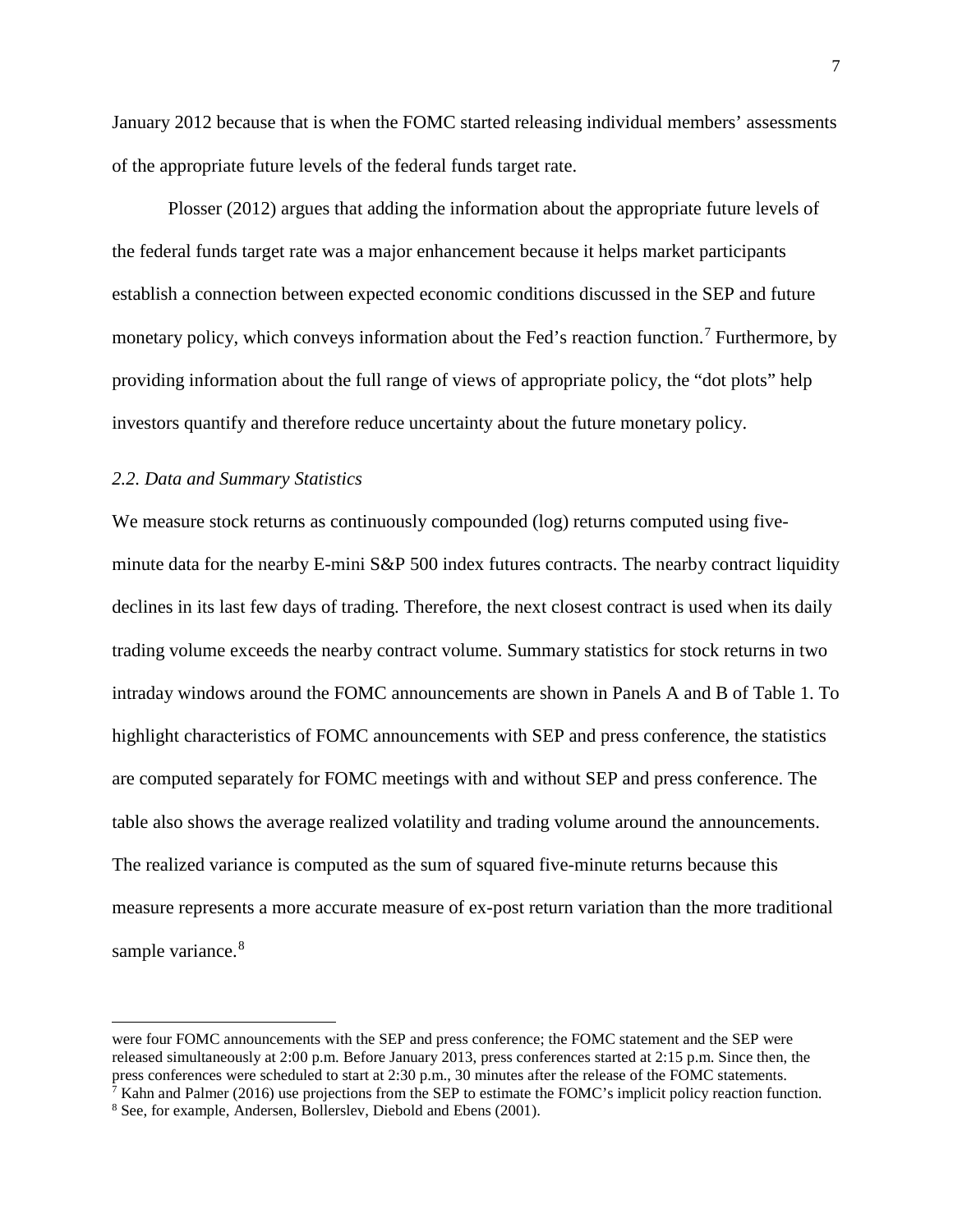The average post-announcement return for FOMC announcements with SEP and press conference is 49 basis points. 17 out of 21 announcements with SEP and press conference were followed by positive stock returns in the hour following the announcement.<sup>[9](#page-8-0)</sup> In contrast, the average return for announcements without SEP and press conference is close to zero, with positive and negative post-announcement returns approximately equally frequent. Based on a two-sample *t*-test, the difference between the mean returns in the two sub-samples is statistically significant. Wilcoxon rank sum test of the difference in medians produces a similar result.<sup>[10](#page-8-1)</sup> Table 1 also shows that announcements with SEP and press conference are accompanied by higher post-announcement return variance and trading activity than announcements without SEP and press conference.

## [Insert Table 1 here]

Figure 1 plots the kernel densities for post-announcement returns in the interval from five minutes before to 55 minutes after announcement on days with and without the SEP and press conference. The bandwidth in this kernel density estimation is selected using the Sheather and Jones (1991) method recommended by Jones, Marron and Sheather (1996). The return density associated with SEP and press conference (solid line) is located to the right with most of mass at positive values. This indicates that the positive average post-announcement returns for FOMC announcements with SEP and press conference are not caused by outliers.

[Insert Figure 1 here]

 $\overline{a}$ 

<span id="page-8-0"></span><sup>&</sup>lt;sup>9</sup> To put this in perspective, if the probability of observing a positive return were 0.5, the probability of observing 17 or more positive returns in 21 independent episodes would be approximately 0.0036. During our sample period, the empirical probability of a positive E-mini S&P 500 return in the interval from 1:55 p.m. to 2:55 p.m. on non-FOMC announcement days is approximately 0.51.

<span id="page-8-1"></span> $10$  As mentioned in Section 1, the FOMC started publishing the SEP in the fall of 2007 along with the FOMC minutes. We examined average stock returns around the release of the FOMC minutes with SEP during the 2007- 2010 period and found no statistically significant results.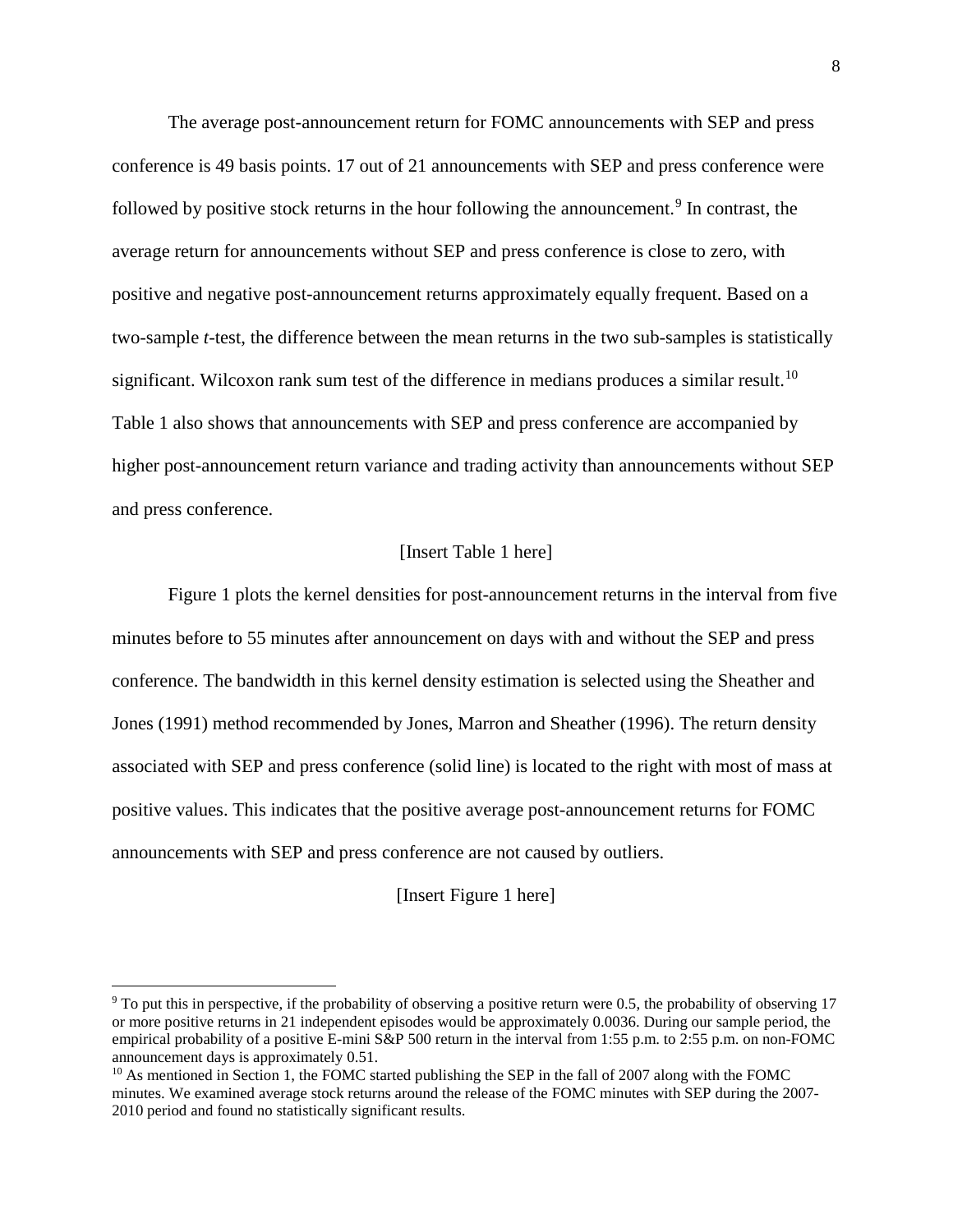Lucca and Moench (2015) document large positive stock returns in the 24 hours before scheduled FOMC announcements. They find that the one-year rolling average of pre-FOMC stock returns is positive for most of their 1980-2011 sample period. To see whether this preannouncement drift exists in our sample, we calculate cumulative average returns in a window from 24 hours before to five minutes before the release of the FOMC statement. Panel C in Table 1 shows no evidence of positive average pre-announcement returns. FOMC announcements with SEP and press conference are associated with a lower pre-announcement trading volume but a similar level of realized volatility compared to other FOMC announcements.

### **3. Empirical Results**

This section presents our main empirical results of positive unconditional average returns after FOMC announcements with SEP and press conference, reports robustness checks and shows economic significance of our findings.

## *3.1. Effect of FOMC Announcements on the Stock Market*

Panel A of Figure 2 shows cumulative average stock returns in the interval from 12 hours before to two hours after announcements with SEP and press conference. The average returns are positive and statistically significant after the official release time, indicating that the stock market rallies after announcements with SEP and press conference. Within one hour after the announcement, the E-mini S&P 500 index futures prices increase by approximately 45 basis points on average. Panel B of Figure 2 shows that, in contrast to the positive average returns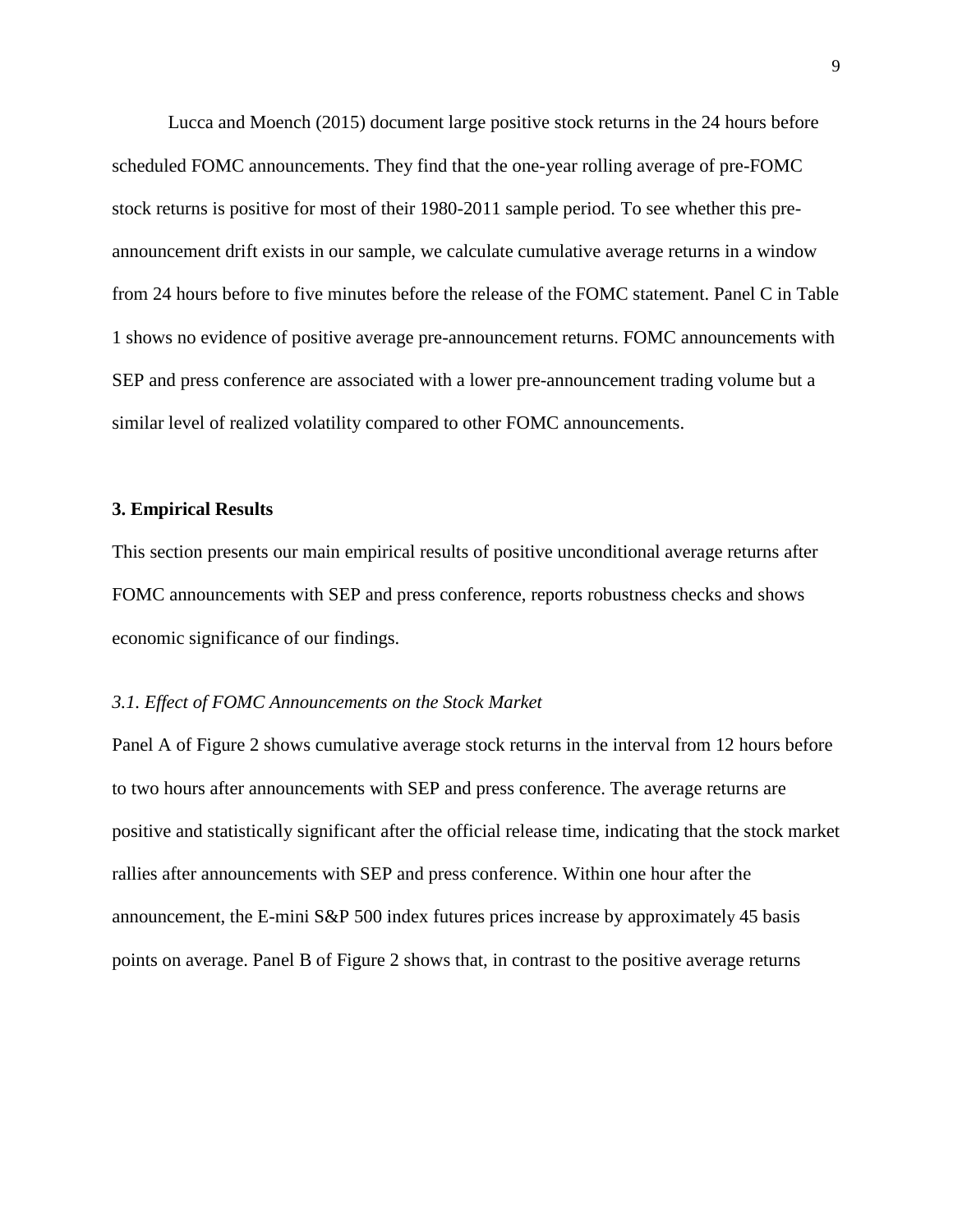earned after FOMC announcements with SEP and press conference, the cumulative average returns after other FOMC announcements are close to zero.<sup>[11](#page-10-0)</sup>

### [Insert Figure 2 here]

Kandel and Pearson (1995) show that different interpretations of information by individual traders cause an increase in trading volume around public announcements. Ross (1989) argues that price volatility is proportional to the rate of information flow. Therefore, FOMC announcements with the SEP and press conference should be associated with higher market volatility and trading activity. Figure 3 shows the average trading volume and volatility in the E-mini S&P 500 index futures market. Panel A shows that announcements with SEP and press conference trigger higher trading activity compared to other FOMC announcements. Panel B shows that volatility of the E-mini S&P 500 futures returns exhibits a similar pattern.

#### [Insert Figure 3 here]

A possible explanation for the positive average returns after the FOMC announcements with SEP and press conference is that these announcements tend to contain good news about future monetary policy. To test for this explanation, we first plot announcement stock returns against monetary surprises separately for FOMC announcements with and without SEP and press conference. The event window is from five minutes before to 55 minutes after the release of the FOMC statement. To measure monetary surprises, we use changes in the implied rates of Eurodollar futures contracts with 8-9 quarters to expiration.<sup>[12](#page-10-1)</sup> This proxy for monetary shocks is highly correlated with the principal component measure of unconventional monetary surprises

 $\overline{\phantom{a}}$ 

<span id="page-10-0"></span><sup>&</sup>lt;sup>11</sup> The dashed lines in Figure 2 represent 95% confidence interval computed by assuming that the average cumulative returns follow the asymptotic normal distribution. To alleviate the concern about the small sample, we use a bootstrap procedure to simulate the distribution of the average cumulative returns. The resulting mean standard errors are similar and available upon request.

<span id="page-10-1"></span> $12$  Kurov and Gu (2016) use a similar measure of monetary policy shocks during the 2009-2015 period. Hanson and Stein (2015) use the two-year Treasury yield as a measure of monetary policy shocks.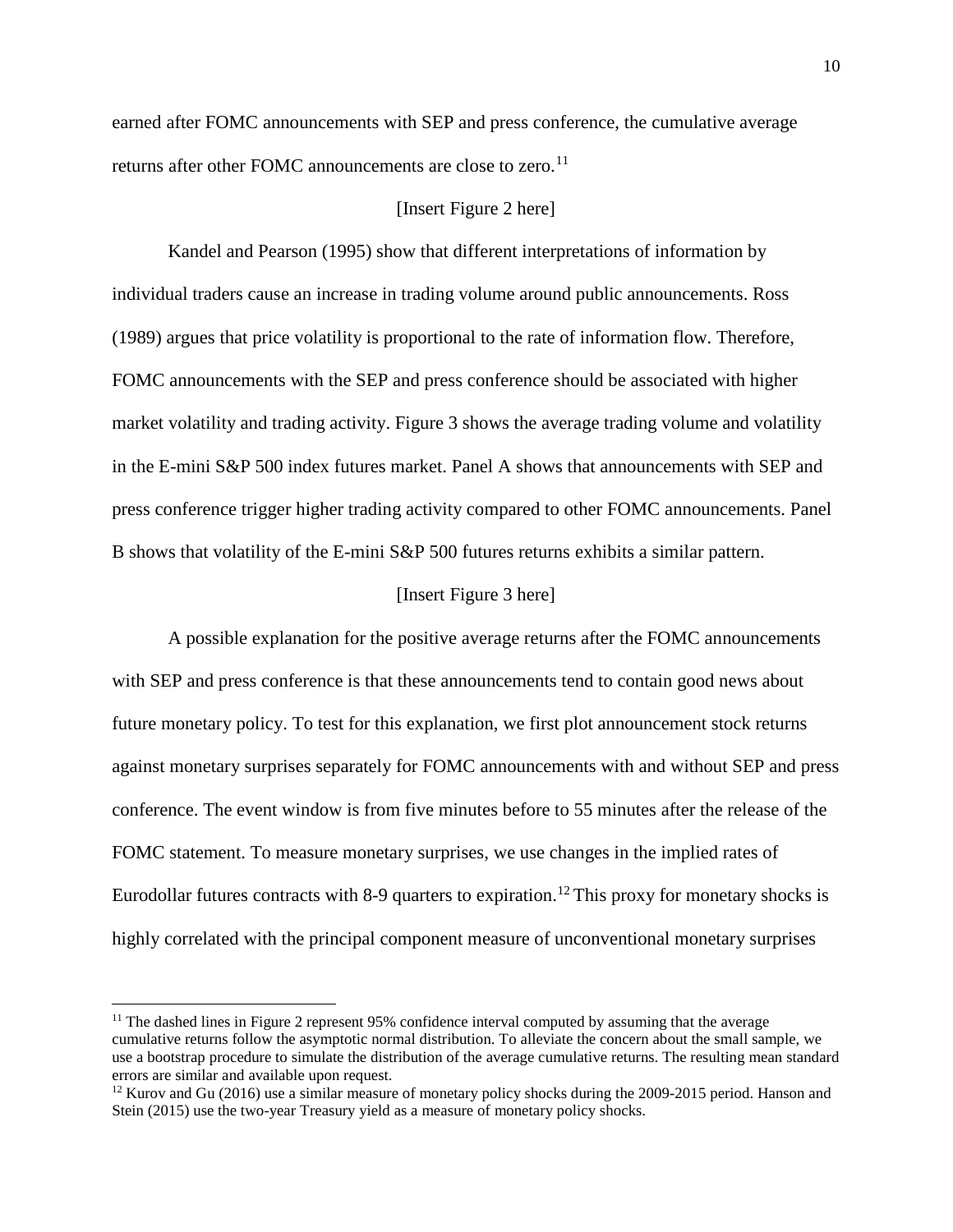used in Wright (2012) and Glick and Leduc (2012). Figure 4 shows that the announcements with SEP and press conference exhibit a negative relation between returns and monetary surprises. However, even most announcements that result in upward revision of rate expectations are accompanied by positive stock returns. In contrast, returns after FOMC announcements without SEP and press conference are not related to monetary surprises, and the average stock return after such announcements is close to zero. Monetary surprises on days with SEP and press conference are often larger than those on days with other FOMC announcements.

#### [Insert Figure 4 here]

In addition to providing visual evidence, we regress post-announcement stock returns on monetary policy shocks. To examine whether the average return after the FOMC announcements with SEP and press conference is statistically different from that after the announcements without SEP and press conference, we estimate the following event study regression with OLS:

$$
R_t = a_0 + b_0 D_t^{SEP} + c_0 \Delta i_t + e_t,
$$
\n(1)

where  $R_t$  is the E-mini S&P 500 index futures contract return,<sup>[13](#page-11-0)</sup>  $D_t^{SEP}$  is a dummy variable equal to one for announcements with SEP and press conference and zero otherwise, and  $\Delta i_t$  is the change in the rate of Eurodollar futures with 8-9 quarters to expiration.  $R_t$  and  $\Delta i_t$  are measured over intraday event windows around FOMC announcements starting five minutes before the announcement and ending 55 minutes and 100 minutes after the announcement; the wider window ends 100 minutes after the announcement because several FOMC announcements in our sample occurred at 2:15 pm and intraday VIX data used in subsequent analysis is not available after the 4 p.m. stock market close. The constant  $a_0$  captures the average unconditional mean

 $\overline{a}$ 

<span id="page-11-0"></span> $13$  The results in Table 2 are almost identical when we use returns on the spot S&P 500 index.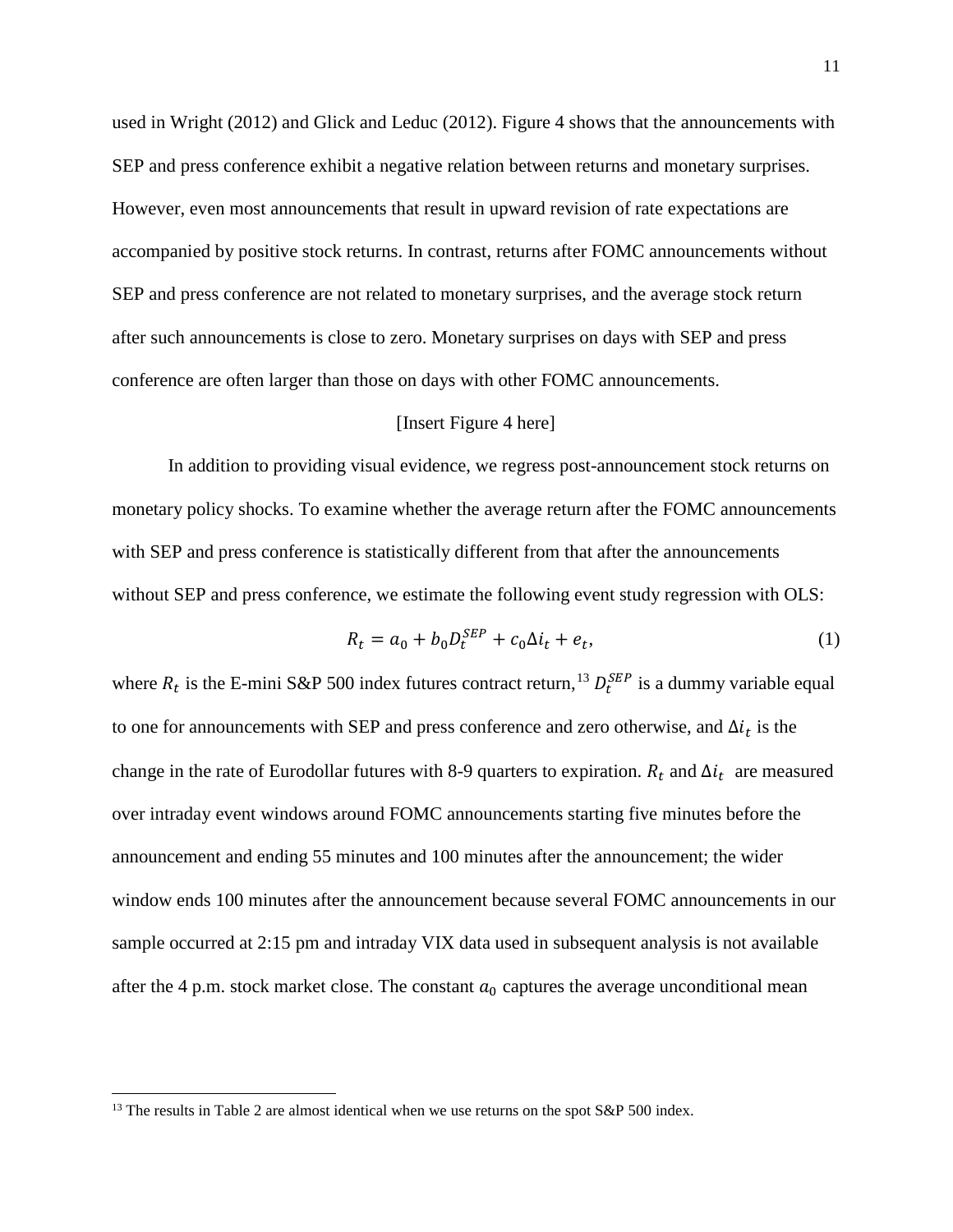returns earned after the announcements without SEP and press conference. The coefficient  $b_0$  is the mean return differential for announcements with SEP and press conference.

Panel A of Table 2 reports estimates of a baseline regression without the SEP dummy. Consistent with previous literature, we show that the stock market significantly and negatively reacts to the monetary policy shocks. Using the 60-minute window, a hypothetical 25-basis-point decline in the expected short-term interest rate two years ahead is on average associated with a 1.08% increase in the stock market. Importantly, the intercept estimate that captures the unconditional mean return is positive and statistically significant, suggesting that the monetary policy shocks do not account for the positive average post-announcement returns.

#### [Insert Table 2 here]

To test for a shift in the intercept for FOMC announcements with SEP and press conference, we estimate equation (1). Panel B of Table 2 shows the results. The unconditional average return is close to zero for FOMC announcements without SEP and press conference but increases by about 46 basis points for announcements with SEP and press conference in the onehour window. These estimates are consistent with the average post-announcement returns shown in Table 1. The jump in OLS  $R^2$  from 40 percent in Panel A to 59 percent in Panel B implies that the model that accounts for a shift in the mean around FOMC announcements with SEP and press conference explains the post-announcement returns better than the baseline model.

To allow for a differential market response between announcements accompanied by SEP and press conference and those without SEP and press conference, we add a term that interacts the interest rate shocks with the SEP dummy and a term that interacts the interest rate shocks with a dummy that takes on value of 1 if the announcement was not accompanied by SEP and press conference and 0 otherwise. The regression then becomes: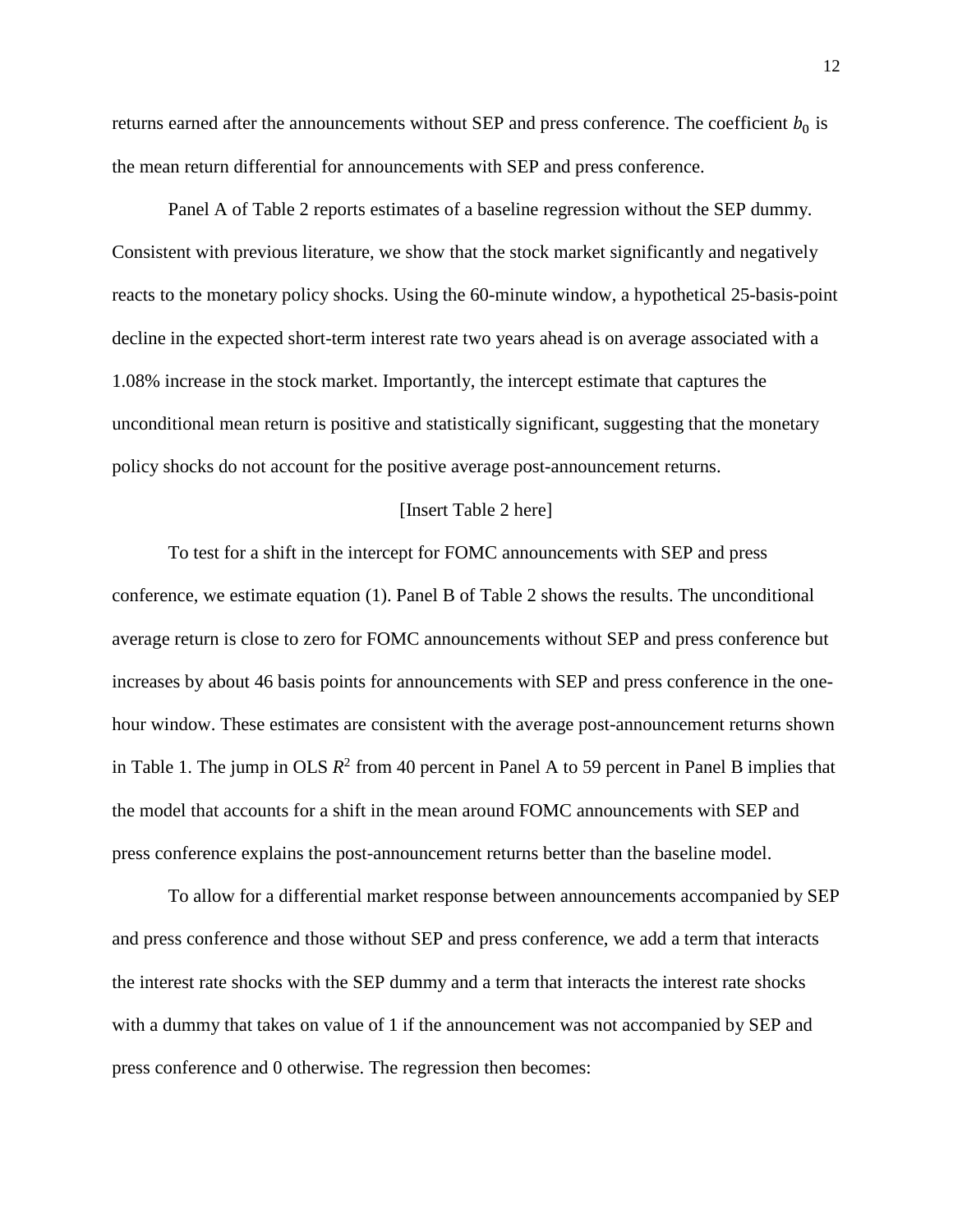$$
R_t = a_0 + b_0 D_t^{SEP} + c_0 (1 - D_t^{SEP}) \Delta i_t + c_1 D_t^{SEP} \Delta i_t + e_t.
$$
 (2)

While the coefficient  $c_0$  in the Panel B regression measures the average response to the interest rate shocks for all announcements, this regression measures the response separately for announcements accompanied by SEP and press conference (measured by  $c_1$ ) and those without SEP and press conference (measured by  $c_0$ ). Panel C of Table 2 shows the results. The positive average post-announcement returns still exist only after announcements with SEP and press conference. The other FOMC announcements do not show a significant response of the stock market to changes in interest rate expectations. This difference between SEP announcements and other FOMC announcements is likely due to two reasons. First, the monetary surprises are lower around announcements without SEP than announcements with SEP as shown in Figure 4. For example, in the (-5 min, +55 min) window, the standard deviations of the monetary surprises are 0.100 and 0.038 around SEP and other FOMC announcements, respectively. Since other FOMC announcements have smaller monetary surprises, they carry less relevant information. Second, investor attention may differ. Boguth et al. (2018) argue that investors pay less attention to the FOMC announcements without press conferences. DellaVigna and Pollet (2009) and Hirshleifer, Lim and Teoh (2009) show that investor inattention and distraction by extraneous news events increase underreaction of prices to earnings announcements. Chen, Liu, Lu and Tang (2016) and Benamar, Foucault and Vega (2018) provide evidence that when investors pay less attention to macroeconomic announcements, the market reaction to them is weaker.

# *3.2. Robustness Checks*

This section reports robustness checks. Section 3.2.1 verifies that our results are not driven by outliers and performs a bootstrapping exercise. Section 3.2.2 tests the robustness of the results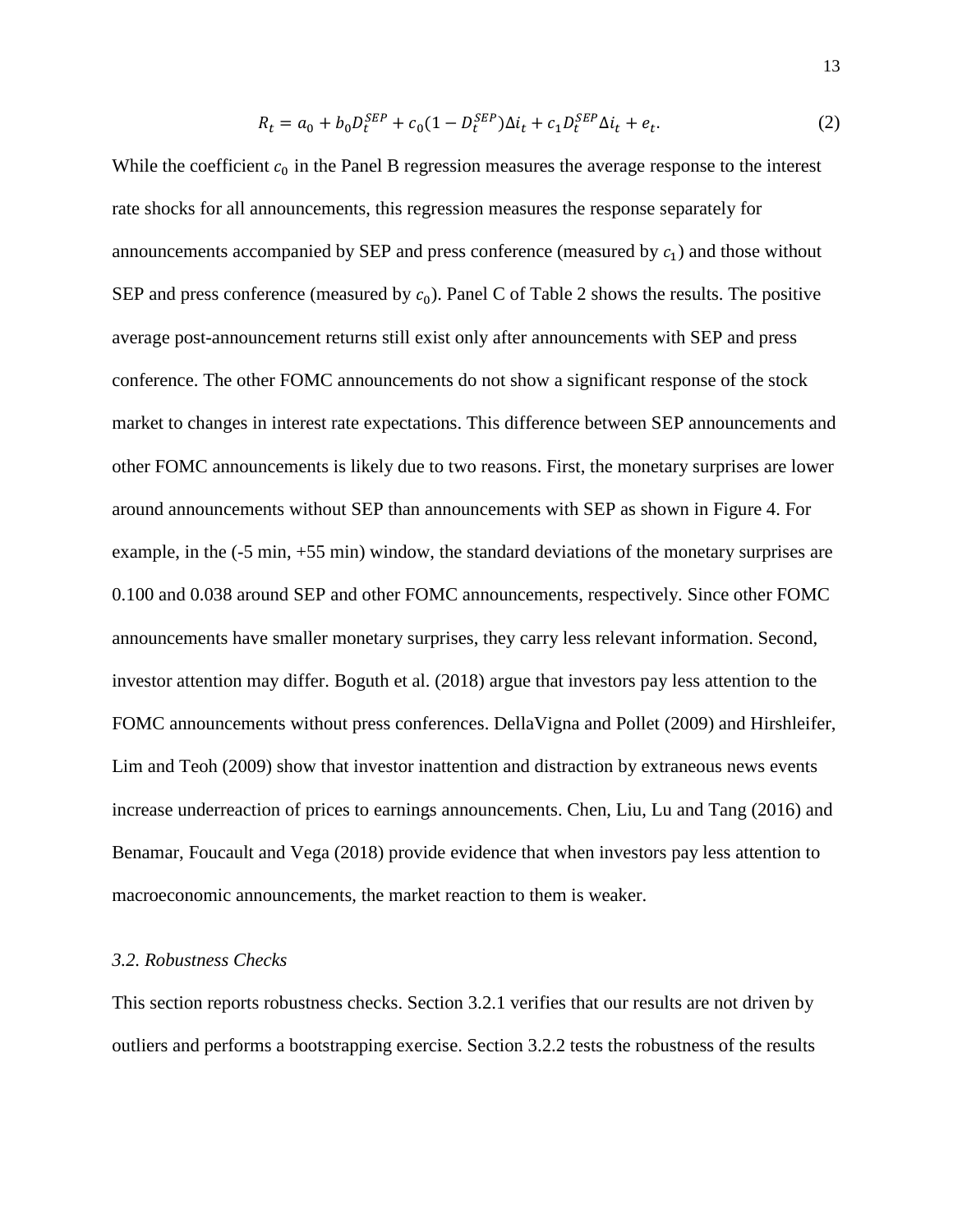presented in Table 2 to different measures of monetary shocks. Section 3.2.3 addresses potential endogeneity.

### *3.2.1. Sample Size*

 $\overline{a}$ 

Our five-year sample period contains 40 FOMC announcements. To address a potential concern about the effect of a small sample on inferences, we conduct two robustness checks. First, to make sure that the OLS regression results in Table 2 are not driven by a small number of outliers, we use the weighted least squares procedure of Yohai (1987). This so-called MM estimator is robust in the presence of outliers. Table 2 shows that the robust regression results are essentially the same as the OLS results.<sup>[14](#page-14-0)</sup>

Second, we perform a bootstrapping exercise similarly to Lucca and Moench (2015). We draw with replacement 1,000 samples of returns and interest rate shocks from policy announcements with and without SEP and press conference. Each random sample contains 21 FOMC announcements with SEP and press conference and 19 announcements without SEP and press conference. We then estimate equation (1) for each random sample and examine the empirical distribution of the coefficient estimates. Table 3 shows that the mean and standard deviation of the estimated coefficient of the SEP dummy are almost identical to the corresponding estimates in Table 2.

[Insert Table 3 here]

<span id="page-14-0"></span><sup>&</sup>lt;sup>14</sup> We repeat the Table 2 analysis with the MacKinnon and White (1985) heteroskedasticity consistent covariance matrix that performs well in small samples. The statistical significance of the coefficients remains the same as in Table 2, providing further evidence that our results are robust to small sample size.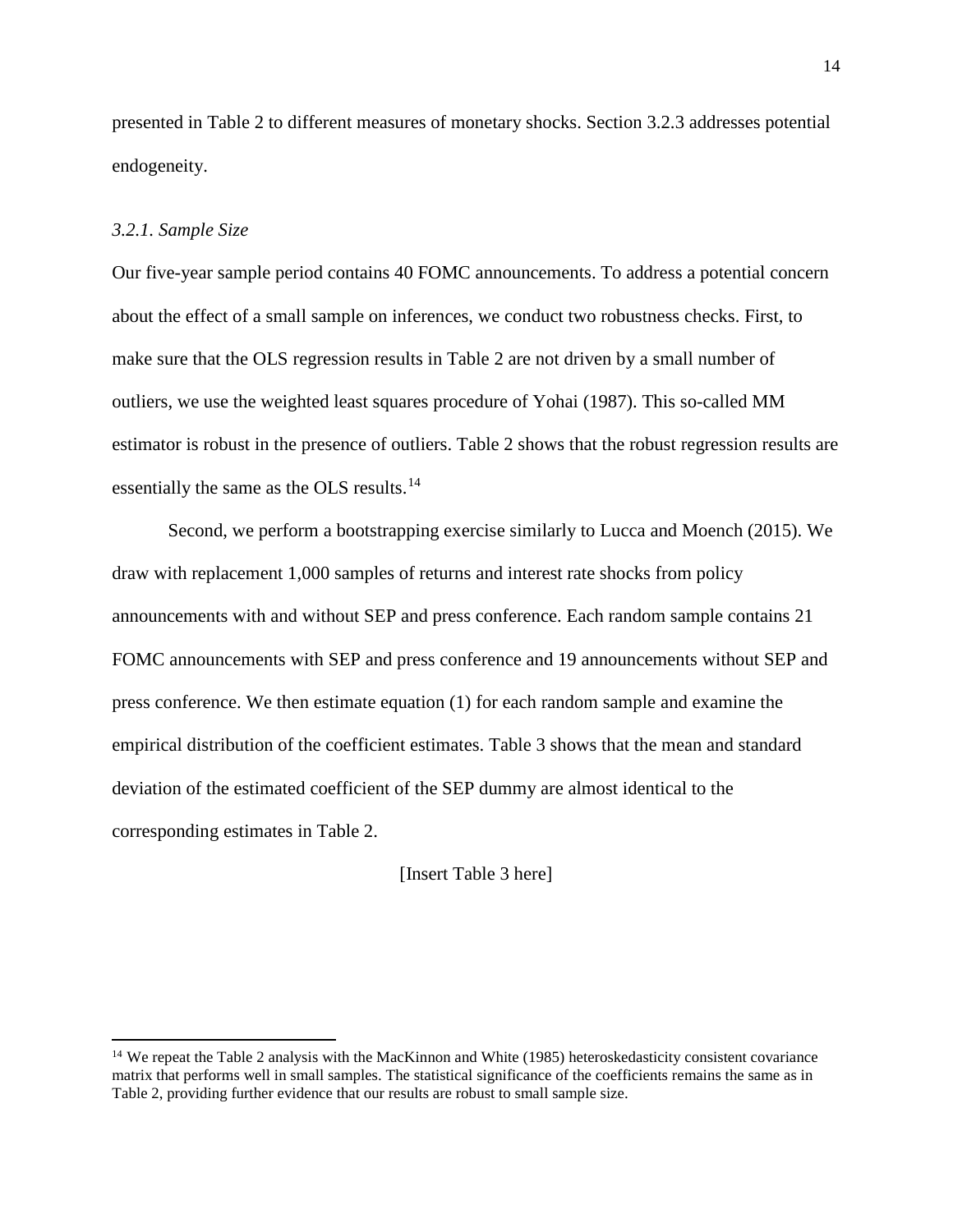#### *3.2.2. Alternative Measures of Monetary Shocks*

In Table 2, we measured the monetary surprise as the change in the rate of Eurodollar futures with 8-9 quarters to expiration. In this section, we test robustness of the results to three other measures of monetary shocks. First, we use the rate of the nearby (one quarter to expiration) Eurodollar futures to measure news about current short-term interest rates. The results are similar to the results in Table 2, although the  $R^2$  is lower. Second, following Rogers, Scotti and Wright (2018), we measure the monetary shocks using the price changes in the five-year U.S. Treasury futures. The results are again similar to those in Table 2. Third, we attempt to account for two dimensions of monetary policy: changes in the Fed's forward guidance, proxied by the change in the rate of Eurodollar futures with 4-5 quarters to expiration, and news about bond purchases under the quantitative easing programs, proxied by the change in the ten-year U.S. Treasury yield. When both of these policy factors are included in the model instead of the single monetary shock, the coefficient estimates of the SEP dummy are essentially unchanged.<sup>[15](#page-15-0)</sup> We conclude that good news about monetary policy does not explain the positive average returns after FOMC announcements with SEP and press conference.

#### *3.2.3. Endogeneity*

 $\overline{a}$ 

Stock returns and monetary policy expectations are simultaneously affected by economic news. Furthermore, Rigobon and Sack (2003) show that monetary policy reacts to stock returns. Therefore, a possible criticism of the event study regression in equations (1) and (2) is that the coefficient estimates may be affected by endogeneity and omitted variable biases. Thornton (2014) proposes a way to measure the effect of monetary policy on asset prices that is unaffected by such biases. This approach is based on using daily data and estimating a time-series

<span id="page-15-0"></span><sup>&</sup>lt;sup>15</sup> The results of these robustness checks are not tabulated for brevity but are available upon request.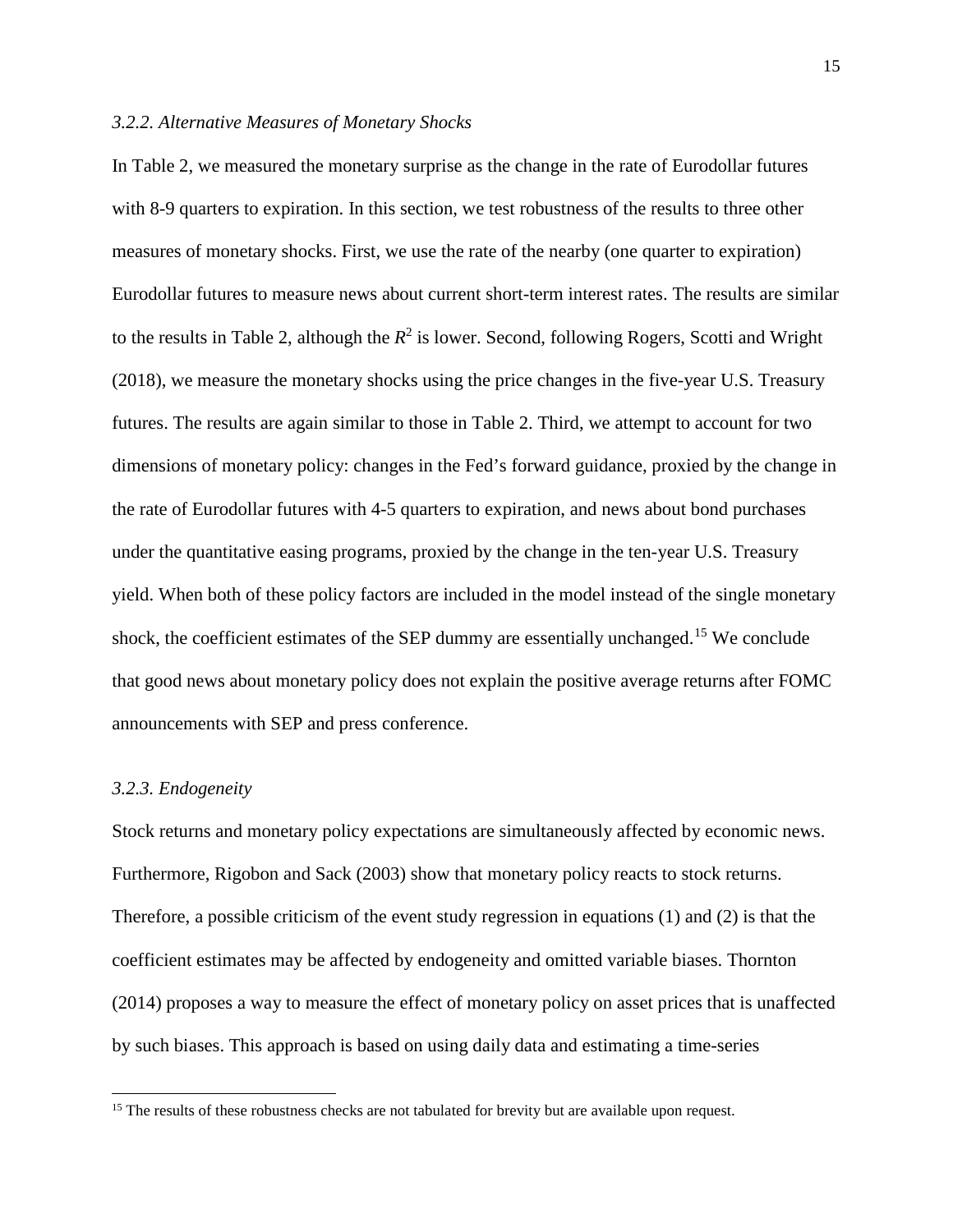regression for all days in the sample rather than only for the FOMC announcement days. Interest rate changes on non-FOMC days are used to control for the relation between expectations of monetary policy and asset returns due to incoming economic news. We implement this approach by estimating the following regression:

$$
R_t = a_0 + a_1 D_t^{SEP} + a_2 D_t^{non-SEP} + a_3 D_t^{news} + b_0 \Delta i_t + b_1 \Delta i_t D_t^{SEP} + b_2 \Delta i_t D_t^{non-SEP} + e_t,
$$
 (3)  
where  $R_t$  is the daily return on the S&P 500 index,  $D_t^{SEP}$  is a dummy variable for the FOMC  
announcement days with SEP and press conference,  $D_t^{non-SEP}$  is a dummy variable for the  
FOMC announcement days without SEP and press conference,  $D_t^{news}$  is a dummy variable for  
days with Producer Price Index (PPI) and un employment rate announcements, and  $\Delta i_t$  is the  
daily change in the rate of Eurodollar futures with 8-9 quarters to expiration.

This regression uses data for all days in the sample period. Coefficients  $a_1$  and  $a_2$  capture unconditional stock returns on FOMC announcement days with and without SEP and press conference, respectively. Coefficient  $a_3$  represents additional return earned on days of PPI and unemployment rate announcements. A positive and significant estimate of this coefficient would indicate that the average stock returns on such days are higher as suggested by Savor and Wilson (2013).<sup>[16](#page-16-0)</sup> Coefficient  $b_0$  measures the "normal" relation between stock returns and interest rate changes. This relation is driven by the response of stock prices and monetary policy expectations to economic developments and possibly by the reaction of monetary policy to the stock market. Coefficients  $b_1$  and  $b_2$  capture the changes in this relation associated with monetary policy decisions on FOMC announcement days with and without SEP and press conference, respectively.

l

<span id="page-16-0"></span><sup>&</sup>lt;sup>16</sup> PPI and unemployment rate announcements occur monthly. The corresponding dummy variable is equal to one on 120 days in our sample period.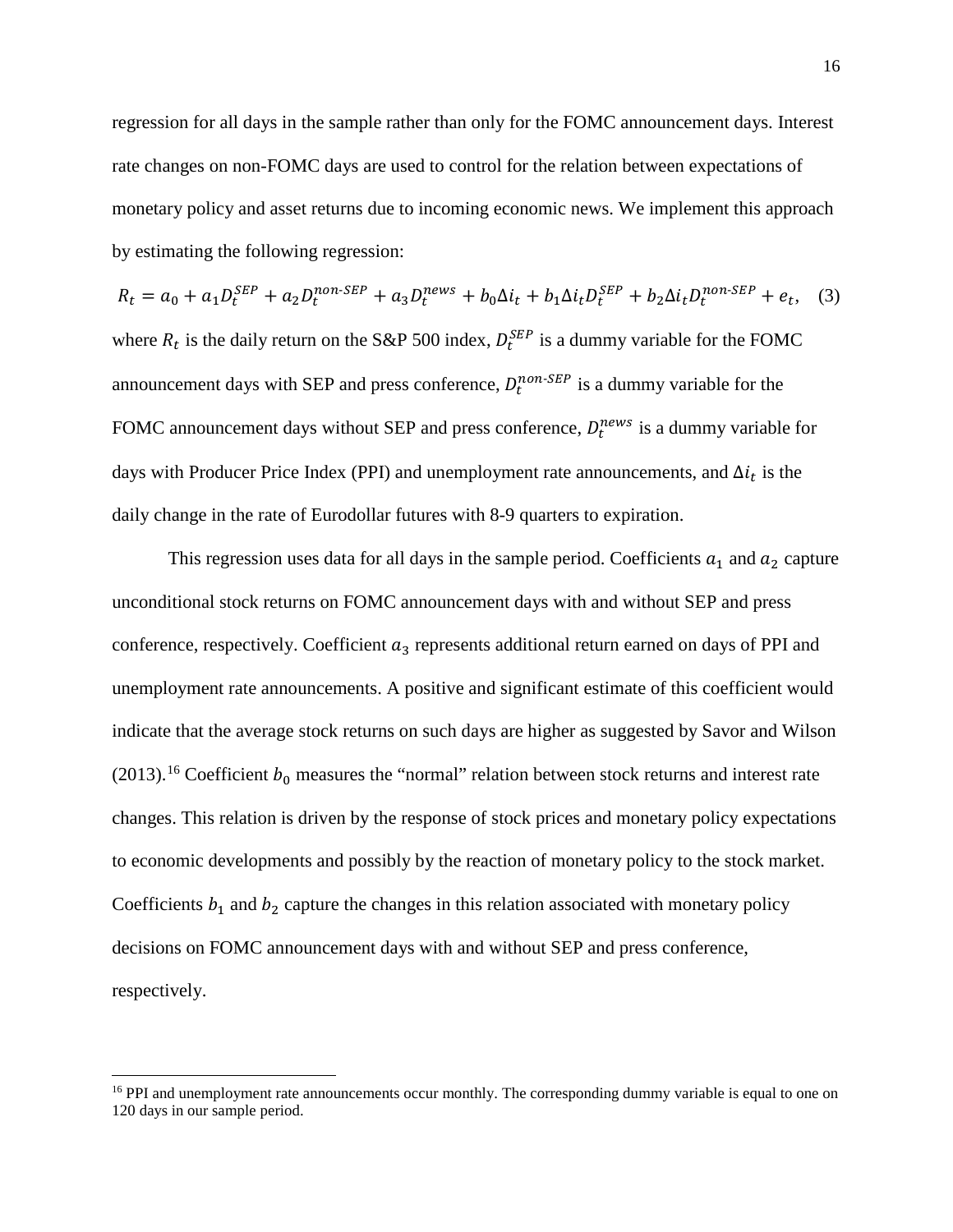The results reported in Table 4 are generally consistent with the intraday event study regression results in Table 2. The estimate of  $a_1$  is 0.49% and statistically significant at 1% level, indicating higher unconditional stock returns on days of FOMC announcements with SEP and press conference. In contrast, the average stock returns on FOMC days without SEP and press conference, measured by  $a_2$ , are not statistically significant. The estimate of  $a_3$  is positive but insignificant. There is a strong positive relation between stock returns and monetary policy expectations on days without FOMC announcements (represented by coefficient  $b_0$ ). This suggests that, for example, good economic news simultaneously increases stock prices and the expected future short term interest rates. The negative and statistically significant estimate of  $b_1$ represents the response of stock returns to monetary policy shocks on days of FOMC meetings with SEP and press conference. The sign and order of magnitude of this estimate  $(-9.29)$  match those of the corresponding estimate in Panel C of Table 2 (-4.62) although the Table 4 estimate is larger in absolute value, which may be due the different methodology (event study regression in Table 2 versus time-series regression in Table 4), different data frequency (intraday data in Table 2 versus daily data in Table 4), or an upward bias in the intraday event study estimate.

## [Insert Table 4 here]

#### *3.3. Economic Significance*

The positive unconditional mean returns after the FOMC announcements with SEP and press conference are economically significant. Panel A of Table 5 shows that a strategy of buying the E-mini S&P 500 index futures contracts five minutes before the release of FOMC statements accompanied by the SEP and press conference and closing the position 55 minutes after the announcement would have earned a per-event Sharpe ratio of approximately 0.89 and an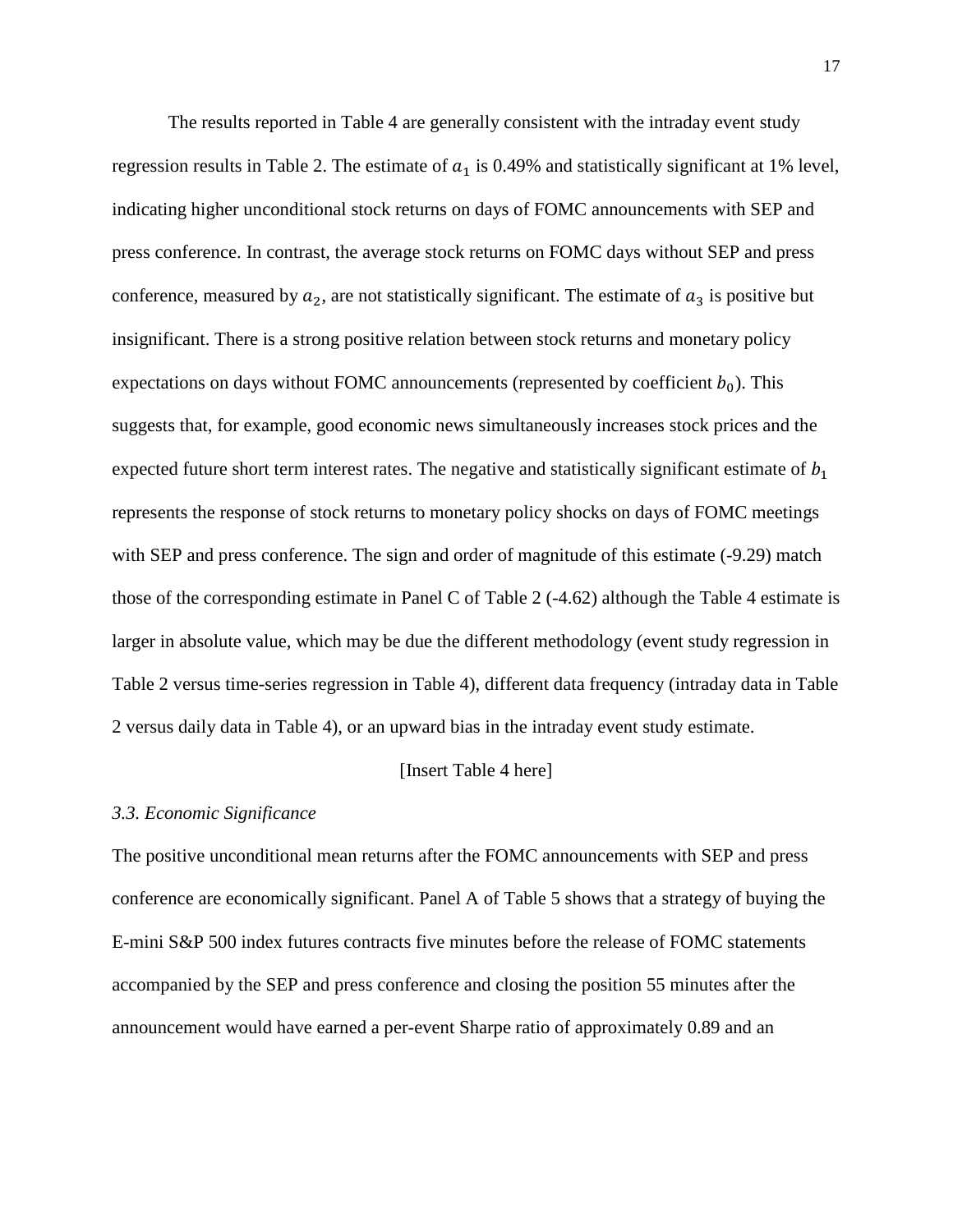annualized Sharpe ratio of approximately 1.78. [17](#page-18-0) For comparison, Lucca and Moench (2015) report an annualized Sharpe ratio of 1.14 for a trading strategy designed to capture the pre-FOMC announcement drift.

[Insert Table 5 here]

### **4. Positive Returns after FOMC Announcements as a Resolution of Uncertainty**

This section relates the positive unconditional average returns after FOMC announcements to changes in uncertainty. We proceed in three steps. In Section 4.1, we show that SEP and press conference contain market-moving information. In Section 4.2, we show that uncertainty decreases after the FOMC announcements with the SEP and press conference. In Section 4.3, we relate the magnitude of the positive unconditional average returns to the amount of uncertainty resolved around these FOMC announcements.

#### *4.1. Information Content of SEP and Press Conference*

 $\overline{a}$ 

Boguth et al. (2018) argue that post-meeting Fed Chair press conferences serve as a coordination device by focusing investor attention on FOMC meetings followed by press conference. To avoid shocking the markets, Fed policy makers prefer not to make important decisions when few investors are paying attention. Therefore, important FOMC announcements occur only after meetings accompanied by the press conference. Boguth et al. (2018) analyze realized volatility during the press conferences and conclude that the press conferences contain little new information. In contrast, this section presents three tests as evidence that SEP and press conference do convey information relevant to financial markets.

<span id="page-18-0"></span><sup>&</sup>lt;sup>17</sup> Because there are currently four FOMC meetings accompanied by SEP and press conference per year, the annualized Sharpe ratio is computed as  $\sqrt{4}$  times the per-event Sharpe ratio.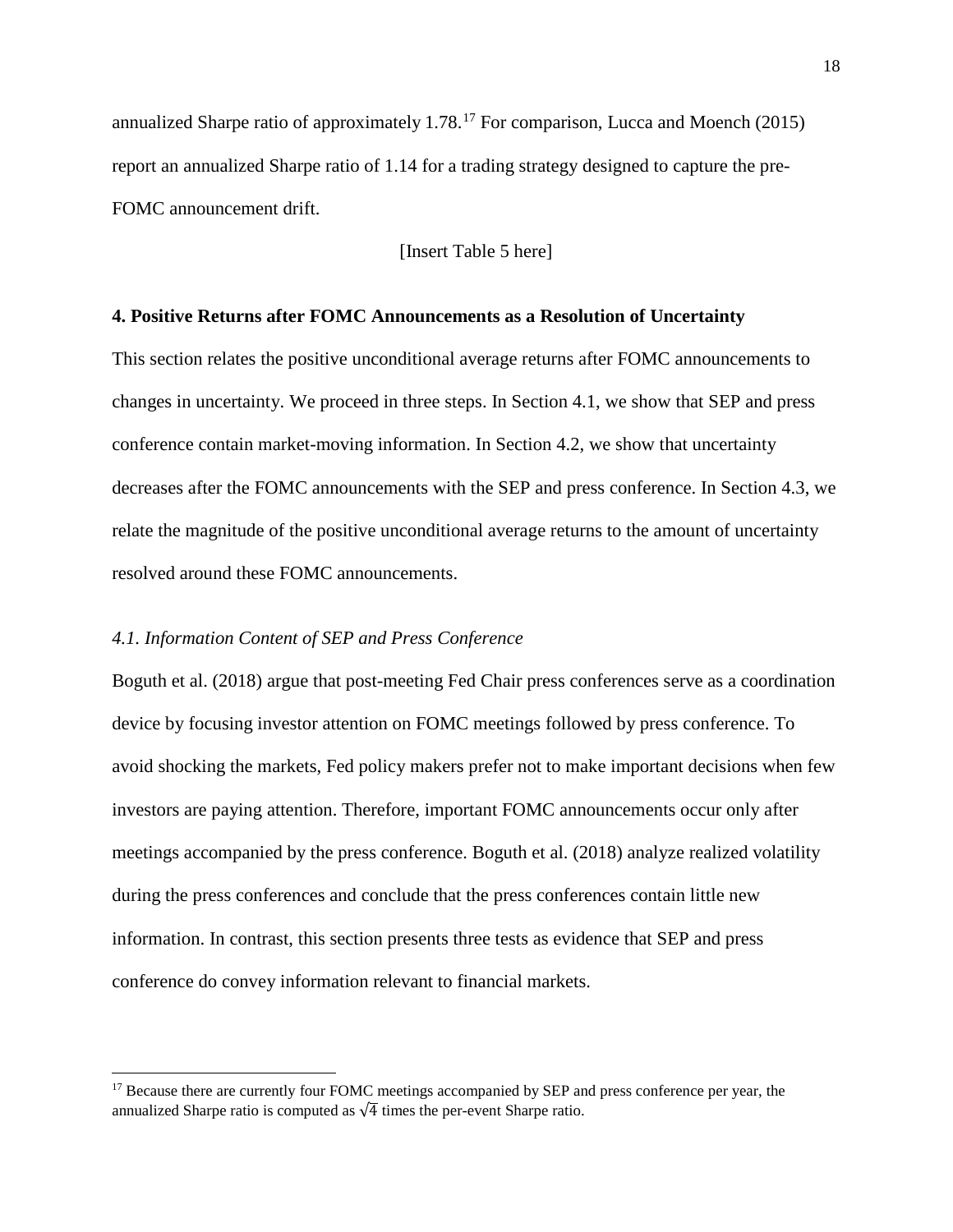First, SEPs contain FOMC members' projections of three macroeconomic indicators: real GDP growth, unemployment rate, and inflation. For each SEP and each of the three economic indicators, we calculate the change in the median projection since the previous SEP. We then use the first principal component of these changes to proxy for the macroeconomic information contained in the SEP released on day *t*. We use an event study regression to test whether this variable explains some of the changes in interest rate futures prices after the SEP release. The dependent variable of the regression is the change in the 8-9 quarters ahead Eurodollar futures rate from five minutes before to 55 and 100 minutes after the SEP release. The results in Panel A of Table 6 show that economic projections included in the SEP contain new information influencing expectations of future interest rates.

## [Insert Table 6 here]

Second, we test whether the SEP conveys new information about future monetary policy. We regress the change in the 8-9 quarters ahead Eurodollar futures rate on the change in the median projection of the federal funds rate for year  $t + 2$  contained in the SEP. The results in Panel B of Table 6 provide evidence that expectations of future short-term interest rates embedded in Eurodollar futures prices adjust when meeting participants change their projections of the appropriate target level of the federal funds rate.

Third, we analyze the press conference transcripts to quantify the tone of the press conference and examine its effect on the interest rate futures. We use two lexicons to quantify the press conference tone. We begin with the lexicon provided by Bill McDonald.<sup>[18](#page-19-0)</sup> In contrast to traditional dictionaries, this lexicon accounts for the distinct characteristics of financial terminology (Loughran and McDonald, 2011). For each press conference transcript, we count the

 $\overline{a}$ 

<span id="page-19-0"></span><sup>&</sup>lt;sup>18</sup> The lexicon is available on Bill McDonald's website [http://www3.nd.edu/~mcdonald/Word\\_Lists.html.](http://www3.nd.edu/%7Emcdonald/Word_Lists.html)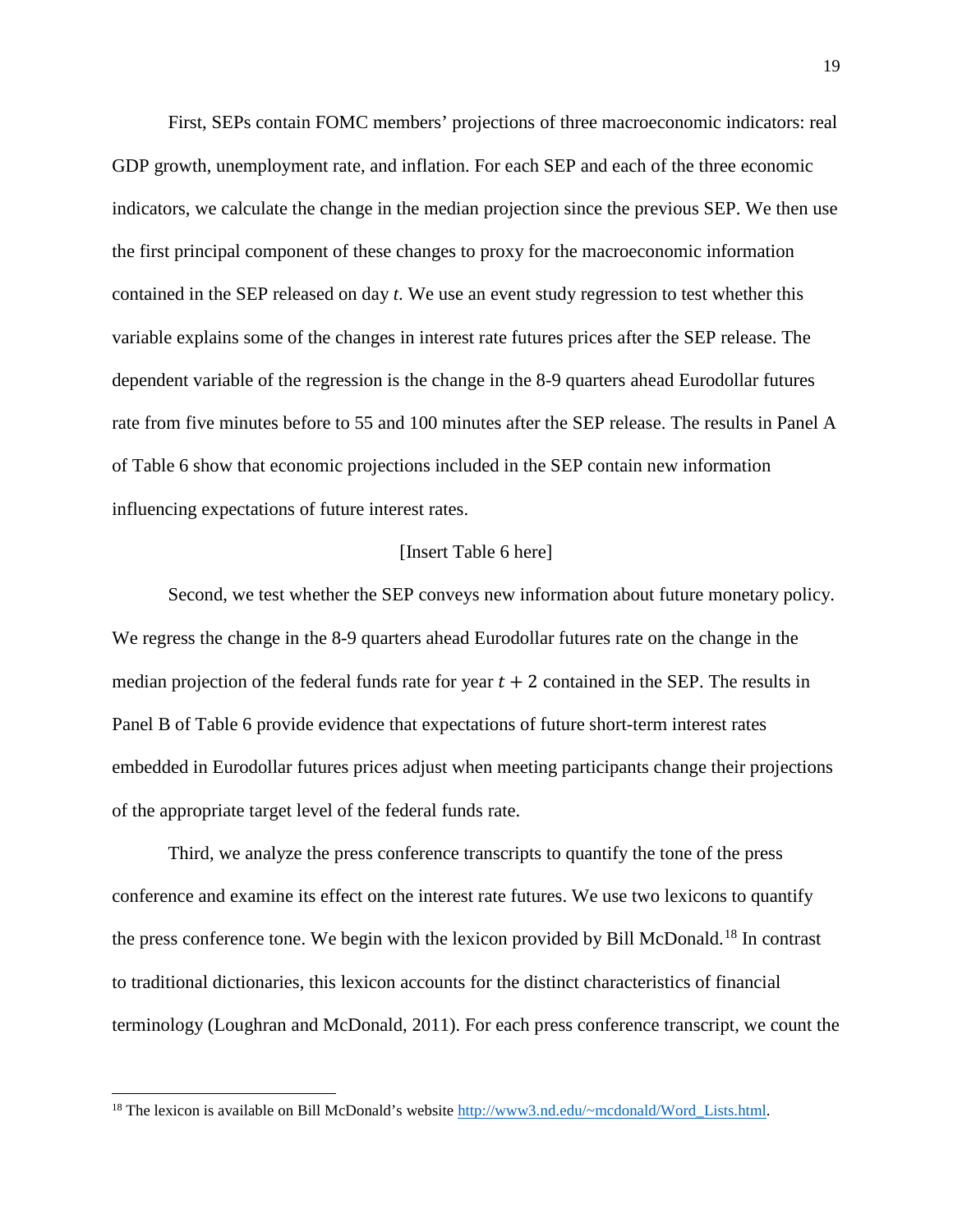number of words considered positive by the lexicon and measure the press conference tone using the percentage of positive words in the transcripts.<sup>[19](#page-20-0)</sup> We regress the change in the 8-9 quarters ahead Eurodollar futures rate in the event windows from five minutes before to 55 and 100 minutes after the beginning of the press conference on this tone variable. Panel  $C$  of Table 6 shows that there is a statistically significant relation between the press conference tone and expectations of future short-term interest rates. We then follow with the Sentiment and Emotion Lexicons compiled by the National Research Council Canada (NRC hereafter). Panel D of Table 6 reports the results. The results agree with Panel C although at a lower statistical significance level, which is not surprising since the Loughran and McDonald (2011) lexicon is designed specifically for financial texts (such as 10-K reports in Loughran and McDonald, 2011) whereas the NRC lexicon is designed for texts in general. $^{20}$  $^{20}$  $^{20}$ 

Overall, the results in Table 6 suggest that both the SEPs and press conferences contain information that affects the interest rate futures market. Therefore, FOMC meetings accompanied by these communications are likely to be associated with increased uncertainty.

#### *4.2. Uncertainty around FOMC Announcements*

 $\overline{a}$ 

This section examines what happens to uncertainty around FOMC announcements. Since uncertainty can be measured in multiple ways, we use five measures to capture various types of uncertainty (VIX and S&P 500 options trading as measures of market uncertainty, and TYVIX,

<span id="page-20-0"></span><sup>&</sup>lt;sup>19</sup> Garcia (2013) uses a similar methodology to examine the effect of news sentiment on the stock market.

<span id="page-20-1"></span><sup>&</sup>lt;sup>20</sup> Sharpe, Sinha and Hollrah (2017) propose another word list in their analysis of the Federal Reserve Board Greenbooks tone. Applying this word list to the press conference transcripts does not yield significant results possibly for two reasons. First, because the Sharpe et al. (2017) word list is short (approximately 200 positive words and 100 negative words), it may be more appropriate for longer documents such as the Greenbook than for short texts such as the press conference transcripts because the longer tests may be of sufficient length to contain these selected words. Second, because the Sharpe et al. (2017) word list is designed specifically for the formal, written text in the Greenbook, it may not be appropriate for texts that capture oral language, which is the case especially in the Fed Chair's press conference Q&A session. Overall, a more comprehensive lexicon focused on financial texts, such as the McDonald lexicon, is more appropriate to measure the press conference tone.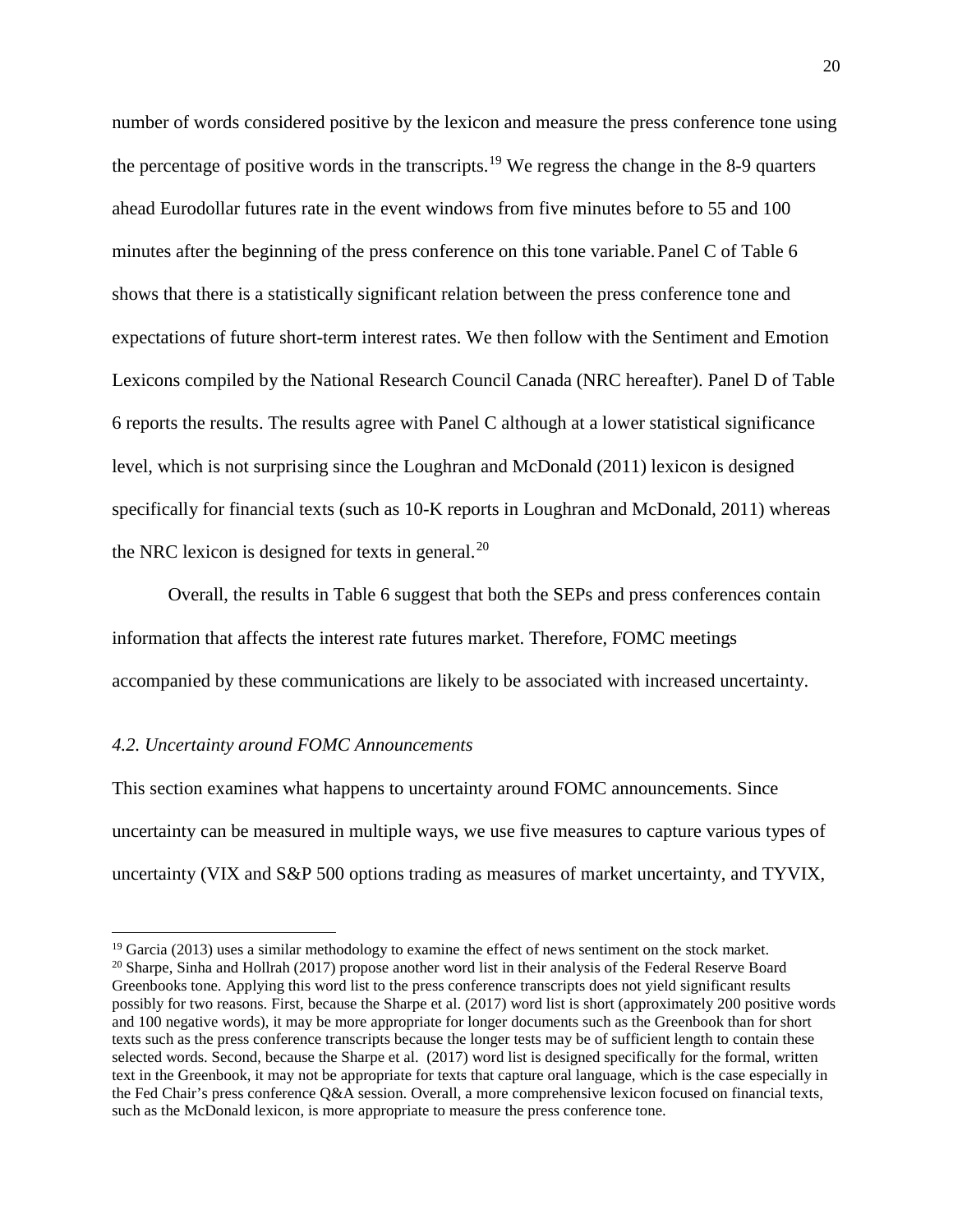interest rate options trading, and Google searches for "fed meeting" as measures of monetary policy uncertainty) to ensure that our results are not driven by one specific definition of uncertainty. Our analysis of these measures shows that uncertainty decreases after the FOMC announcements accompanied by SEP and press conference.

First, Ederington and Lee (1996) argue that the release of prescheduled news leads to the resolution of market uncertainty. VIX, derived from the prices of S&P 500 index options, has been widely used a measure of market uncertainty (for example, Chen and Clements (2007), Vahamaa and Aijo (2011), Lucca and Moench (2015), Agapova and Madura (2016), Amengual and Xiu (2018), and Fernandez-Perez, Frijns and Tourani-Rad (2017)). We examine the effect of the FOMC announcements on the VIX. Panel A of Figure 5 plots the average levels of VIX from 120 minutes before the FOMC announcements to 100 minutes after the announcements. Compared to policy announcements without SEP and press conference, FOMC announcements accompanied by SEP and press conference are associated with higher VIX before the announcement and a substantial decline after the announcement.<sup>[21](#page-21-0)</sup> Panel B of Figure 5 plots the cumulative average changes. On average, VIX drops by more than five percent after FOMC announcements with SEP and press conference. The drop in the VIX after the announcement is substantially larger for announcements with SEP and press conference than for other FOMC announcements.

In addition to providing this visual evidence, we estimate a daily time-series regression of the VIX index log-change on a dummy variable for the FOMC announcement days with SEP and press conference and a dummy variable for the other FOMC announcement days while

 $\overline{\phantom{a}}$ 

<span id="page-21-0"></span><sup>&</sup>lt;sup>21</sup> FOMC statements are released in the afternoon, whereas most scheduled macroeconomic announcements are released in the morning. Hence, the VIX changes around the FOMC announcements are not driven by macroeconomic announcements.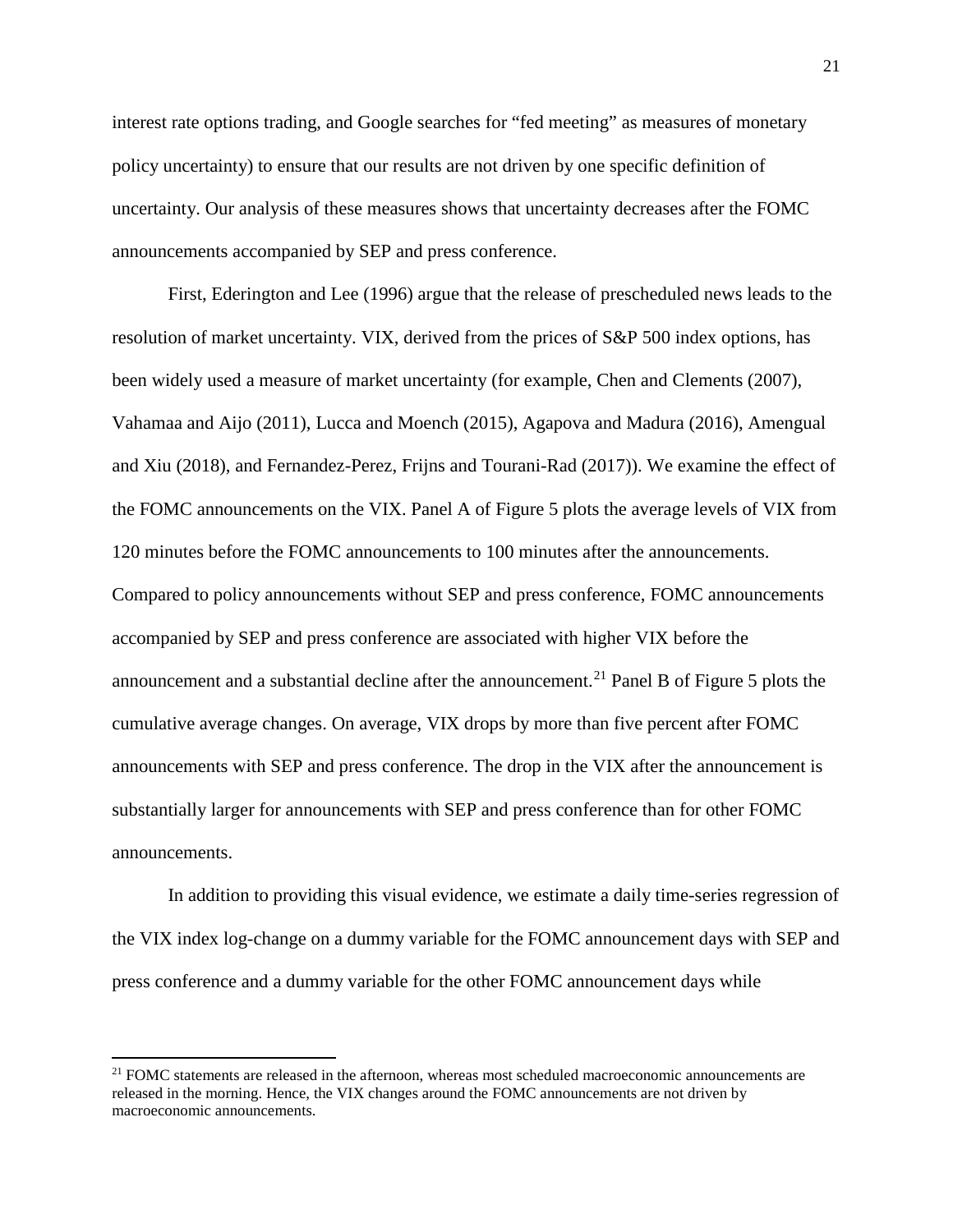controlling for macroeconomic announcements with a dummy variable for days with Producer Price Index (PPI) and unemployment rate announcements. The first column of Table 7 reports the results. Consistent with Figure 5, the drop in the VIX after the announcement is statistically significant only for announcements with SEP and press conference. Both Figure 5 and Table 7 provide evidence that FOMC announcements with SEP and press conference resolve market uncertainty. As shown in Panel B of Table 5, ignoring transaction costs, selling VIX futures contracts five minutes before the FOMC announcement accompanied by the SEP and closing the position 55 minutes after the announcement would have earned an annualized Sharpe ratio of approximately 2.[22](#page-22-0).<sup>22</sup>

### [Insert Figure 5 here]

### [Insert Table 7 here]

Second, Beber and Brandt (2009) argue that in times of high uncertainty investors trade option contracts ahead of the release to hedge or speculate on the uncertainty. For example, investors may use index put options to hedge their equity portfolios. Panel A of Table 8 reports the average S&P 500 index option trading volumes on the day of the announcement.<sup>[23](#page-22-1)</sup> FOMC announcement days with SEP and press conference are associated with higher trading volume in the option market than other FOMC announcement days. Panel B of Table 8 reports the changes in the S&P500 index option trading volume. The trading volume on the FOMC announcement days with SEP and press conference increases significantly relative to the average daily trading volume in the week before the FOMC meeting. There is no significant change in the option trading activity on FOMC announcement days without SEP and press conference. Consistent

 $\overline{\phantom{a}}$ 

<span id="page-22-0"></span> $^{22}$  Fernandez-Perez et al. (2017) show that selling VIX futures at the start of the FOMC announcement day and closing the position at the end of the same day yields an annualized Sharpe ratio of 1.04.

<span id="page-22-1"></span><sup>&</sup>lt;sup>23</sup> The option trading volume data is from the CBOE.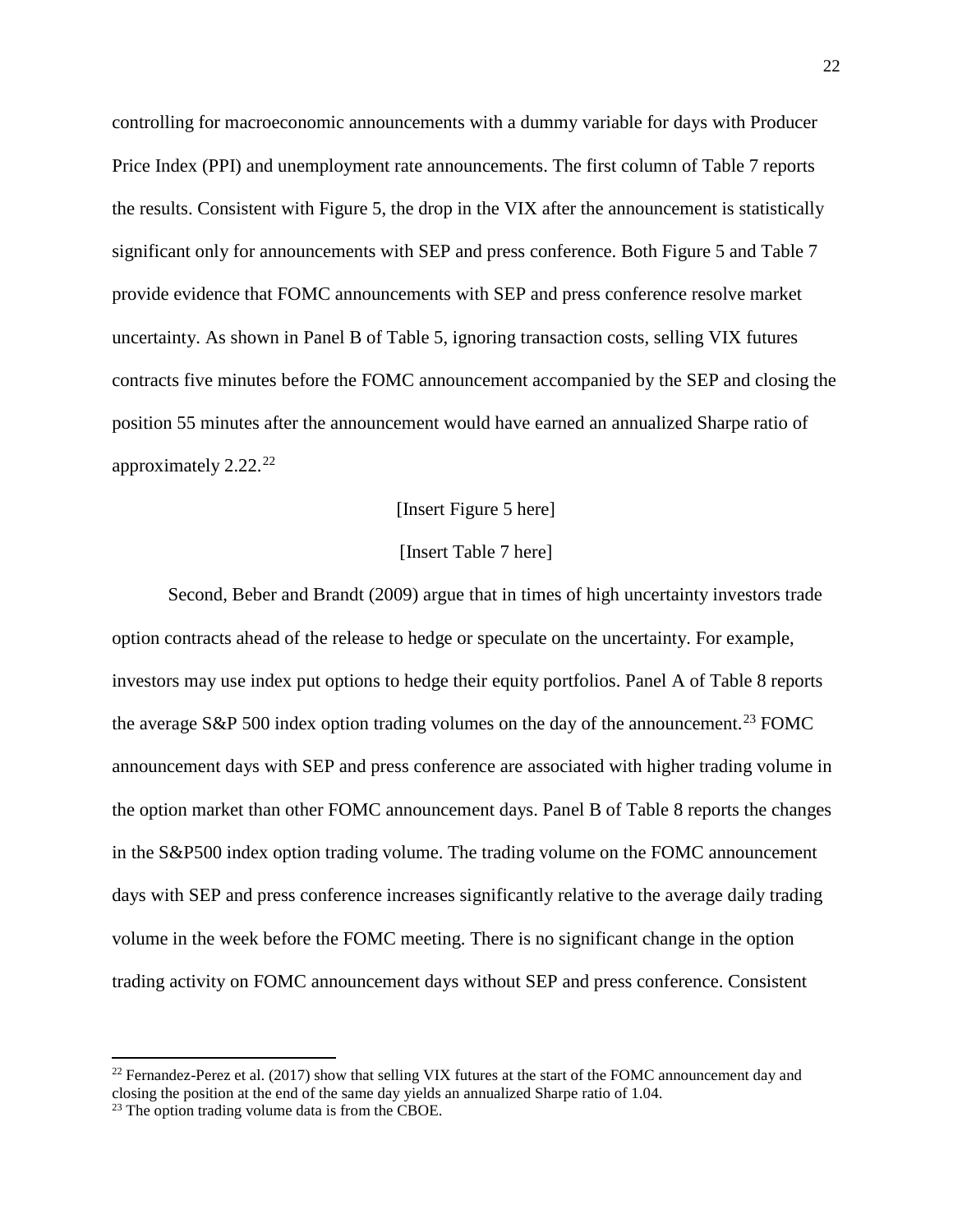with Beber and Brandt (2009), this indicates that FOMC announcements with SEP and press conference resolve market uncertainty.

Third, the FOMC statements contain information about future monetary policy and have a direct effect on returns of Treasury securities. One can measure monetary policy uncertainty using implied volatilities of options on Treasury security futures.<sup>[24](#page-23-0)</sup> Therefore, we use the CBOE/CBOT 10-year U.S. Treasury Note Volatility Index (TYVIX) derived from the prices of options on the 10-year U.S. Treasury futures as a measure of monetary policy uncertainty.[25](#page-23-1) Figure 6 depicts the median daily TYVIX values around FOMC announcements with and without SEP and press conference. TYVIX is significantly higher before FOMC announcements with SEPs than FOMC announcements without SEP and press conference. In addition to providing this visual evidence, we estimate a daily time-series regression of the TYVIX index log-change on a dummy variable for the FOMC announcement days with SEP and press conference and a dummy variable for the other FOMC announcement days. The second column of Table 7 reports the results. Consistent with Figure 6, the drop in the TYVIX after the announcement is statistically significant only for announcements with SEP and press conference. Both Figure 6 and Table 7 provide evidence that FOMC announcements with SEP and press conference resolve monetary policy uncertainty.

### [Insert Figure 6 here]

Fourth, investors may also trade interest rate options to hedge or speculate on the monetary policy uncertainty around FOMC announcements. The Eurodollar Mid-Curve options

 $\overline{a}$ 

<span id="page-23-0"></span> $24$  For example, Swanson and Williams (2014) use options on interest rate futures to measure monetary policy uncertainty.

<span id="page-23-1"></span><sup>&</sup>lt;sup>25</sup> TYVIX uses the VIX methodology and represents the risk neutral expectation of volatility of 10-year Treasury note futures over the next 30 days.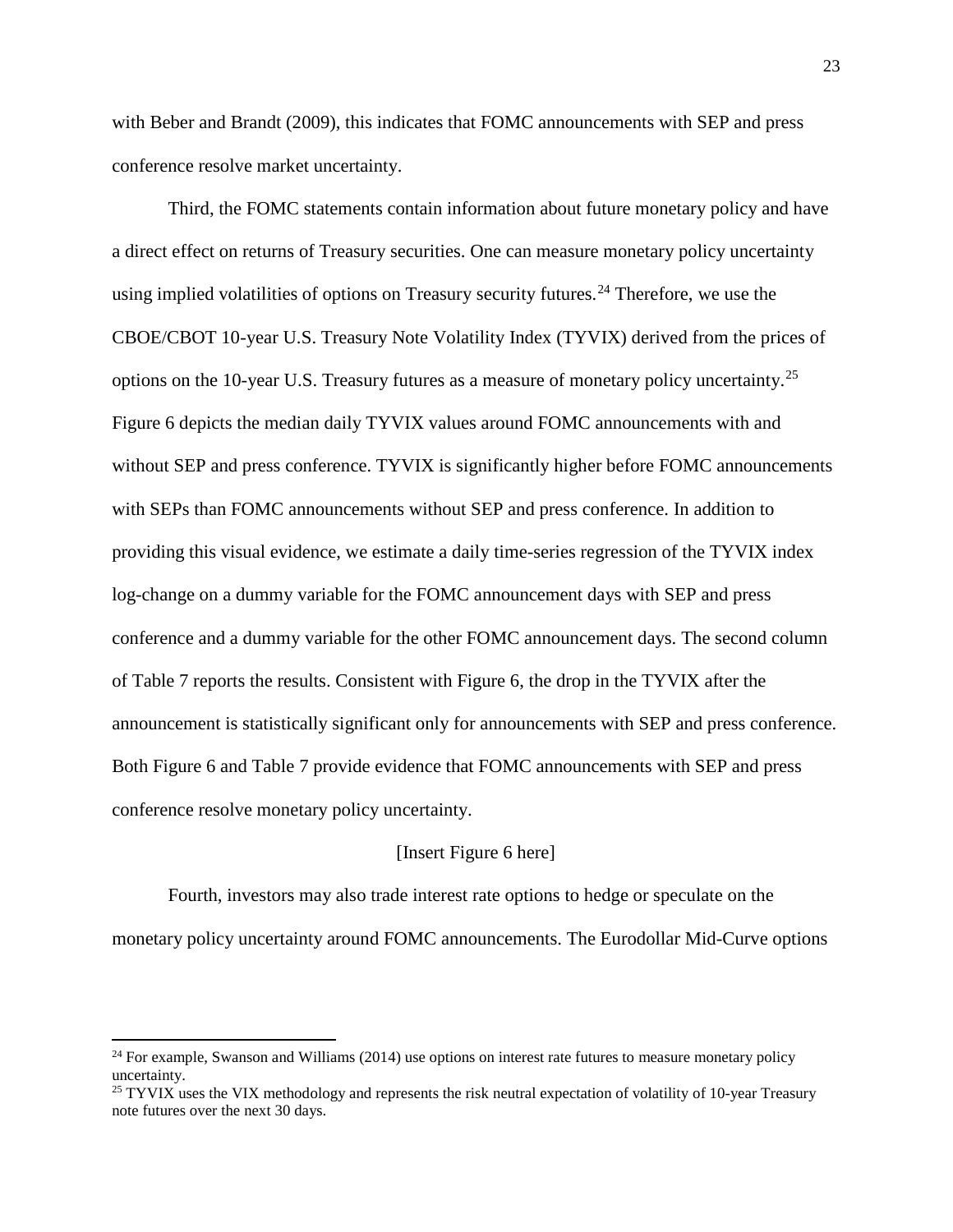offer such trading opportunities based on the mid-range of the yield curve.<sup>[26](#page-24-0)</sup> Panel C of Table 8 reports changes in the Eurodollar Mid-Curve option volume on the announcement day relative to the average daily level in the week before the FOMC meeting. Relative to FOMC announcement days without SEP and press conference, announcements with SEP and press conference are associated with significantly greater abnormal trading volume in this market. As in the S&P500 index options, the trading activity in the Eurodollar Mid-Curve options is consistent with higher uncertainty associated with FOMC announcements accompanied by SEP and press conference.

## [Insert Table 8 here]

Fifth, agents mitigate uncertainty about economic fundamentals by acquiring information (for example, Mele and Sangiorgi, 2015). Dzielinski (2012) provides evidence that internet search activity data from Google Trends captures investor uncertainty about the economy. Bontempi, Golinelli and Squadrani (2016) use the Google Trends search activity data to construct an index of macroeconomic uncertainty.<sup>[27](#page-24-1)</sup> We use the Google Trends search volume index (SVI) for "fed meeting" to capture uncertainty associated with FOMC policy decisions and statements. This SVI represents search activity data aggregated across multiple related search queries, including 'next fed meeting,' 'fed reserve meeting,' 'fomc meeting,' 'fed meeting schedule,' etc. Google Trends allows extracting search volume data for different regions. We select the United States as the region.<sup>[28](#page-24-2)</sup> Figure 7 shows the median SVI values around FOMC

l

<span id="page-24-0"></span><sup>&</sup>lt;sup>26</sup> Eurodollar Mid-Curve options traded on the CME are short-term American-style options on Eurodollar futures with one, two, three, four, or five years to expiration. The Eurodollar Mid-Curve option trading volume data is from Bloomberg.

<span id="page-24-1"></span> $27$  Internet search activity has also been used as a measure of investor attention (for example, Da, Engelberg and Gao, 2011 and Boguth et al., 2018).

<span id="page-24-2"></span><sup>&</sup>lt;sup>28</sup> Daily SVI data can be downloaded for a period of less than or equal to three months at a time. The SVI is scaled so that the maximum value of 100 represents the peak of search activity for the given search term during the selected period. We download daily SVI data for three-month periods with one-month overlaps. We then use the first threemonth period as a base and add newer data two months at a time, using the median of the ratio of the overlapping SVI values to rescale the SVI in the newly added two-month period. After constructing the SVI for the entire sample period, we rescale it, so that the maximum value is 100.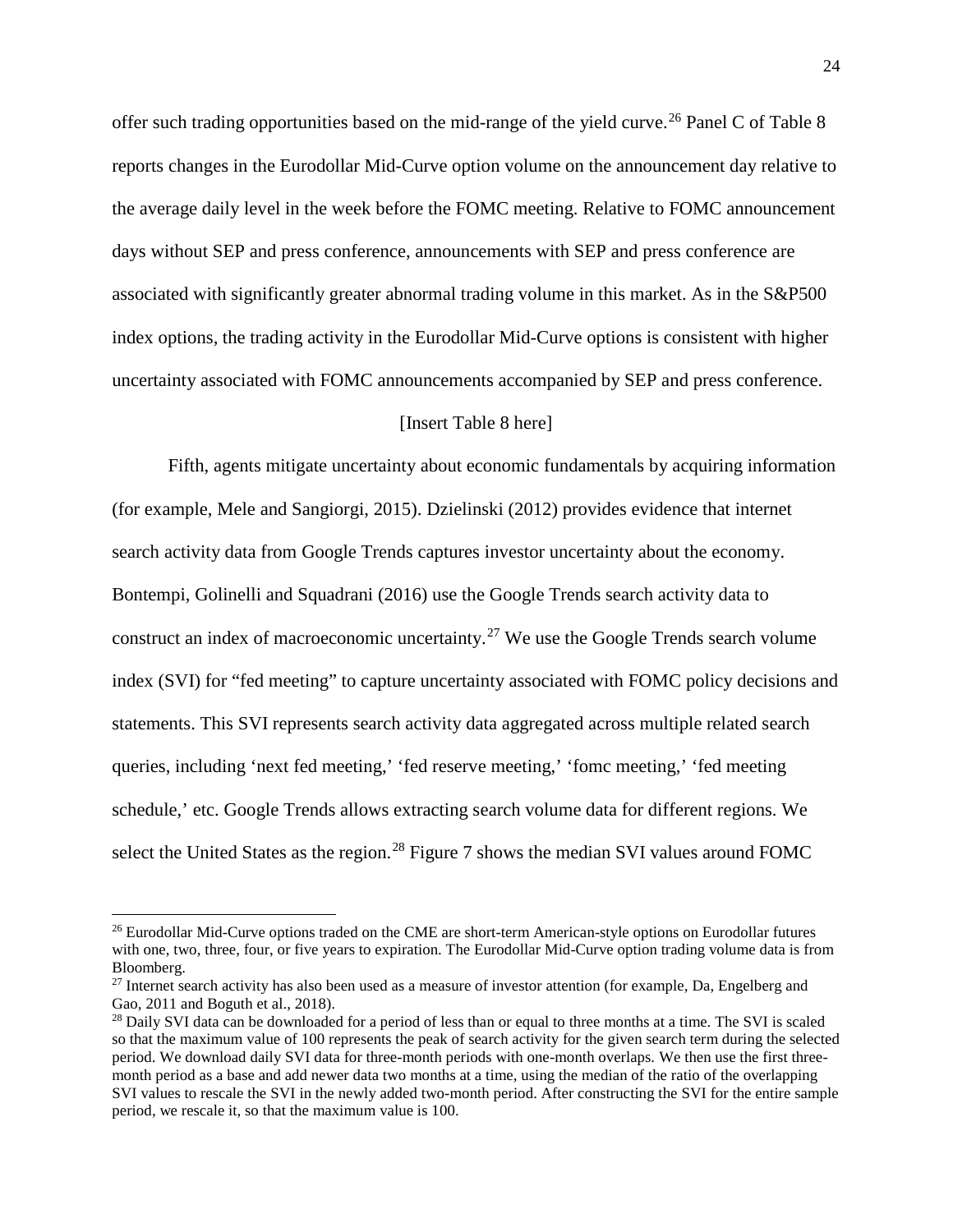announcements with and without SEP. The search volume increases in the days before the announcement, and it is significantly higher in the five days before the announcements with SEP and on the announcement day compared to announcement days without SEP. This finding is again consistent with higher uncertainty associated with FOMC meetings accompanied by SEP and press conference.

## [Insert Figure 7 here]

# *4.3. Uncertainty-Based Explanation of Post-announcement Returns*

Section 4.1 showed that the SEP and press conferences contain market-moving information. Section 4.2 showed that uncertainty decreases after the FOMC announcements accompanied by the SEP and press conference. In this section, we conduct analysis to relate the magnitude of the positive unconditional average returns on the S&P 500 index to the amount of uncertainty resolved around these FOMC announcements.

## *4.3.1. Controlling for Changes in VIX Index*

 $\overline{a}$ 

Bansal and Yaron (2004) show theoretically that the equity premium contains a component driven by fluctuations in economic uncertainty; a decline in uncertainty triggers a drop in the equity premium, which leads to an immediate increase in stock prices.<sup>[29](#page-25-0)</sup> Following this observation, we relate the positive unconditional mean returns after FOMC announcements with SEP and press conferences to changes in the VIX that can be viewed as a high-frequency proxy for the change in uncertainty. The time-series regression model in equation (3) then becomes:

$$
R_t = a_0 + a_1 D_t^{SEP} + a_2 D_t^{non-SEP} + a_3 D_t^{news} + b_0 \Delta i_t + b_1 \Delta i_t D_t^{SEP}
$$
  
+ 
$$
b_2 \Delta i_t D_t^{non-SEP} + c_0 \Delta V I X_t + e_t,
$$
 (4)

<span id="page-25-0"></span> $29$  Caldara, Fuentes-Albero, Gilchrist and Zakrajšek (2016) provide empirical support for this prediction.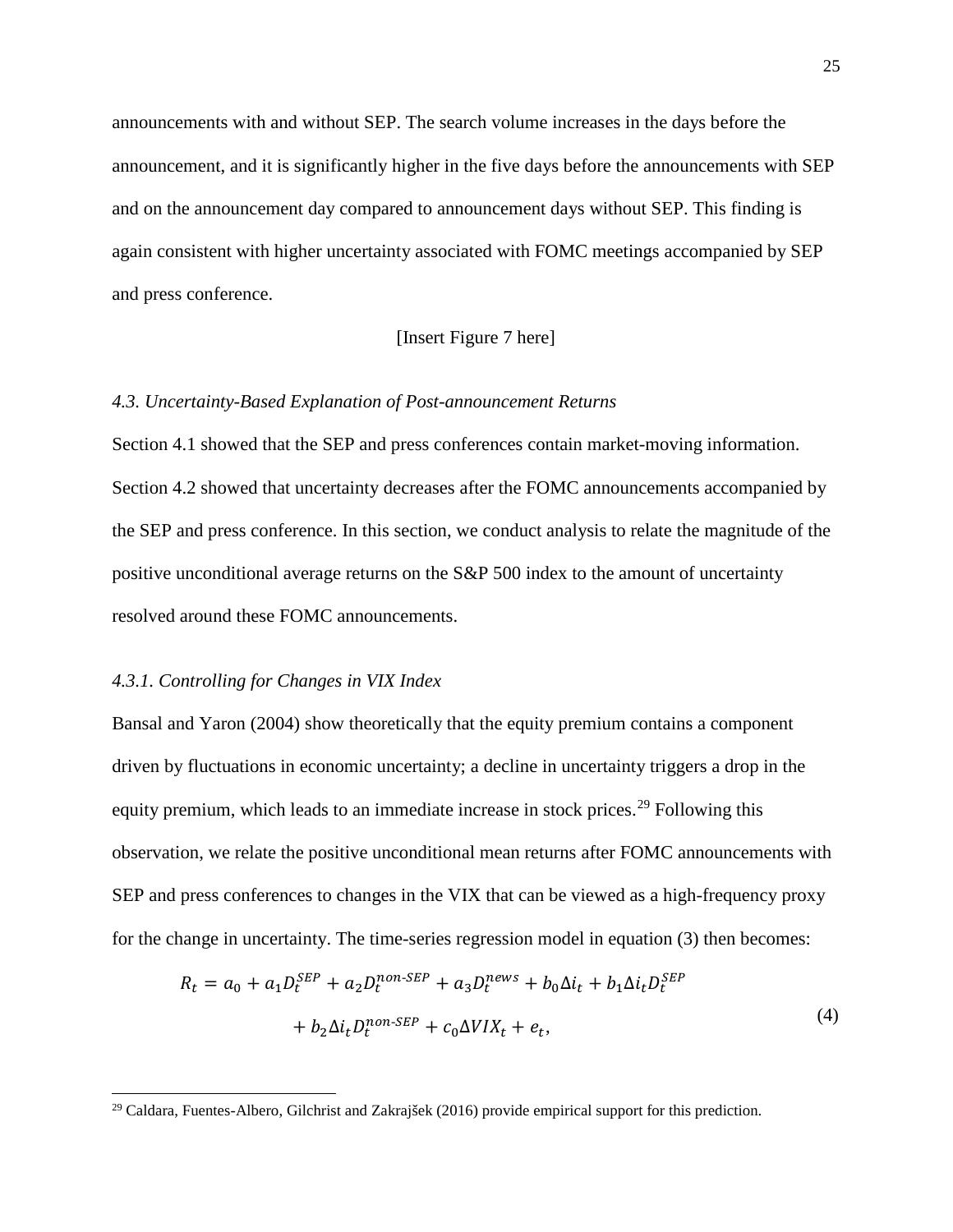where  $\Delta VIX_t$  is the first log difference of the daily VIX index, and the other variables are the same as in equation (3).

However, as Whaley (2009) notes, the causality between stock returns and VIX changes is bidirectional. For example, when expected market volatility increases, the required return on stocks rises, leading to a decline in the stock prices. When stock prices fall, the demand for portfolio insurance exerts upward pressure on prices of index put options, leading to an increase in the VIX. Due to such contemporaneous feedback from the stock market returns to the changes in VIX, the VIX change cannot be assumed to be exogenous. Therefore, we use the instrumental variable approach and estimate equation (4) with a two-stage least squares regression where the one-day lag of the VIX index is used as an instrument for the change in VIX; the Cragg and Donald (1993) test indicates that the one-day lag of the VIX index is a valid instrument for the change in VIX. In the first stage, the change in VIX is regressed on the lagged VIX and on the other explanatory variables in the model. In the second stage, the fitted value of the change in VIX from the first-stage regression is used in place of  $\Delta VIX_t$  in equation (4).

The first column of Table 9 reports the estimation results. The coefficient of the SEP dummy is insignificant and the coefficient of the change in VIX is strongly significant. This indicates that the positive post-announcement unconditional average returns are related to the amount of uncertainty resolved around the FOMC announcements accompanied by the SEP and press conference. This finding is also consistent with Brusa, Savor and Wilson (2017) who argue that the Federal Reserve may possess private information due to its capabilities following from its researchers and proprietary data sources. Such information as well as the associated uncertainty generates risk premia on FOMC announcement days.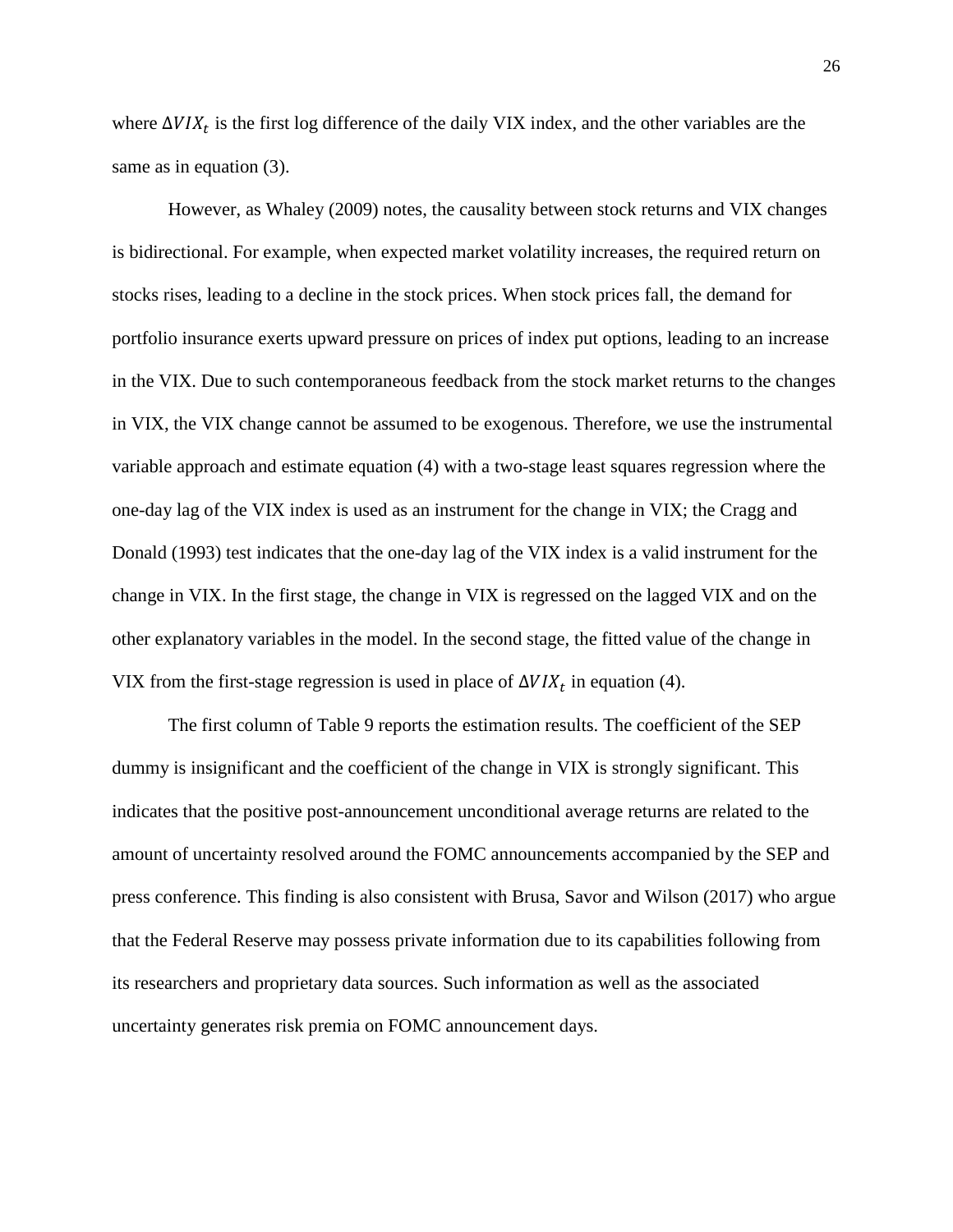The OLS estimation results are shown for comparison in the second column of Table 9. These estimates are qualitatively similar to the two-stage least squares regression results, although the OLS estimate of the coefficient of the change in VIX is larger in absolute value, which is consistent with a bias caused by endogeneity of VIX changes and suggests that the instrumental variable approach is more appropriate.

[Insert Table 9 here]

# *4.3.2. Analysis of Disaggregated Returns*

In addition to influencing stock returns though changes in the equity premium, innovations in aggregate volatility may be a cross-sectional risk factor. For example, Ang, Hodrick, Xing and Zhang (2006), Chang, Christoffersen and Jacobs (2013), and Cremers, Halling and Weinbaum (2015) use multifactor models that include a volatility factor and provide evidence that volatility risk is priced in the cross-section of stock returns. In this section, we analyze disaggregated data to test whether individual stock returns on FOMC days with SEP and press conference depend on the given stock's sensitivity to aggregate volatility innovations.

We use daily returns for 475 firms that were in the S&P 500 index on December 15, 2016 and have returns data for the entire sample period. For each of these stocks, we estimate the market beta and the VIX beta by regressing the daily stock's returns on market excess returns and log VIX changes using a rolling window of 126 trading days, an approximate length of half a year. Before estimating the market and VIX betas, we reverse the signs of the VIX changes to allow interpreting the VIX beta of a given stock as the average effect of a unit decrease in the VIX on the stock return, holding the market return constant. We normalize the betas using their sample means and standard deviations. We then estimate the following event study regression using pooled OLS: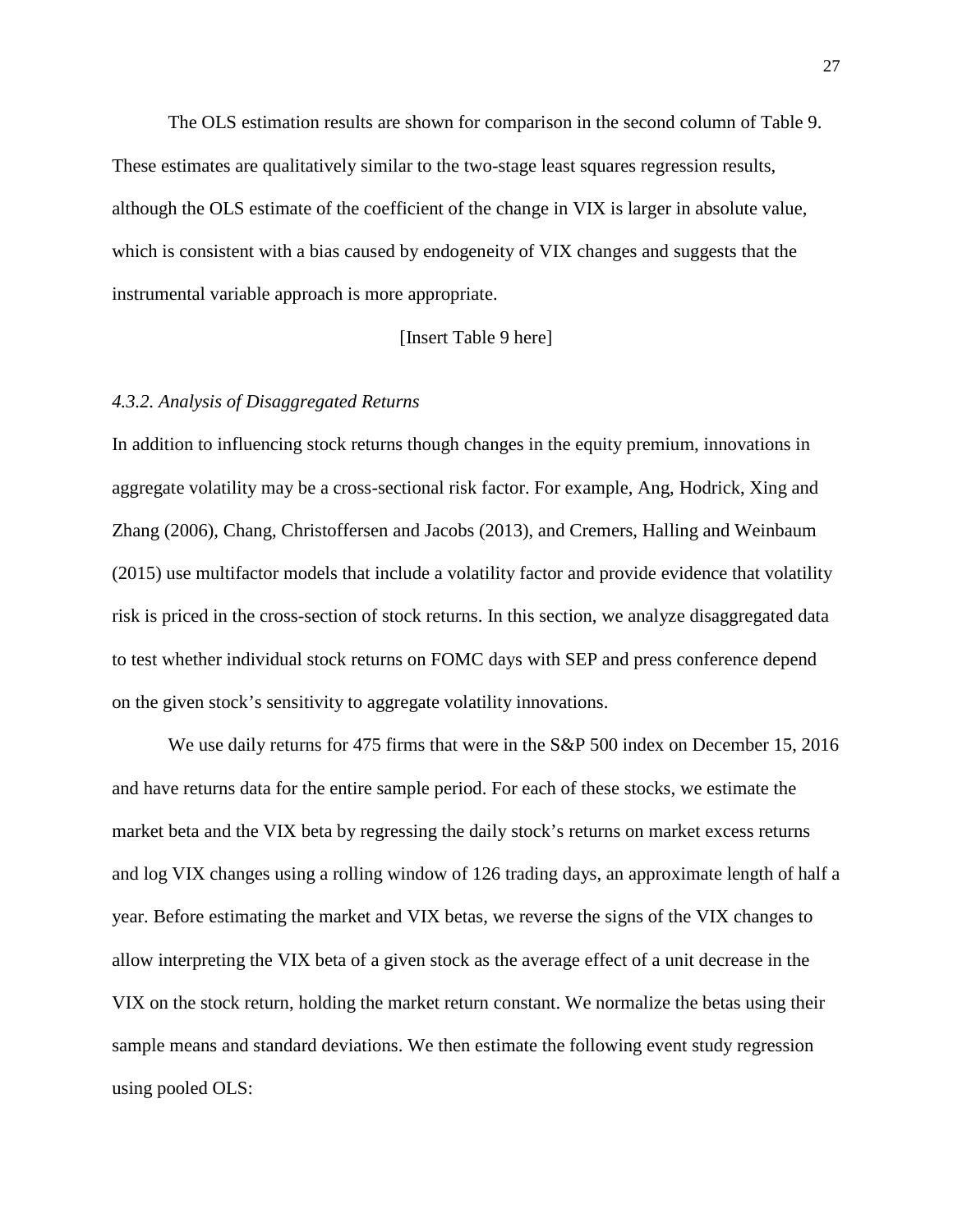$$
R_{it} = a_0 + a_1 \beta_{i,t-1}^{Mkt} + a_2 \beta_{i,t-1}^{VIX} + (b_0 + b_1 \beta_{i,t-1}^{Mkt} + b_2 \beta_{i,t-1}^{VIX}) D_t^{SEP}
$$
  
+  $(c_0 + c_1 \beta_{i,t-1}^{Mkt} + c_2 \beta_{i,t-1}^{VIX}) \Delta i_t + e_{it},$  (5)

where  $R_{it}$  is the daily return of individual stocks in the S&P 500 index on FOMC announcement days, and  $\beta_{i,t-1}^{Mkt}$  and  $\beta_{i,t-1}^{VIX}$  are the 126-trading-day rolling market and VIX factor loadings one day before the FOMC announcement, respectively. As in equations (1) through (4),  $D_t^{SEP}$  is a dummy variable equal to one for FOMC announcements with SEP and press conference, and  $\Delta i_t$ is the change in the 8-9 quarters ahead Eurodollar futures rate computed over the window from five minutes before to 55 minutes after the release of the FOMC statement to control for interest rate shocks.

Equation (5) can be viewed as a version of the event study regression in equation (1). In contrast to equation (1) that models event window returns for the aggregate stock market, equation (5) allows the coefficients to vary depending on the given stock's sensitivity to the market return and VIX changes.<sup>[30](#page-28-0)</sup> This is achieved by interacting the  $D_t^{SEP}$  dummy and the change in the 8-9 quarters ahead Eurodollar futures rate with the market and VIX betas. Our primary interest is in the coefficient  $b_2$ , which measures the relation between stock returns on days of FOMC announcements with SEP and press conference and the return sensitivity to volatility shocks. If significant amount of uncertainty is resolved on FOMC days with SEP and press conference and the aggregate volatility declines, stocks that are more sensitive to volatility shocks should have higher returns on such days, and  $b_2$  should be positive.

Table 10 reports the results. The coefficient estimate of the interaction term between the VIX beta and the SEP dummy is positive and statistically significant. On average, a one-standard

l

<span id="page-28-0"></span> $30$  Kurov (2012) conducts a similar analysis conditioning the response of daily stock returns to monetary shocks on a given stock's sensitivity to cash flow and discount rate news.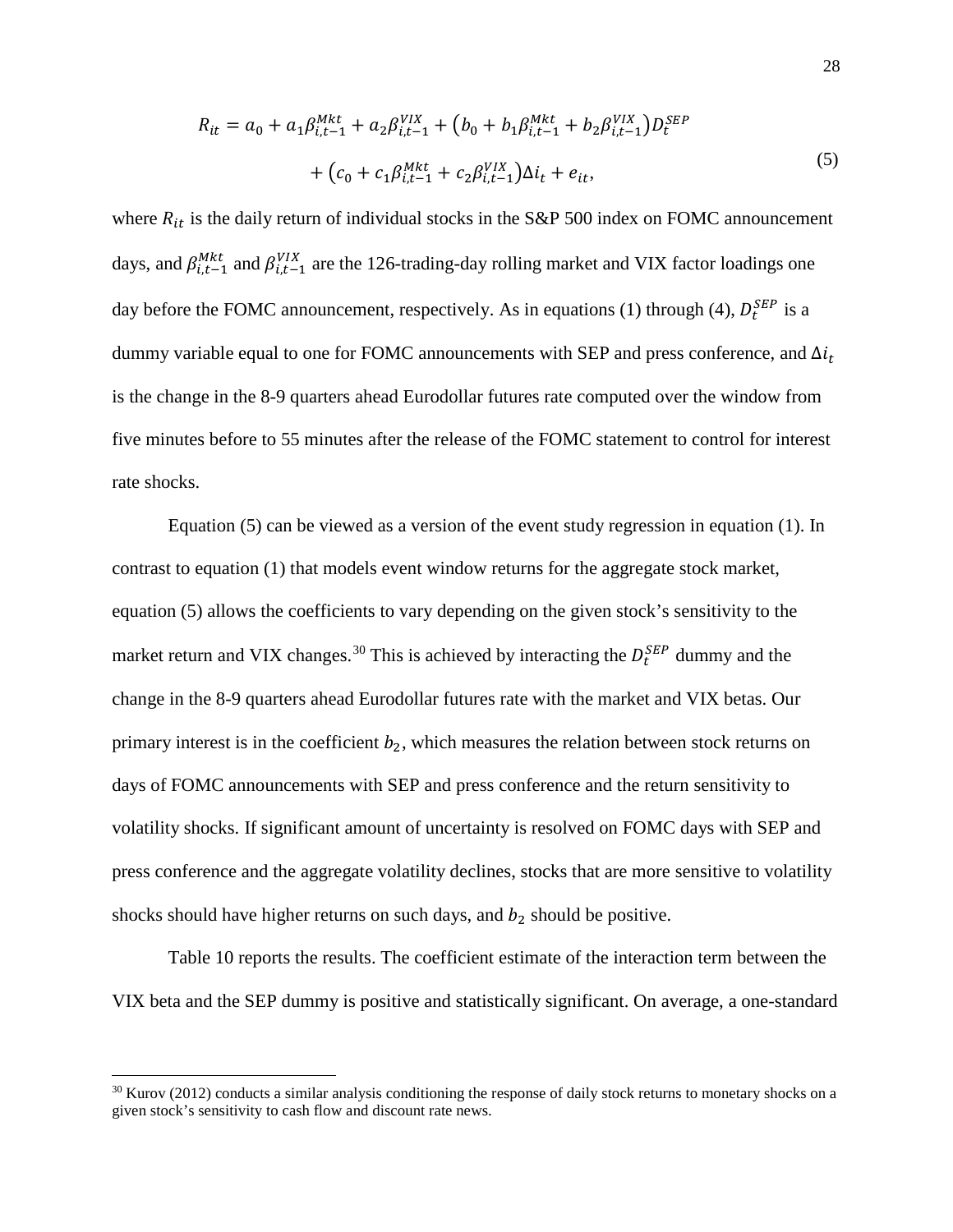deviation increase in the VIX beta leads to a seventeen-basis-point increase in the return on days of the FOMC announcements with SEP and press conference. This result from the disaggregated analysis is consistent with the results from the aggregate analysis in the above sections: the positive return after announcements with SEP and press conference is due to uncertainty resolution; once the uncertainty declines after the announcement, stock prices increase.

[Insert Table 10 here]

### **5. Conclusion**

Our paper documents sizable positive unconditional stock returns after FOMC announcements accompanied by the SEP and press conference. On average, stock prices increase by approximately 0.5 percent in the one-hour interval around these announcements. A trading strategy consisting of buying stock index futures contracts five minutes before the announcement and closing the position 55 minutes after the announcement would have earned a large Sharpe ratio. The announcements with the SEP and press conference are also associated with higher trading volume, higher ex-post market volatility, and a larger decline in the VIX than announcements without SEP and press conference. When we use VIX changes to control for changes in uncertainty, the positive unconditional mean returns after the FOMC announcements with SEP and press conference disappear. We also find that stocks correlated with market uncertainty shocks have higher returns on days of FOMC meetings with SEP and press conference. These findings suggest that the stock market positive post-announcement moves are "relief rallies" related to resolution of uncertainty.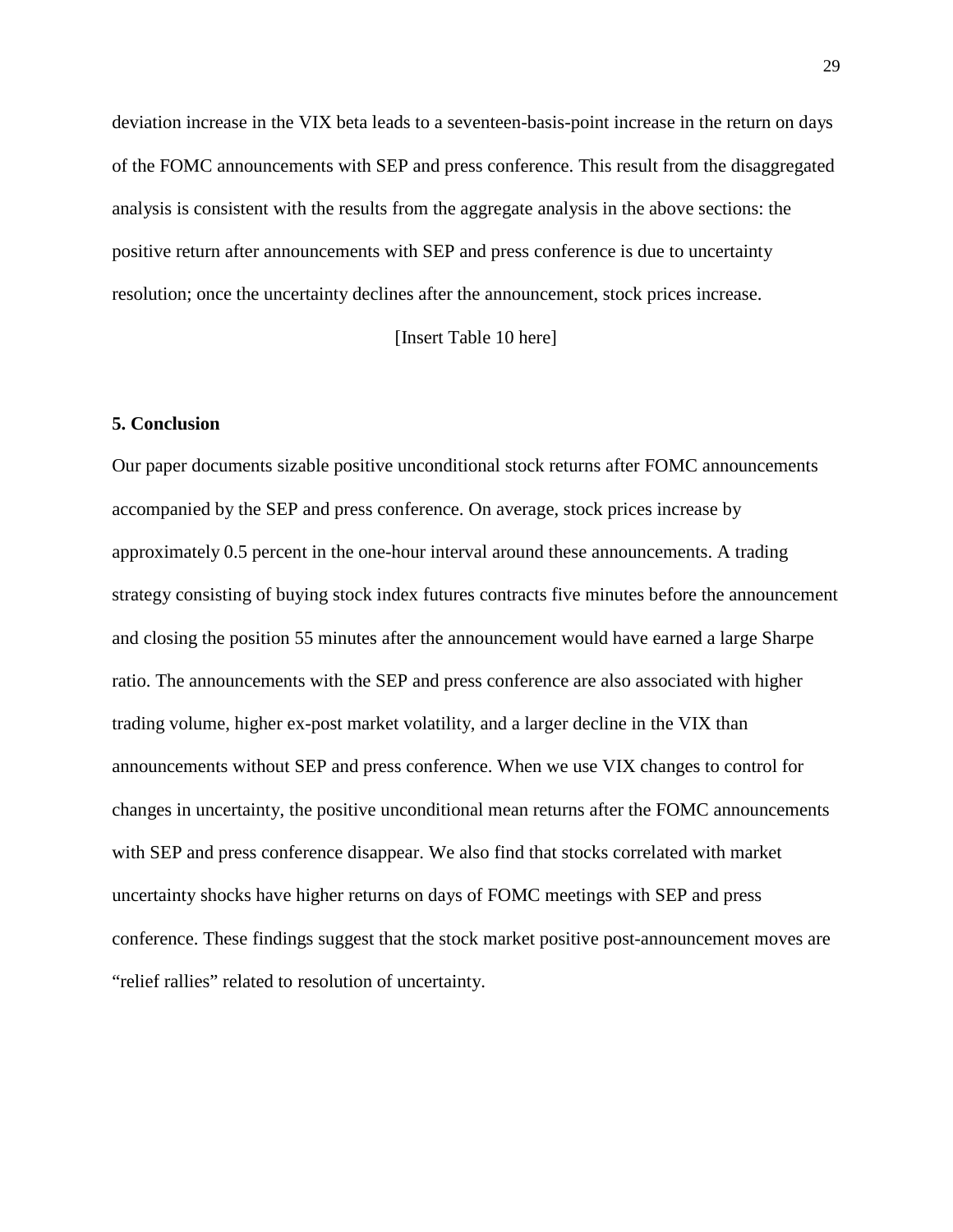### **References**

- Agapova, A., Madura, J., 2016. Market uncertainty and earnings guidance. *Quarterly Review of Economics and Finance*, 61, 97-111.
- Amengual, D., Xiu, D., 2018. Resolution of policy uncertainty and sudden declines in volatility. *Journal of Econometrics*, 203, 297-315.
- Andersen, T. G., Bollerslev, T., Diebold, F. X., Ebens, H., 2001. The distribution of realized stock return volatility. *Journal of Financial Economics*, 61, 43-76.
- Anderson, E. W., Ghysels, E., Juergens, J. L., 2009. The impact of risk and uncertainty on expected returns. *Journal of Financial Economics*, 94, 233-263.
- Ang, A., Hodrick, R.J., Xing, Y., Zhang, X., 2006. The cross-section of volatility and expected returns. *The Journal of Finance*, 61, 259-299.
- Bansal, R., Yaron, A., 2004. Risks for the long run: A potential resolution of asset pricing puzzles. *The Journal of Finance*, 59, 1481-1509.
- Basistha, A., Kurov, A., 2008. Macroeconomic cycles and the stock market's reaction to monetary policy. *Journal of Banking and Finance*, 32, 2606-2616.
- Beber, A., Brandt, M. W., 2009. Resolving macroeconomic uncertainty in stock and bond markets. *Review of Finance*, 13, 1-45.
- Benamar, H., Foucault, T., Vega, C. 2017. Demand for information, macroeconomic uncertainty, and the response of the U.S. Treasury securities to news. *HEC Paris Research Paper No. FIN-2018-1263.*
- Bernanke, B. S., Kuttner, K. N., 2005. What explains the stock market's reaction to Federal Reserve policy? *The Journal of Finance*, 60, 1221-1257.
- Boguth, O., Gregoire, V., Martineau, C., 2018. Shaping expectations and coordinating attention: The unintended consequences of FOMC press conferences. *Journal of Financial and Quantitative Analysis*, forthcoming.
- Bollerslev, T., Tauchen, G., Zhou, H., 2009. Expected stock returns and variance risk premia. *Review of Financial Studies*, 22, 4463-4492.
- Bontempi, M. A., Golinelli, R., Squadrani, M., 2016. A new index of uncertainty based on internet searches: A friend or foe of other indicators? *Working paper, University of Bologna.*
- Brusa, F., Savor, P., Wilson, M., 2017. One central bank to rule them all. *Working paper, Saïd Business School and Fox School of Business.*
- Caldara, D., Fuentes-Albero, C., Gilchrist, S., Zakrajšek, E., 2016.The macroeconomic impact of financial and uncertainty shocks. *European Economic Review*, 88, 185-207.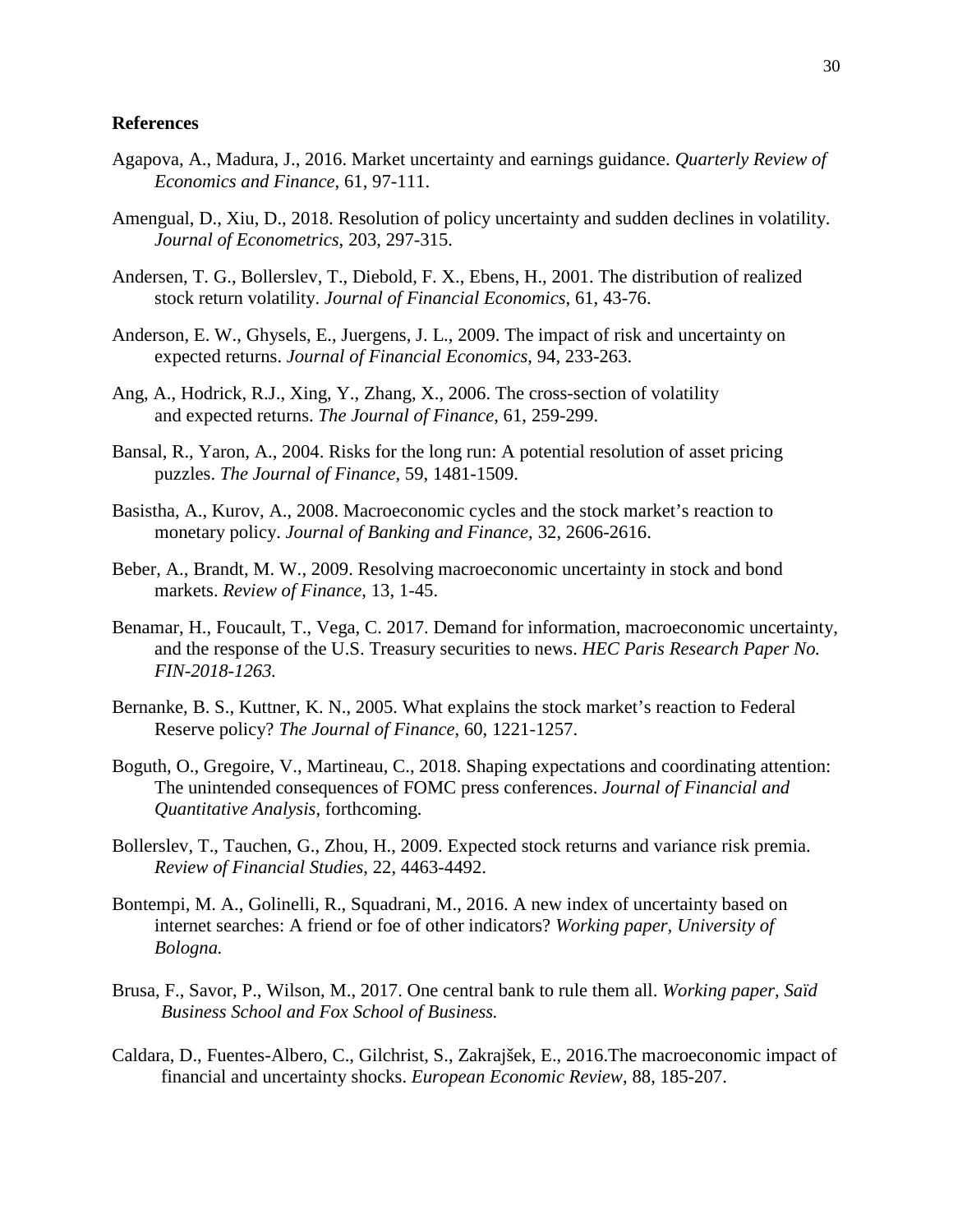- Chang, Y., Christoffersen, P., Jacobs, K., 2013. Market skewness risk and the crosssection of stock returns. *Journal of Financial Economics*, 107, 46-68.
- Chen, E., and Clements, A., 2007. S&P 500 implied volatility and monetary policy announcements. *Finance Research Letters*, 4, 227-232.
- Chen, J., Liu, Y., Lu, L., Tang, Y., 2016. Investor attention and macroeconomic news announcements: Evidence from stock index futures. *The Journal of Finance*, 36, 240-266.
- Cieslak, A., Morse, A., Vissing-Jorgensen, A., 2018. Stock returns over the FOMC cycle. *Journal of Finance*, forthcoming.
- Cragg, J. G., Donald, S. G., 1993. Testing identifiability and specification in instrumental variable models. *Econometric Theory*, 9, 222-240.
- Cremers, M., Halling, M. and Weinbaum, D., 2015. Aggregate jump and volatility risk in the cross-section of stock returns. *The Journal of Finance*, 70, 577-614.
- Da, Z., Engelberg, J., Gao, P., 2011. In search of attention. *The Journal of Finance*, 66, 1461- 1499.
- DellaVigna, S., Pollet, J.M., 2009. Investor attention and Friday earnings announcements. *The Journal of Finance*, 64, 709-749.
- Dzielinski, M., 2012. Measuring economic uncertainty and its impact on the stock market. *Finance Research Letters*, 9, 167-175.
- Ederington, L. H., Lee, J. H., 1996. The creation and resolution of market uncertainty: The impact of information releases on implied volatility. *Journal of Financial and Quantitative Analysis*, 31, 513-539.
- Feroli, M., Greenlaw, D., Hooper, P., Mishkin, F. S., Sufi, A., 2016. Language after liftoff: Fed communication away from the zero lower bound. Report prepared for the 2016 U.S. Monetary Policy Forum.
- Fernandez-Perez, A., Frijns, B., Tourani-Rad, A., 2017. When no news is good news The decrease in investor fear after the FOMC announcement. *Journal of Empirical Finance*, 41, 187-199.
- Garcia, D., 2013. Sentiment during recessions. *The Journal of Finance*, 68, 1267-1300.
- Glick, R., Leduc, S., 2012. Central bank announcements of asset purchases and the impact on global financial and commodity markets. *Journal of International Money and Finance*, 31, 2078-2101.
- Hanson, S. G., Stein, J. C., 2015. Monetary policy and long-term real rates. *Journal of Financial Economics*, 115, 429-448.
- Hirshleifer, D., Lim, S. S., Teoh, S. H., 2009. Driven to distraction: Extraneous events and underreaction to earnings news. *Journal of Financial Economics*, 64, 2289-2325.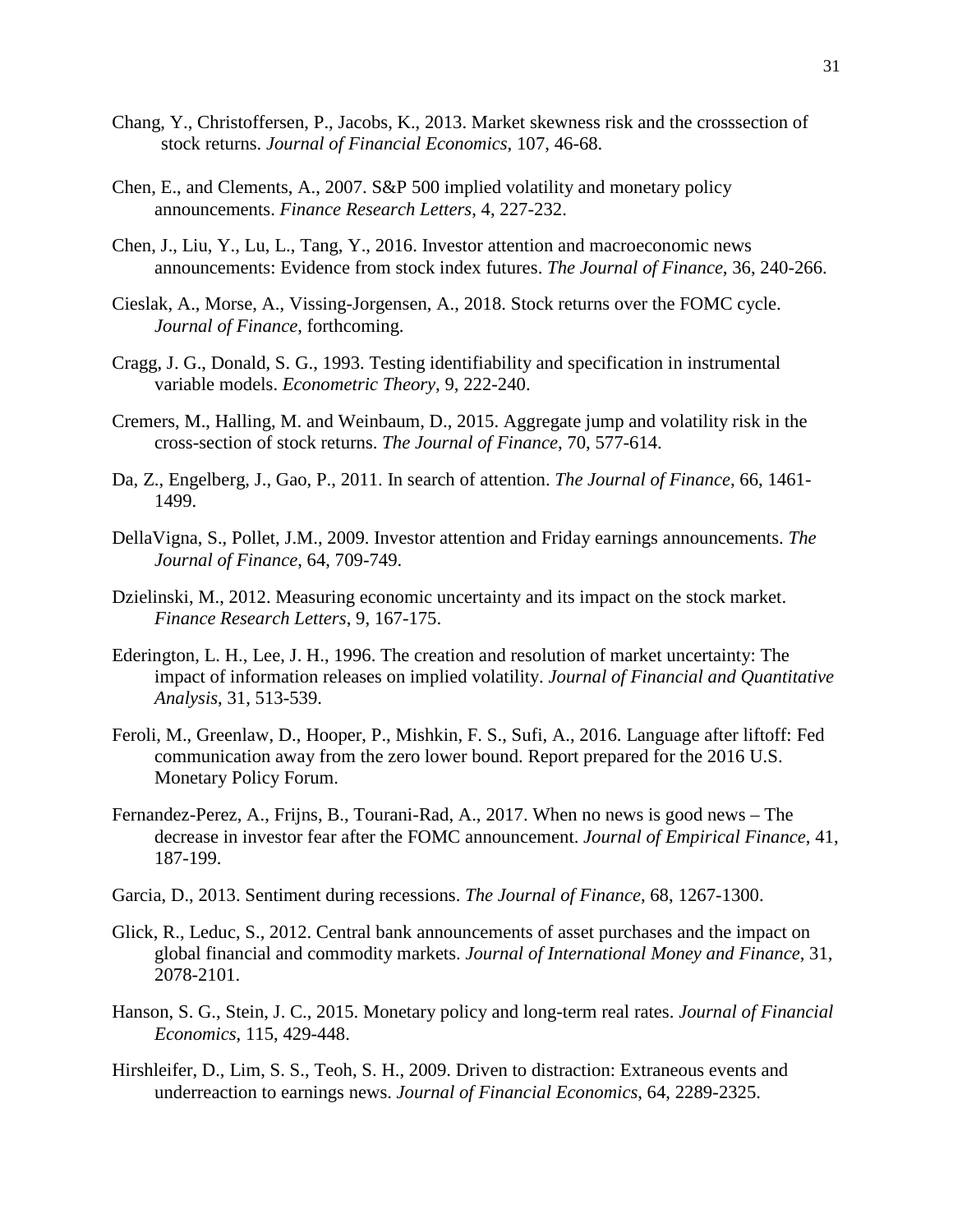- Jones, M. C., Marron, J. S., Sheather, S. J., 1996. A brief survey of bandwidth selection for density estimation, *Journal of the American Statistical Association*, 91, 401-407.
- Kahn, G. A., Palmer, A., 2016. Monetary policy at the zero lower bound: Revelations from the FOMC's summary of economic projections, Federal Reserve Bank of Kansas City, *Economic Review*, First Quarter.
- Kandel, E., Pearson, N. D., 1995. Differential interpretation of public signals and trade in speculative markets. *Journal of Political Economy*, 103, 831-872.
- Kontonikas, A., MacDonald, R., Saggu, A., 2013. Stock market reaction to fed funds rate surprises: State dependence and the financial crisis. *Journal of Banking and Finance*, 37, 4025-4037.
- Kurov, A., 2012. What determines the stock market's reaction to monetary policy statements? *Review of Financial Economics*, 21, 175-187.
- Kurov, A., Gu, C., 2016. Monetary policy and stock prices: Does the "Fed Put" work when it is most needed? *Journal of Futures Markets*, 36, 1210-1230.
- Loughran, T., McDonald, B., 2011. When is a liability not a liability? Textual analysis, dictionaries, and 10-Ks. *The Journal of Finance*, 66, 35-65.
- Lucca, D. O., Moench, E., 2015. The pre-FOMC announcement drift. *The Journal of Finance*, 70, 329-371.
- [MacKinnon,](https://www.sciencedirect.com/science/article/pii/0304407685901587#!) J. G., White, H., 1985. Some heteroskedasticity-consistent covariance matrix estimators with improved finite sample properties. *Journal of Econometrics*. 29, 305-325.
- Mele, A., Sangiorgi, F., 2015. Uncertainty, information acquisition, and price swings in asset markets. *Review of Economic Studies*, 82, 1533-1567.
- Newey, W. K., West K. D., 1987. A Simple positive semi-definite, heteroskedasticity and autocorrelation consistent covariance matrix. *Econometrica*, 29, 229–256.
- Plosser, C. I., 2012. Toward clarity in monetary policy. In 2011 Annual Report of the Federal Reserve Bank of Philadelphia. [https://www.philadelphiafed.org/publications/annual](https://www.philadelphiafed.org/publications/annual-report/2011/toward-clarity-in-monetary-policy)[report/2011/toward-clarity-in-monetary-policy.](https://www.philadelphiafed.org/publications/annual-report/2011/toward-clarity-in-monetary-policy)
- Rigobon, R., Sack, B., 2003. Measuring the reaction of monetary policy to the stock market. *Quarterly Journal of Economics,* 118, 639-669.
- Rogers, J., Scotti, C., Wright, J., 2018. Unconventional monetary policy and international risk premia. *Journal of Money, Credit and Banking,* forthcoming.
- Ross, S. A., 1989. Information and volatility: The no-arbitrage martingale approach to timing and resolution irrelevancy. *The Journal of Finance*, 44, 1-17.
- Savor, P., Wilson, M., 2013. How much do investors care about macroeconomic risk? Evidence from Scheduled Economic Announcements. *Journal of Financial and Quantitative Analysis*, 48, 343-375.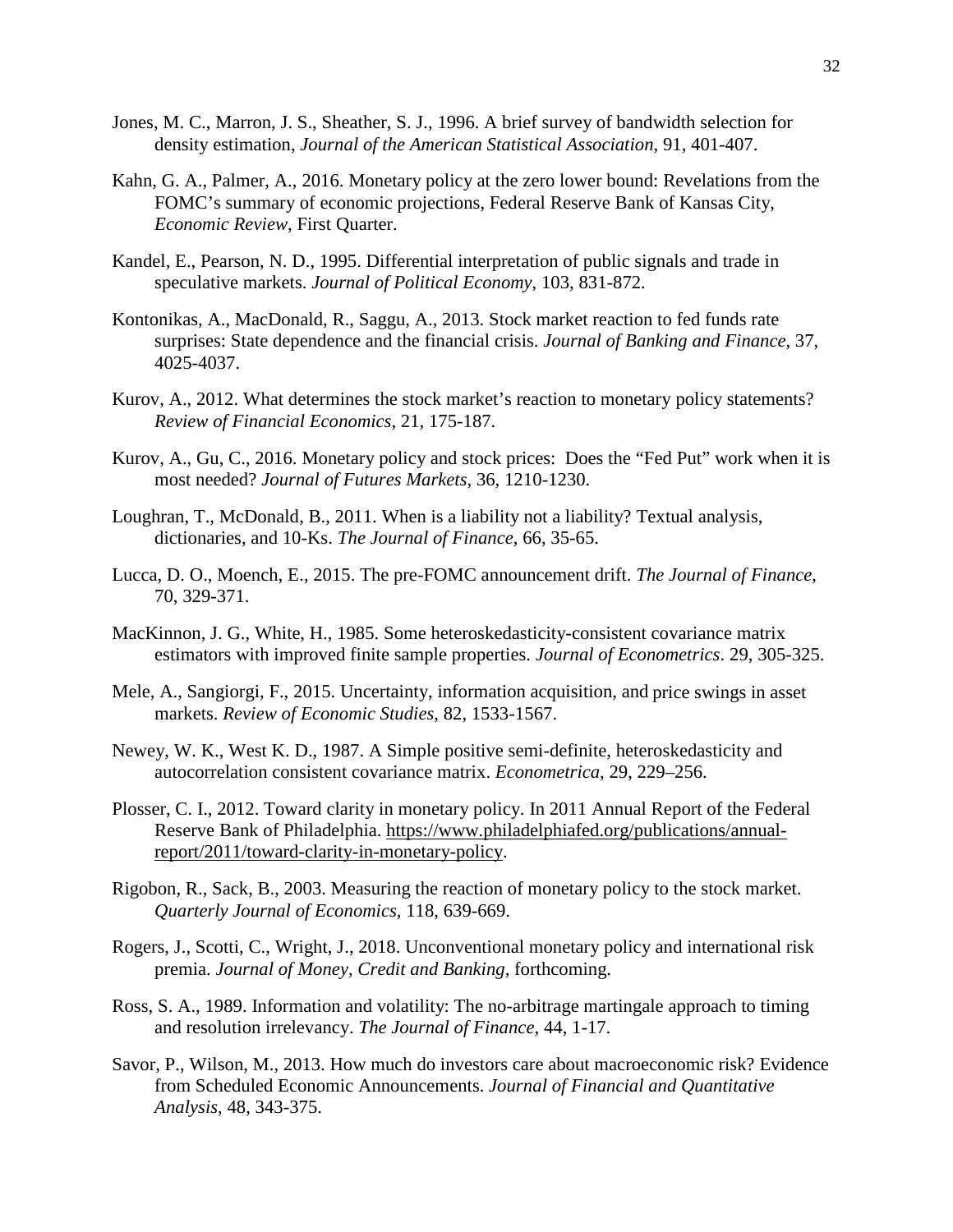- Sheather, S. J., Jones, M. C., 1991. A reliable data-based bandwidth selection method for kernel density estimation. *Journal of the Royal Statistical Society*, Series B, 53, 683-690.
- Sharpe, S.A., Sinha, N.R., Hollrah, C.A., 2017. What's the story? A new perspective on the value of economic forecasts. *Working paper, Finance and Economics Discussion Series 2017- 107, Board of Governors of the Federal Reserve System (U.S.)*.
- Swanson, E., Williams, J., 2014. Measuring the effect of the zero lower bound on medium- and longer-term interest rates. *American Economic Review*, 104, 3154-3185.
- Thornton, D. L., 2014. The identification of the response of interest rates to monetary policy actions using market-based measures of monetary policy shocks. *Oxford Economic Papers*, 66, 67-87.
- Vähämaa, S., Äijö, J., 2011. The Fed's policy decision and implied volatility. *Journal of Futures Markets*, 31, 995-1009.
- Whaley, R. E., 2009. Understanding the VIX. *Journal of Portfolio Management*. 35, 98-105.
- White, H., 1980. A heteroskedasticity-consistent covariance matrix estimator and a direct test for heteroskedasticity. *Econometrica*, 48, 817-838.
- Wongswan, J., 2009. The response of global equity indexes to U.S. monetary policy announcements. *Journal of International Money and Finance*, 28, 344-365.
- Wright, J. H., 2012. What does monetary policy do to long-term interest rates at the zero lower bound? *Economic Journal*, 122, 447-466.
- Yohai, V. J., 1987. High breakdown-point and high efficiency robust estimates for regression. *Annals of Statistics*, 15, 642-656.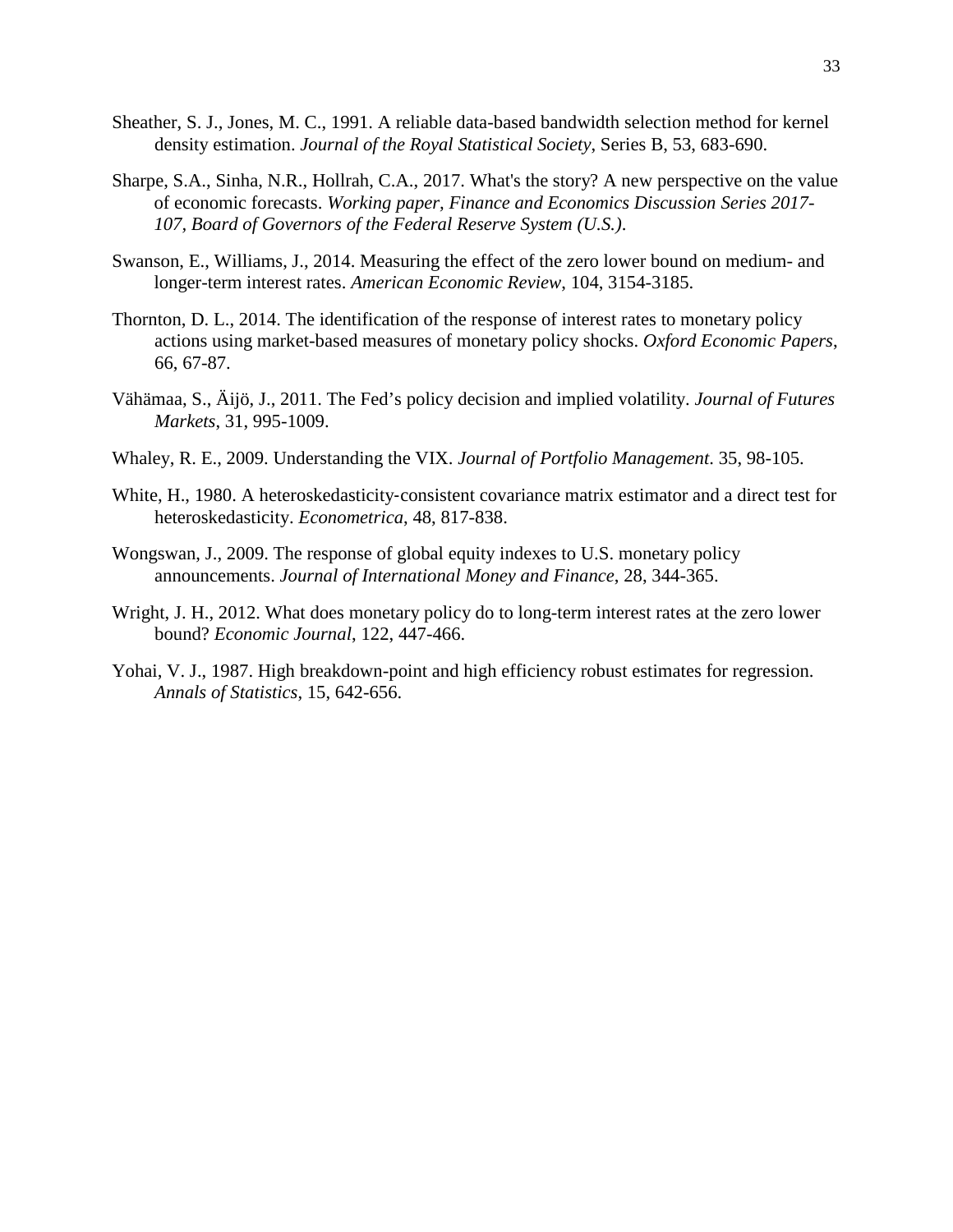|                                                      | All           | Announcements | Announcements | Difference         |
|------------------------------------------------------|---------------|---------------|---------------|--------------------|
|                                                      | Announcements | without SEP   | with SEP      | (with $SEP -$      |
|                                                      | $(N=40)$      | $(N=19)$      | $(N=21)$      | without SEP)       |
| Panel A. $(-5 \text{ min}, +55 \text{ min})$ window  |               |               |               |                    |
| Mean return                                          | $0.244***$    | $-0.023$      | $0.485***$    | $0.507***$         |
| Median return                                        | 0.233         | 0.012         | 0.477         | $0.465^{\rm a}$    |
| St. deviation of returns                             | 0.523         | 0.340         | 0.549         |                    |
| Number of positive returns                           | 28            | 11            | 17            |                    |
| Mean realized volatility                             | 2.43          | 2.11          | 2.71          | $0.70^{*,c}$       |
| Mean trading volume                                  | 380,047       | 339,986       | 416,293       | 76,307*,c          |
| Panel B. $(-5 \text{ min}, +100 \text{ min})$ window |               |               |               |                    |
| Mean return                                          | $0.238**$     | $-0.069$      | $0.516***$    | $0.586***$         |
| Median return                                        | 0.190         | 0.089         | 0.491         | 0.402 <sup>b</sup> |
| St. deviation of returns                             | 0.731         | 0.579         | 0.754         |                    |
| Number of positive returns                           | 27            | 11            | 16            |                    |
| Mean realized volatility                             | 2.20          | 1.91          | 2.46          | $0.55^{*,c}$       |
| Mean trading volume                                  | 588,829       | 534,811       | 637,702       | 102,891*, $c$      |
| Panel C. (-24 hour, -5 min) window                   |               |               |               |                    |
| Mean return                                          | 0.025         | 0.018         | 0.031         | $-0.013$           |
| Median return                                        | $-0.056$      | $-0.046$      | $-0.070$      | 0.024              |
| St. deviation of returns                             | 0.430         | 0.451         | 0.421         |                    |
| Number of positive returns                           | 14            | 8             | 6             |                    |
| Mean realized volatility                             | 0.67          | 0.71          | 0.63          | $-0.08$            |
| Mean trading volume                                  | 1,369,154     | 1,509,574     | 1,242,108     | $-267,465***$      |

**Table 1 Summary statistics** 

This table reports summary statistics for the E-mini S&P 500 index futures. The event windows are from five minutes before to 55 minutes after the release of the FOMC statement (Panel A) and from five minutes before to 100 minutes after the release of the FOMC statement (Panel B). Panel C reports preannouncement returns from 24 hours to five minutes before the announcement. Realized volatility is computed as the square root of the sum of squared five-minute returns. For comparison purposes, the realized volatility in Panels A and B is scaled to reflect the standard deviation of 24-hour returns. The sample period is from January 2012 through December 2016 and contains 40 FOMC announcements, including 21 announcements with SEP and press conference. \*, \*\*, \*\*\* indicate statistical significance at 10%, 5%, and 1% levels, respectively, based on a two-sample *t*-test. a, b, and c indicate that the Wilcoxon rank sum test of the difference in medians is significant at the 1%, 5%, and 10% levels, respectively.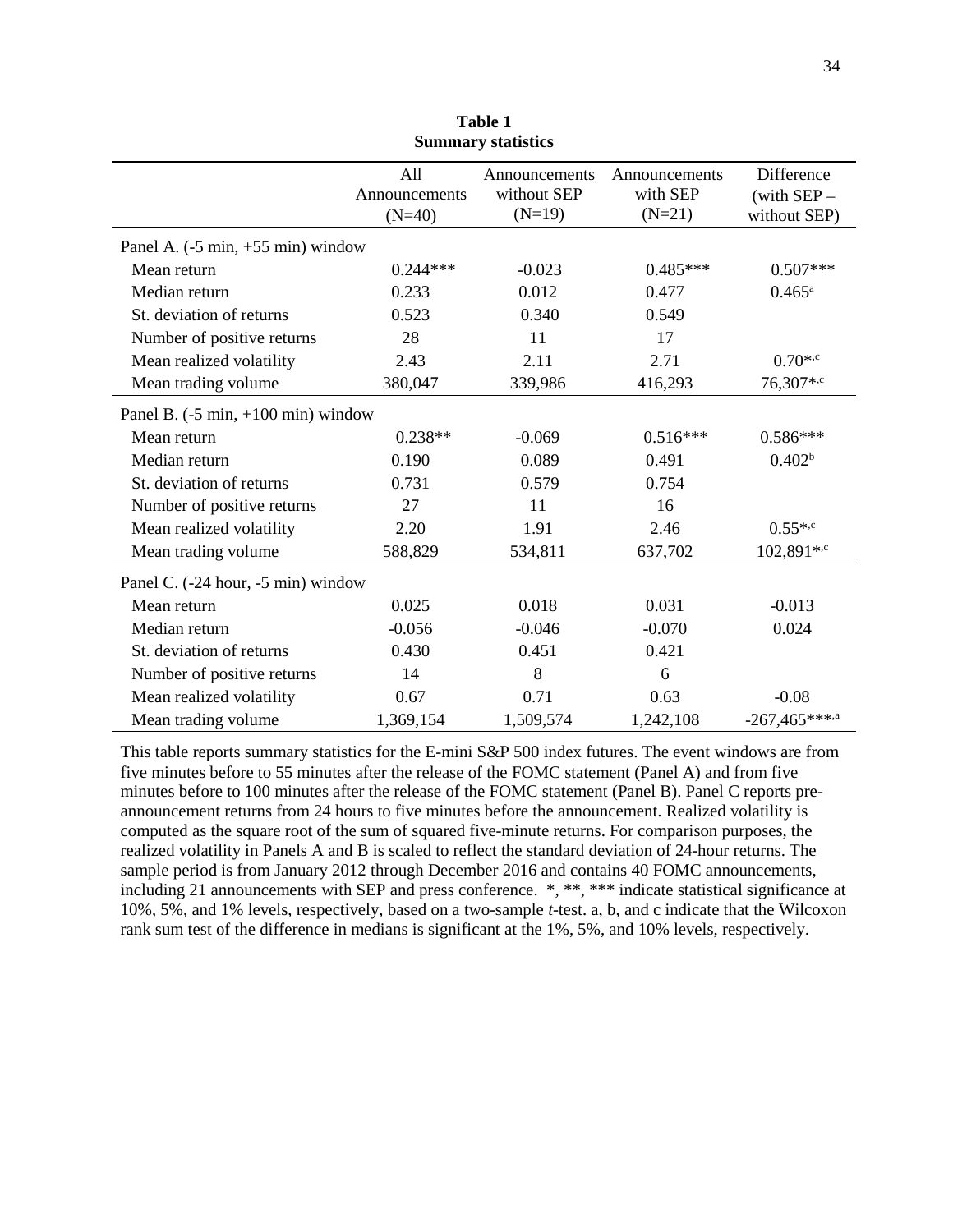|                                                 | $(-5 \text{ min}, +55 \text{ min})$ window |                      | $(-5 \text{ min}, +100 \text{ min})$ window |                      |
|-------------------------------------------------|--------------------------------------------|----------------------|---------------------------------------------|----------------------|
|                                                 | <b>OLS</b>                                 | Robust<br>Regression | <b>OLS</b>                                  | Robust<br>Regression |
| Panel A. Base model                             |                                            |                      |                                             |                      |
| Intercept $(a_0)$                               | $0.22(0.06)$ ***                           | $0.26(0.06)$ ***     | $0.22(0.10)$ **                             | $0.26(0.10)$ ***     |
| Monetary surprise $(b_1)$                       | $-4.33(0.71)$ ***                          | $-4.65(0.74)$ ***    | $-3.50(0.87)$ ***                           | $-3.86(1.09)$ ***    |
| $R^2$                                           | 0.40                                       | 0.36                 | 0.18                                        | 0.23                 |
| Panel B. Model with intercept dummy             |                                            |                      |                                             |                      |
| Intercept $(a_0)$                               | $-0.02(0.08)$                              | 0.05(0.07)           | $-0.07(0.14)$                               | 0.02(0.13)           |
| SEP dummy $(b_0)$                               | $0.46(0.11)$ ***                           | $0.39(0.09)$ ***     | $0.55(0.19)$ ***                            | $0.45(0.18)$ **      |
| Monetary surprise $(c_0)$                       | $-4.08(0.57)$ ***                          | $-4.38(0.62)$ ***    | $-3.27(0.92)$ ***                           | $-3.62(1.02)$ ***    |
| $R^2$                                           | 0.59                                       | 0.49                 | 0.32                                        | 0.29                 |
| Panel C. Model with intercept and slope dummies |                                            |                      |                                             |                      |
| Intercept $(a_0)$                               | $-0.02(0.08)$                              | 0.04(0.07)           | $-0.07(0.11)$                               | $-0.07(0.13)$        |
| SEP dummy $(b_0)$                               | $0.46(0.10)$ ***                           | $0.40(0.09)$ ***     | $0.53(0.16)$ ***                            | $0.53(0.18)$ ***     |
| Surprise non-SEP $(c_0)$                        | 0.03(2.48)                                 | $-2.35(1.93)$        | $7.13(3.66)$ *                              | $7.13(3.39)$ **      |
| Surprise SEP $(c_1)$                            | $-4.62(0.47)$ ***                          | $-4.62(0.65)$ ***    | $-4.28(0.71)$ ***                           | $-4.28(1.06)$ ***    |
| $R^2$                                           | 0.64                                       | 0.50                 | 0.47                                        | 0.35                 |

**Table 2 Event study regression controlling for monetary policy surprises** 

Panel A reports estimates for the following model:  $R_t = a_0 + b_1 \Delta i_t + e_t$ , Panel B reports estimates for the following model:  $R_t = a_0 + b_0 D_t^{SEP} + c_0 \Delta t_t + e_t$ , and Panel C reports estimates for the following model:  $R_t = a_0 + b_0 D_t^{SEP} + c_0 (1 - D_t^{SEP}) \Delta t_t + c_1 D_t^{SEP} \Delta t_t + e_t$ , where  $R_t$  is the return of the E-mini S&P 500 futures,  $D_t^{SEP}$  is a dummy variable equal to one for FOMC announcements with SEP and press conference, and  $\Delta i_t$  is the change in the 8-9 quarters ahead Eurodollar futures rate. The event windows used to compute returns and rate changes are from five minutes before to 55 minutes after the release of the FOMC statement and from five minutes before to 100 minutes after the release of the FOMC statement. The sample period is from January 2012 through December 2016 and contains 40 FOMC announcements, including 21 announcements with SEP and press conference. The regressions are estimated using (1) OLS with the White (1980) heteroskedasticity consistent covariance matrix and (2) Yohai (1987) MM weighted least squares procedure robust to outliers. Standard errors are shown in parentheses. \*, \*\*, \*\*\* indicate statistical significance at 10%, 5%, and 1% levels, respectively.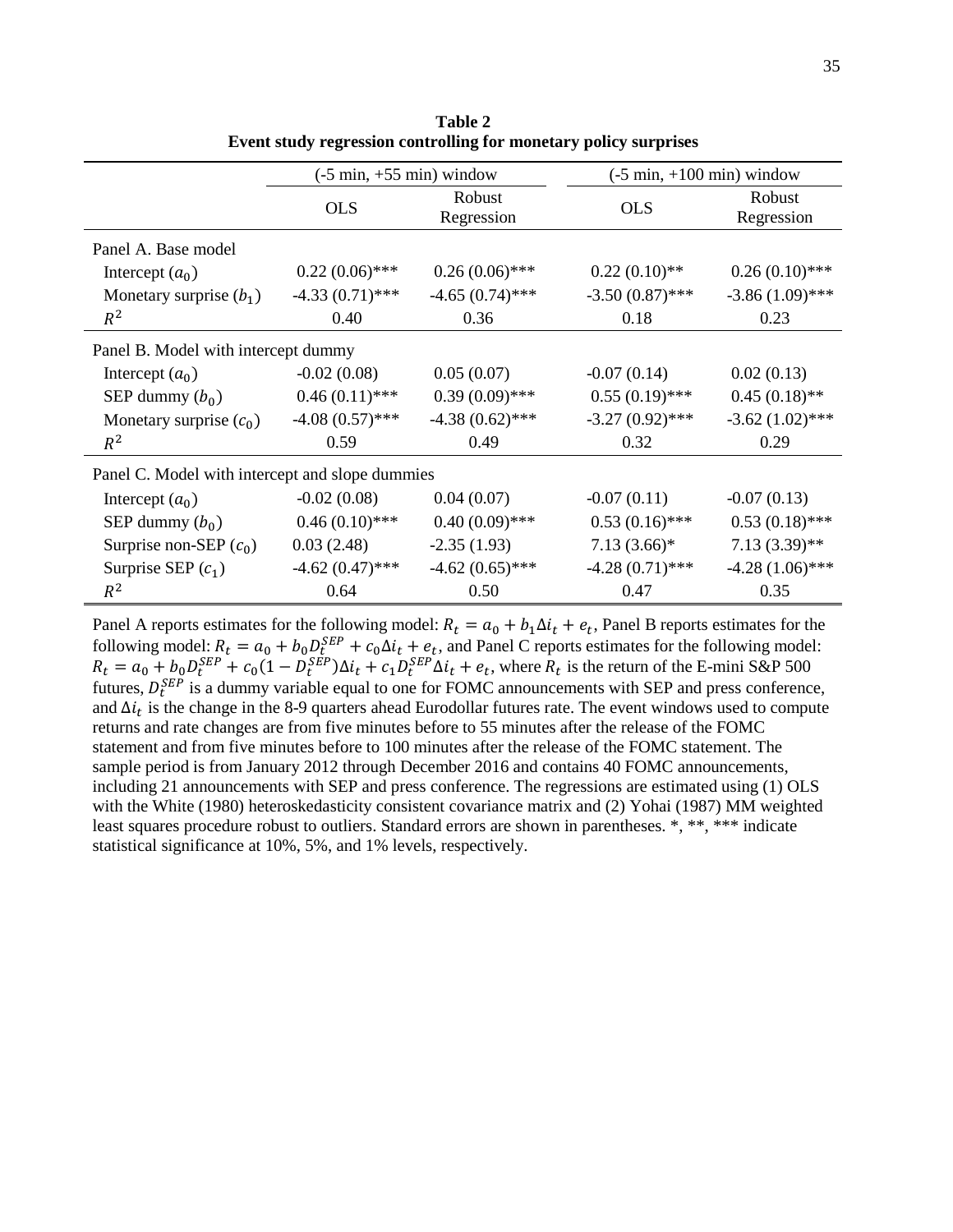|                                                 | $(-5 \text{ min}, +55 \text{ min})$ window |                       | $(-5 \text{ min}, +100 \text{ min})$ window |                       |
|-------------------------------------------------|--------------------------------------------|-----------------------|---------------------------------------------|-----------------------|
|                                                 | Mean                                       | Standard<br>Deviation | Mean                                        | Standard<br>Deviation |
| Panel A. Model with intercept dummy             |                                            |                       |                                             |                       |
| SEP dummy $(b_0)$                               | 0.46                                       | 0.11                  | 0.54                                        | 0.20                  |
| Panel B. Model with intercept and slope dummies |                                            |                       |                                             |                       |
| SEP dummy $(b_0)$                               | 0.45                                       | 0.10                  | 0.52                                        | 0.17                  |

**Table 3 Empirical distribution of the estimated SEP dummy coefficient**

Panel A reports means and standard deviations of the estimated SEP dummy coefficient for the following model:  $R_t = a_0 + b_0 D_t^{SEP} + c_0 \Delta t_t + e_t$ , and Panel B reports means and standard deviations of the estimated SEP dummy coefficient for the following model:  $R_t = a_0 + b_0 D_t^{SEP} + c_0 (1 - D_t^{SEP}) \Delta t_t +$  $c_1 D_t^{SEP} \Delta t_t + e_t$ , where  $R_t$  is the return of the E-mini S&P 500 futures,  $D_t^{SEP}$  is a dummy variable equal to one for FOMC announcements with SEP and press conference, and  $\Delta i_t$  is the change in the 8-9 quarters ahead Eurodollar futures rate. The event windows used to compute returns and rate changes are from five minutes before to 55 minutes after the release of the FOMC statement and from five minutes before to 100 minutes after the release of the FOMC statement. The sample period is from January 2012 through December 2016 and contains 40 FOMC announcements, including 21 announcements with SEP and press conference. The means and standard deviations are estimated using the bootstrapping exercise described in Section 3.2.1.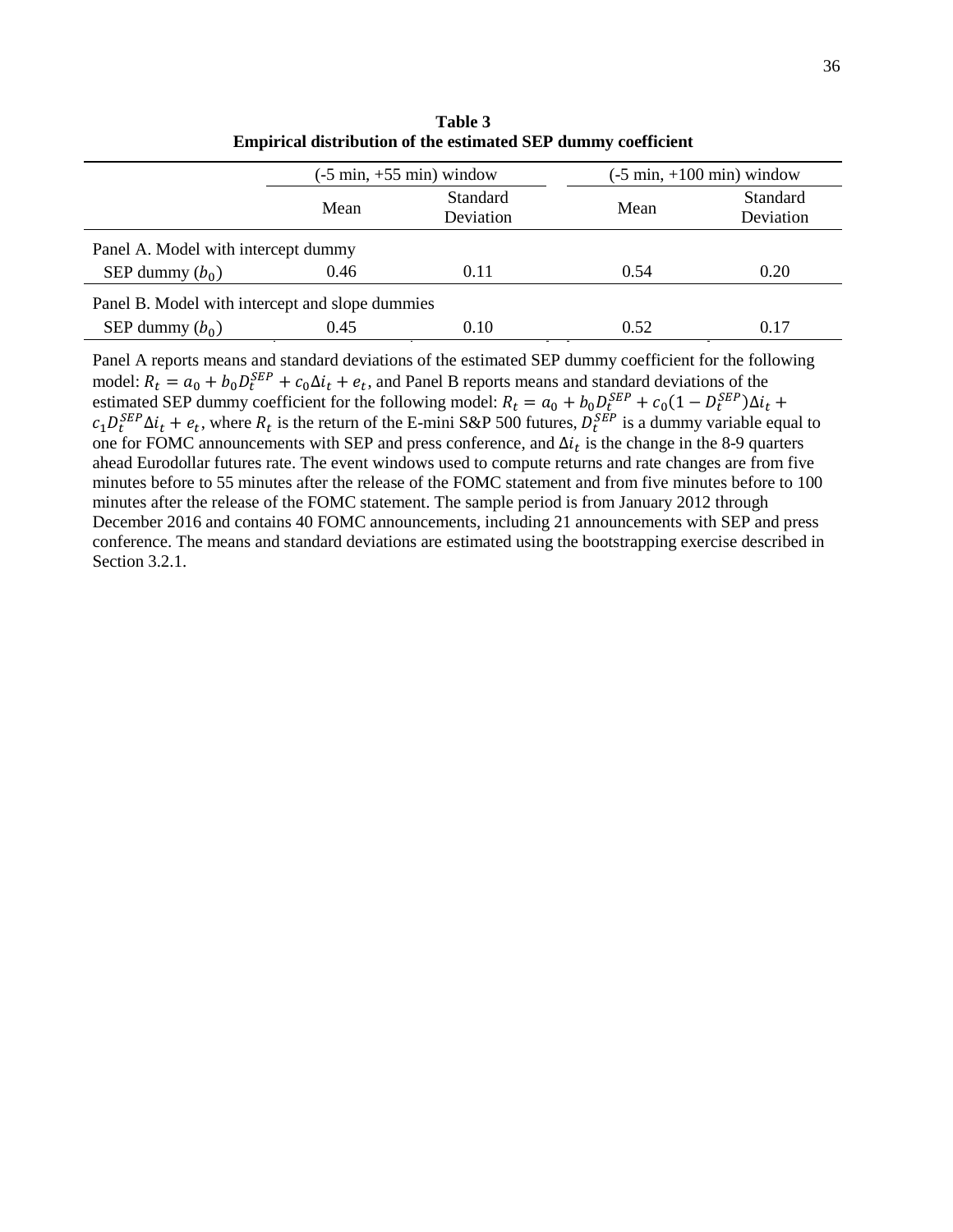| Intercept $(a_0)$                          | $0.04(0.02)*$     |
|--------------------------------------------|-------------------|
| SEP dummy $(a_1)$                          | $0.49(0.17)$ ***  |
| Non-SEP dummy $(a_2)$                      | $-0.23(0.15)$     |
| Macroeconomic news dummy $(a_3)$           | 0.05(0.08)        |
| Rate change $(b_0)$                        | $5.14(0.51)$ ***  |
| Rate change $\times$ SEP dummy $(b_1)$     | $-9.29(1.70)$ *** |
| Rate change $\times$ Non-SEP dummy $(b_2)$ | 1.91(3.26)        |
| N                                          | 1,254             |
| $R^2$                                      | 0.091             |

**Table 4 Daily time series regression**

The table reports estimates for the following model:

 $R_t = a_0 + a_1 D_t^{SEP} + a_2 D_t^{non-SEP} + a_3 D_t^{news} + b_0 \Delta i_t + b_1 \Delta i_t D_t^{SEP} + b_2 \Delta i_t D_t^{non-SEP} + e_t$ , where  $R_t$  is the daily return on the S&P 500 index,  $D_t^{SEP}$  is a dummy variable for the FOMC announcement days with SEP and press conference,  $D_t^{non-SEP}$  is a dummy variable for the other FOMC announcement days,  $D_t^{news}$  is a dummy variable for days with Producer Price Index (PPI) and unemployment rate announcements, and  $\Delta t_t$  is the daily change in the rate of Eurodollar futures with 8-9 quarters to expiration. The sample period is from January 2012 through December 2016. The regression is estimated using OLS with the White (1980) heteroskedasticity consistent covariance matrix. Standard errors are shown in parentheses. \*, \*\*, \*\*\* indicate statistical significance at 10%, 5%, and 1% levels, respectively.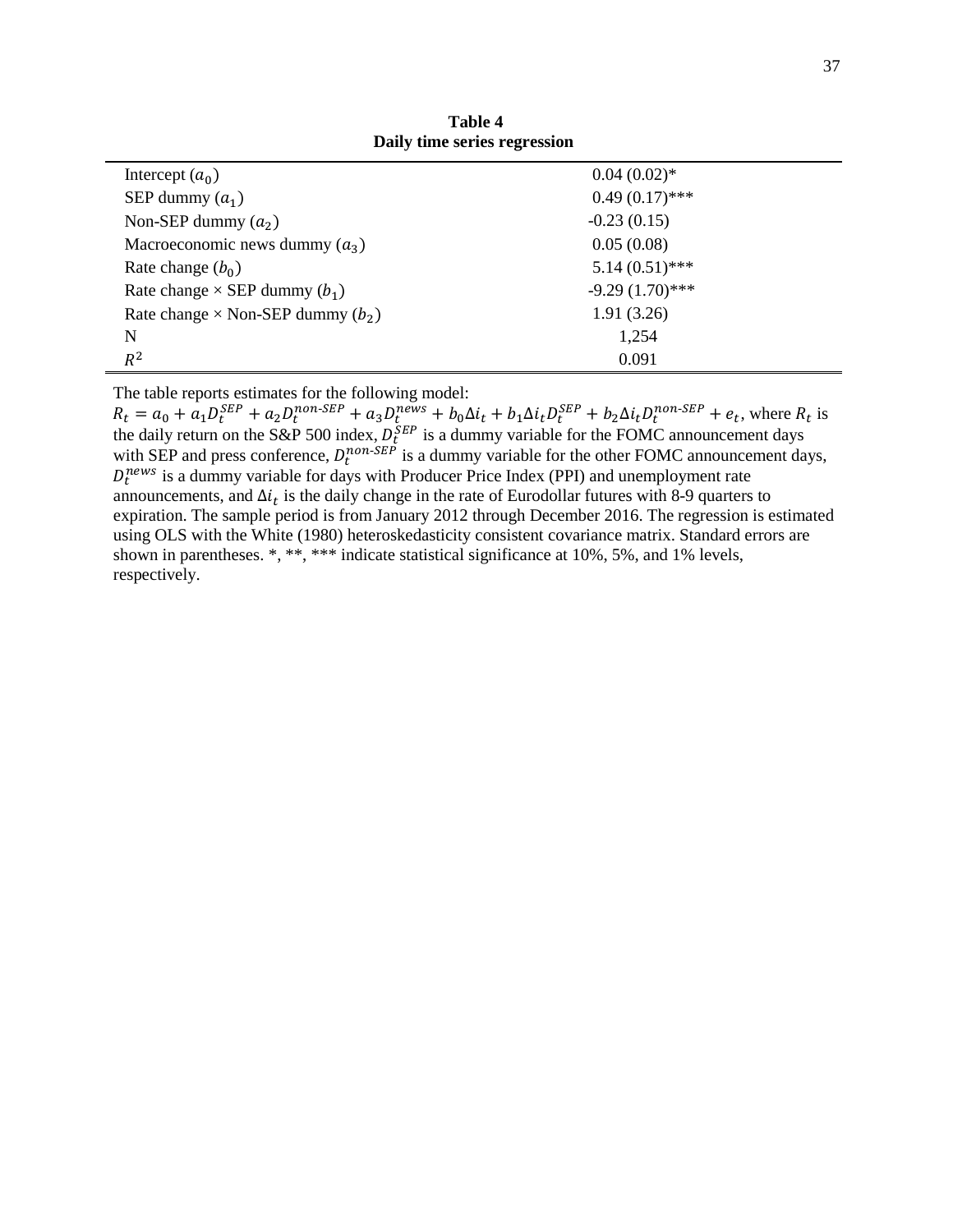| <b>Sharpe ratios</b>                  |                                            |                                   |                                             |                            |
|---------------------------------------|--------------------------------------------|-----------------------------------|---------------------------------------------|----------------------------|
|                                       | $(-5 \text{ min}, +55 \text{ min})$ window |                                   | $(-5 \text{ min}, +100 \text{ min})$ window |                            |
|                                       | <b>Sharpe Ratio</b>                        | Annualized<br><b>Sharpe Ratio</b> | Sharpe Ratio                                | Annualized<br>Sharpe Ratio |
| Panel A. E-mini S&P 500 Index Futures |                                            |                                   |                                             |                            |
| All announcements                     | 0.47                                       | 1.33                              | 0.33                                        | 0.93                       |
| Announcements with SEP                | 0.89                                       | 1.78                              | 0.68                                        | 1.37                       |
| Announcements without SEP             | $-0.07$                                    | $-0.14$                           | $-0.12$                                     | $-0.24$                    |
| Panel B. VIX Futures                  |                                            |                                   |                                             |                            |
| All announcements                     | 0.65                                       | 1.85                              | 0.38                                        | 1.08                       |
| Announcements with SEP                | 1.11                                       | 2.22                              | 0.91                                        | 1.82                       |
| Announcements without SEP             | 0.19                                       | 0.38                              | $-0.07$                                     | $-0.14$                    |

**Table 5**

Panel A reports the Sharpe ratio of the following trading strategy: buy the E-mini S&P 500 index futures contracts five minutes before the release of the FOMC statement and close the position 55 or 100 minutes after the release. Panel B reports the Sharpe ratio of the following trading strategy: sell the VIX futures contracts five minutes before the release of the FOMC statement and close the position 55 or 100 minutes after the release. The Sharpe ratio is computed by dividing the sample mean return by the sample standard deviation. The annualized Sharpe ratio is computed as  $\sqrt{4}$  times the per-event Sharpe ratio. The sample period is from January 2012 through December 2016 and contains 40 FOMC announcements, including 21 announcements with SEP and press conference.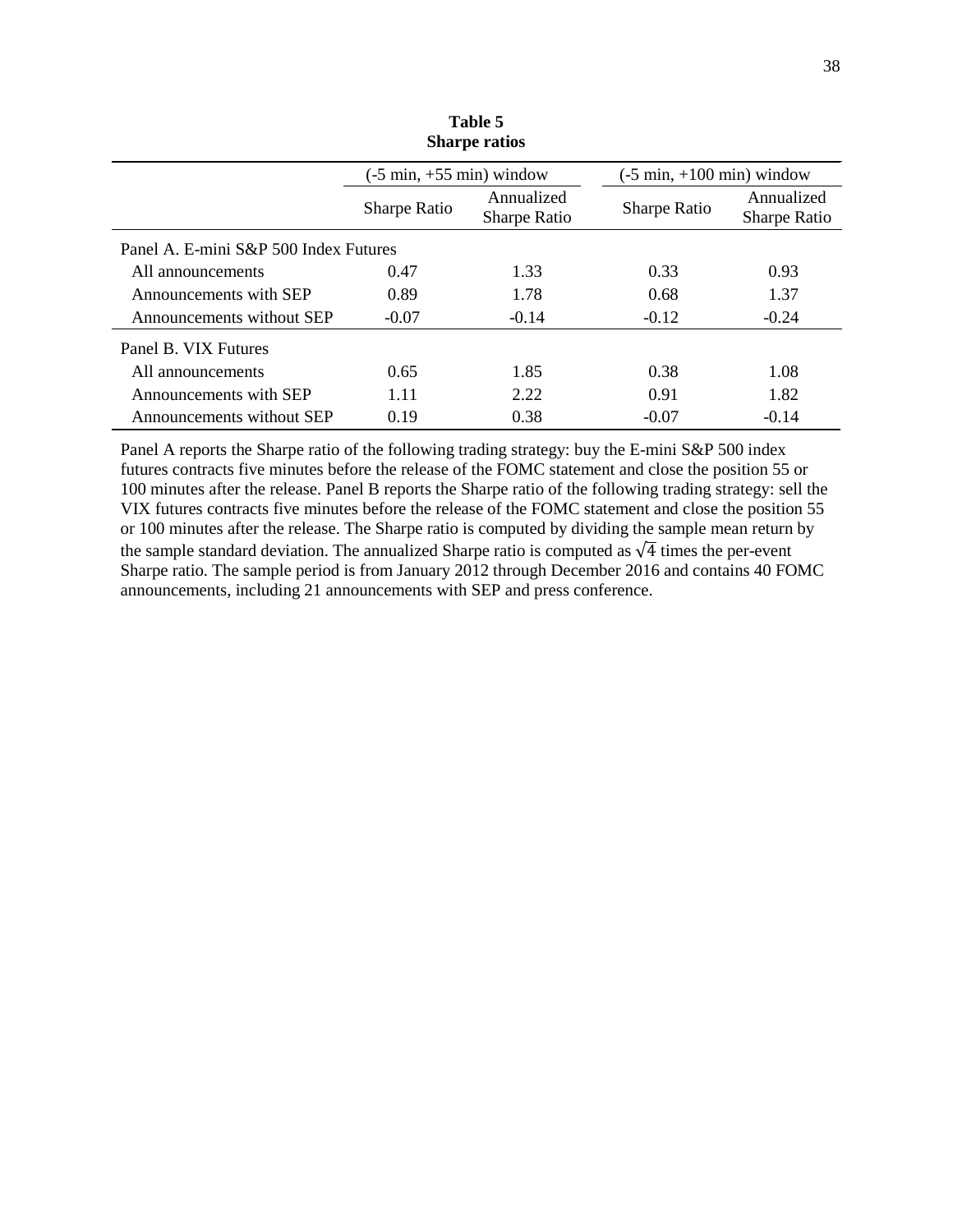|                                                                                                        | $(-5 \text{ min}, +55 \text{ min})$ window | $(-5 \text{ min}, +100 \text{ min})$ window |  |  |
|--------------------------------------------------------------------------------------------------------|--------------------------------------------|---------------------------------------------|--|--|
| Panel A. Effect of macroeconomic projections on interest rate futures                                  |                                            |                                             |  |  |
| Intercept                                                                                              | $-0.009(0.020)$                            | $-0.011(0.024)$                             |  |  |
| Economy                                                                                                | $0.028(0.014)$ *                           | $0.037(0.017)$ **                           |  |  |
| N                                                                                                      | 21                                         | 21                                          |  |  |
| $R^2$                                                                                                  | 0.079                                      | 0.102                                       |  |  |
| Panel B. Effect of federal funds target rate projections on interest rate futures                      |                                            |                                             |  |  |
| Intercept                                                                                              | $-0.017(0.021)$                            | $-0.023(0.024)$                             |  |  |
| $\triangle FFR$                                                                                        | $0.078(0.033)$ **                          | $0.105(0.040)$ **                           |  |  |
| N                                                                                                      | 20                                         | 20                                          |  |  |
| $R^2$                                                                                                  | 0.124                                      | 0.160                                       |  |  |
| Panel C. Effect of press conference tone on interest rate futures analyzed using the McDonald lexicon  |                                            |                                             |  |  |
| Intercept                                                                                              | $0.112(0.041)$ **                          | $0.113(0.044)$ **                           |  |  |
| Tone                                                                                                   | $-0.090(0.032)$ **                         | $-0.088(0.034)$ **                          |  |  |
| $\mathbf N$                                                                                            | 21                                         | 21                                          |  |  |
| $R^2$                                                                                                  | 0.149                                      | 0.111                                       |  |  |
| Panel D. Effect of press conference tone on interest rate futures analyzed using the National Research |                                            |                                             |  |  |
| <b>Council Canada Sentiment and Emotion Lexicons</b>                                                   |                                            |                                             |  |  |
| Intercept                                                                                              | $0.245(0.126)$ *                           | $0.279(0.136)*$                             |  |  |
| Tone                                                                                                   | $-0.036(0.018)$ *                          | $-0.040(0.020)*$                            |  |  |
| N                                                                                                      | 21                                         | 21                                          |  |  |
| $R^2$                                                                                                  | 0.107                                      | 0.105                                       |  |  |

**Table 6 Information content of the SEP and press conference**

Panel A reports estimates for the following model:  $\Delta i_t = a_0 + a_1 E_{\text{con}} m y_t + e_t$ , where  $\Delta i_t$  is the change in the 8-9 quarters ahead Eurodollar futures rate and  $E_{\text{conomy}_t}$  is the first principal component of changes in median projections of real GDP growth, inflation, and unemployment contained in the SEP. Panel B reports estimates for the following model:  $\Delta i_t = a_0 + a_1 \Delta F F R_t + e_t$ , where  $\Delta F F R_t$  is the change in the median projection of the federal funds rate for year  $t + 2$  contained in the SEP. Panels C and D report estimates for the following model:  $\Delta i_t = a_0 + a_1 Tone_t + e_t$ , where  $Tone_t$  is the tone measured using the McDonald lexicon and the National Research Council Canada Sentiment and Emotion Lexicons, respectively. The sample period is from January 2012 through December 2016. The regressions are estimated using OLS with the White (1980) heteroskedasticity consistent covariance matrix. Standard errors are shown in parentheses. \*, \*\*, \*\*\* indicate statistical significance at 10%, 5%, and 1% levels, respectively.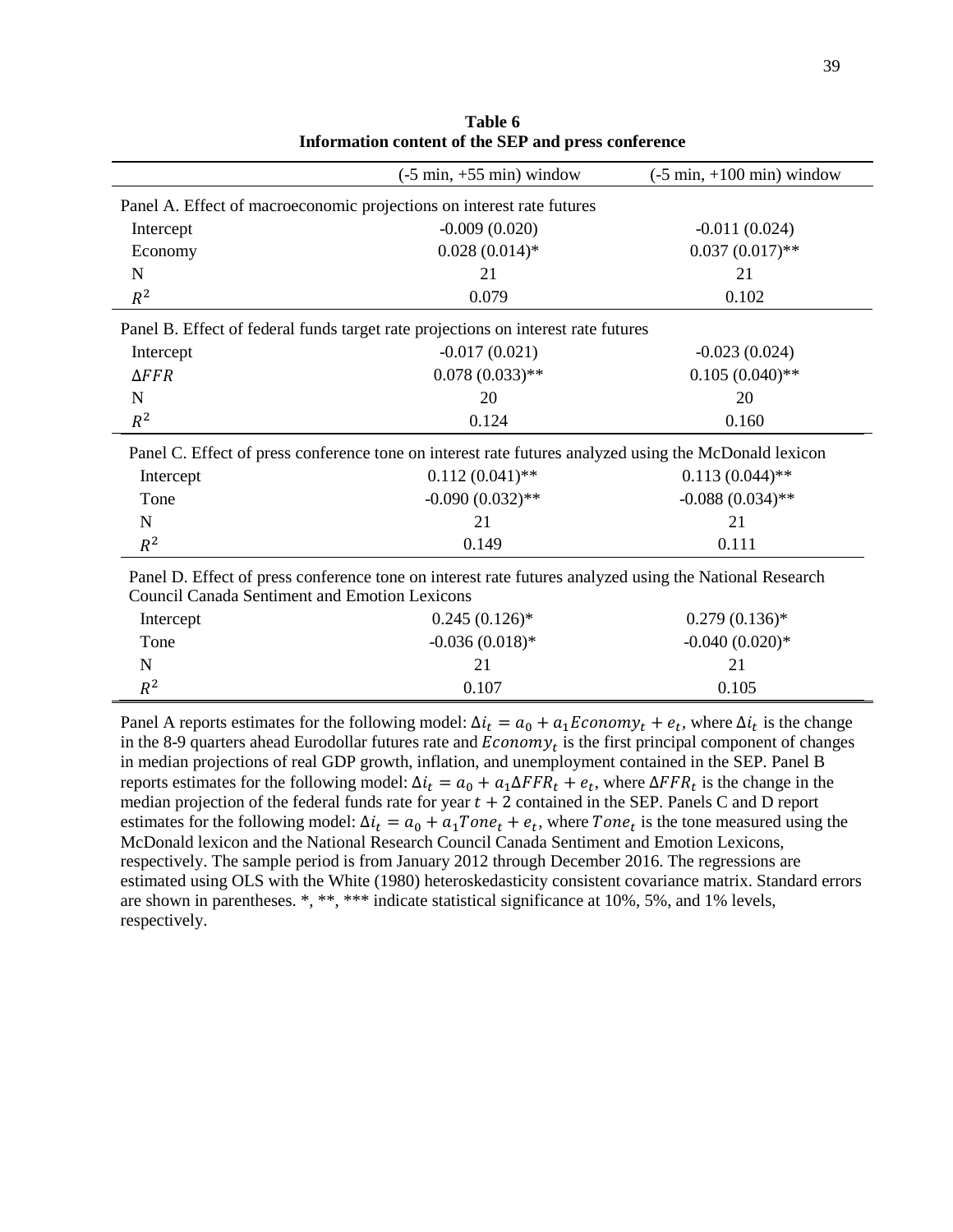|                                  | <b>VIX</b>        | <b>TYVIX</b>      |  |
|----------------------------------|-------------------|-------------------|--|
| Intercept $(a_0)$                | 0.18(0.20)        | $0.30(0.12)$ **   |  |
| SEP dummy $(a_1)$                | $-7.26(1.59)$ *** | $-5.98(1.32)$ *** |  |
| Non-SEP dummy $(a_2)$            | 1.65(1.41)        | $-0.61(0.59)$     |  |
| Macroeconomic news dummy $(a_3)$ | $-1.37(0.72)$ *   | $-2.20(0.60)$ *** |  |
| N                                | 1,257             | 1,257             |  |
| $R^2$                            | 0.019             | 0.044             |  |

**Table 7 Daily time series regression for uncertainty measures**

The table reports estimates for the following model:

 $U_t = a_0 + a_1 D_t^{SEP} + a_2 D_t^{non-SEP} + a_3 D_t^{news} + e_t$ , where  $U_t$  is the daily log difference of the VIX index and the TYVIX index multiplied by 100 in the first and second columns, respectively,  $D_{\rm t}^{SEP}$  is a dummy variable for the FOMC announcement days with SEP and press conference,  $D_t^{non-SEP}$  is a dummy variable for the other FOMC announcement days, and  $D_t^{news}$  is a dummy variable for days with Producer Price Index (PPI) and unemployment rate announcements. The sample period is from January 2012 through December 2016. The regression is estimated using OLS regression with the Newey-West (1987) standard errors. Standard errors are shown in parentheses. \*, \*\*, \*\*\* indicate statistical significance at 10%, 5%, and 1% levels, respectively.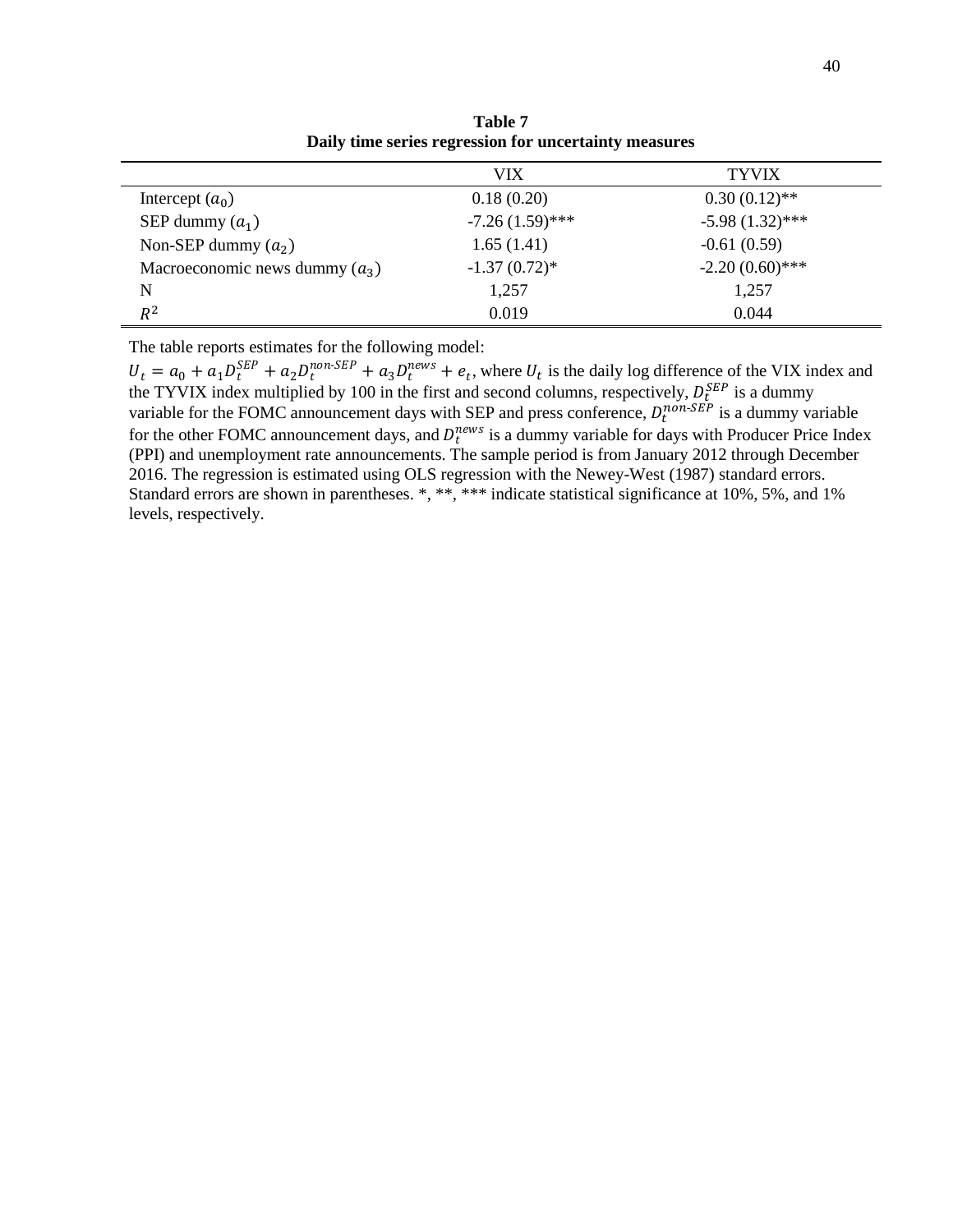|                                               | Announcements                                                 | Announcements     | Difference               |
|-----------------------------------------------|---------------------------------------------------------------|-------------------|--------------------------|
|                                               | without SEP $(N=19)$                                          | with SEP $(N=21)$ | (with SEP – without SEP) |
| Panel A. S&P 500 index option average volumes |                                                               |                   |                          |
| Total volume                                  | 823,952                                                       | 1,116,826         | 292,874***,a             |
| Put option volume                             | 499,578                                                       | 692,484           | 192,906***,a             |
| Call option volume                            | 324,374                                                       | 424,342           | 99,967**,b               |
|                                               | Panel B. S&P 500 index option average abnormal volumes        |                   |                          |
| Total volume                                  | $-30,520$                                                     | 190,246***        | 220,766***,a             |
| Put option volume                             | $-34,004$                                                     | 120,216***        | 154,220***,a             |
| Call option volume                            | 3,484                                                         | 70,030**          | 66,546*, $c$             |
|                                               | Panel C. Eurodollar Mid-Curve option average abnormal volumes |                   |                          |
| 1 year Mid-Curve                              | 91.980***                                                     | 206,276***        | 114,296***,a             |

**Table 8 Option trading volume on FOMC announcement days**

Panel A reports the S&P 500 index option trading volume on FOMC announcement days. Panel B reports the changes in the S&P 500 index option trading volume on the announcement day relative to the average daily level in the week before the FOMC meeting (days *t-6* through *t-2* relative to the announcement day). Panel C reports the changes in the Eurodollar Mid-Curve option volume on the announcement day relative to the average daily level in the week before the FOMC meeting (days *t-6* through *t-2* relative to the announcement day). The sample period is from January 2012 through December 2016 and contains 40 FOMC announcements, including 21 announcements with SEP and press conference. \*, \*\*, \*\*\* indicate statistical significance at 10%, 5%, and 1% levels, respectively, based on a *t*-test; a, b, and c indicate that the Wilcoxon rank sum test of the difference in medians is significant at the 1%, 5%, and 10% levels, respectively.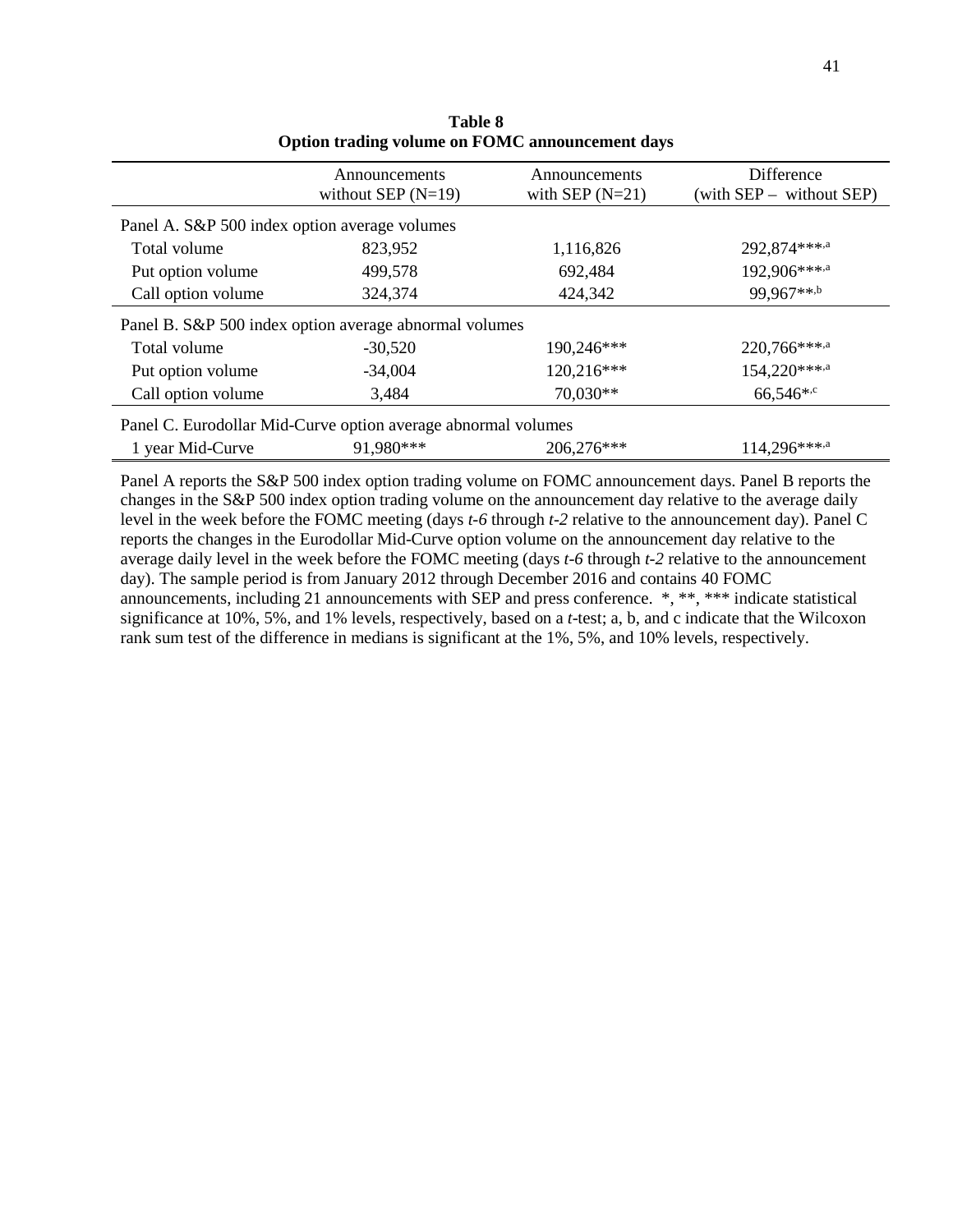|                                            | 2SLS              | <b>OLS</b>        |
|--------------------------------------------|-------------------|-------------------|
| Intercept $(a_0)$                          | $0.05(0.01)$ ***  | $0.05(0.01)$ ***  |
| SEP dummy $(a_1)$                          | 0.08(0.14)        | $-0.15(0.10)$     |
| Non-SEP dummy $(a_2)$                      | $-0.13(0.11)$     | $-0.06(0.10)$     |
| Macroeconomic news dummy $(a_3)$           | $-0.04(0.06)$     | $-0.09(0.05)*$    |
| Rate change $(b_0)$                        | $2.73(0.73)$ ***  | $1.33(0.39)$ ***  |
| Rate change $\times$ SEP dummy $(b_1)$     | $-5.79(1.35)$ *** | $-3.76(0.99)$ *** |
| Rate change $\times$ Non-SEP dummy $(b_2)$ | 1.85(1.77)        | 1.82(1.52)        |
| Change in VIX $(c_0)$                      | $-5.63(1.21)$ *** | $-8.88(0.29)$ *** |
| N                                          | 1,257             | 1,257             |
| $R^2$                                      | 0.61              | 0.70              |

**Table 9 Daily time series regression results controlling for VIX changes** 

The table reports estimates for the following model:

 $R_t = a_0 + a_1 D_t^{SEP} + a_2 D_t^{non-SEP} + a_3 D_t^{news} + b_0 \Delta t_t + b_1 \Delta t_t D_t^{SEP} + b_2 \Delta t_t D_t^{non-SEP} + c_0 \Delta V I X_t + e_t,$ where  $R_t$  is the daily return on the S&P 500 index,  $D_t^{SEP}$  is a dummy variable for the FOMC announcement days with SEP and press conference,  $D_t^{non-SEP}$  is a dummy variable for the other FOMC announcement days,  $D_t^{news}$  is a dummy variable for days with Producer Price Index (PPI) and unemployment rate announcements,  $\Delta i_t$  is the daily change in the rate of Eurodollar futures with 8-9 quarters to expiration, and  $\Delta VIX_t$  is the daily log difference of the VIX index. The sample period is from January 2012 through December 2016. The regression is estimated using two-stage least squares regression with Newey-West (1987) standard errors and OLS with the Newey-West (1987) standard errors in the first and second columns, respectively. The instrumental variable in the two-stage least squares regression is the one-day lag of the VIX index. Standard errors are shown in parentheses. \*, \*\*, \*\*\* indicate statistical significance at 10%, 5%, and 1% levels, respectively.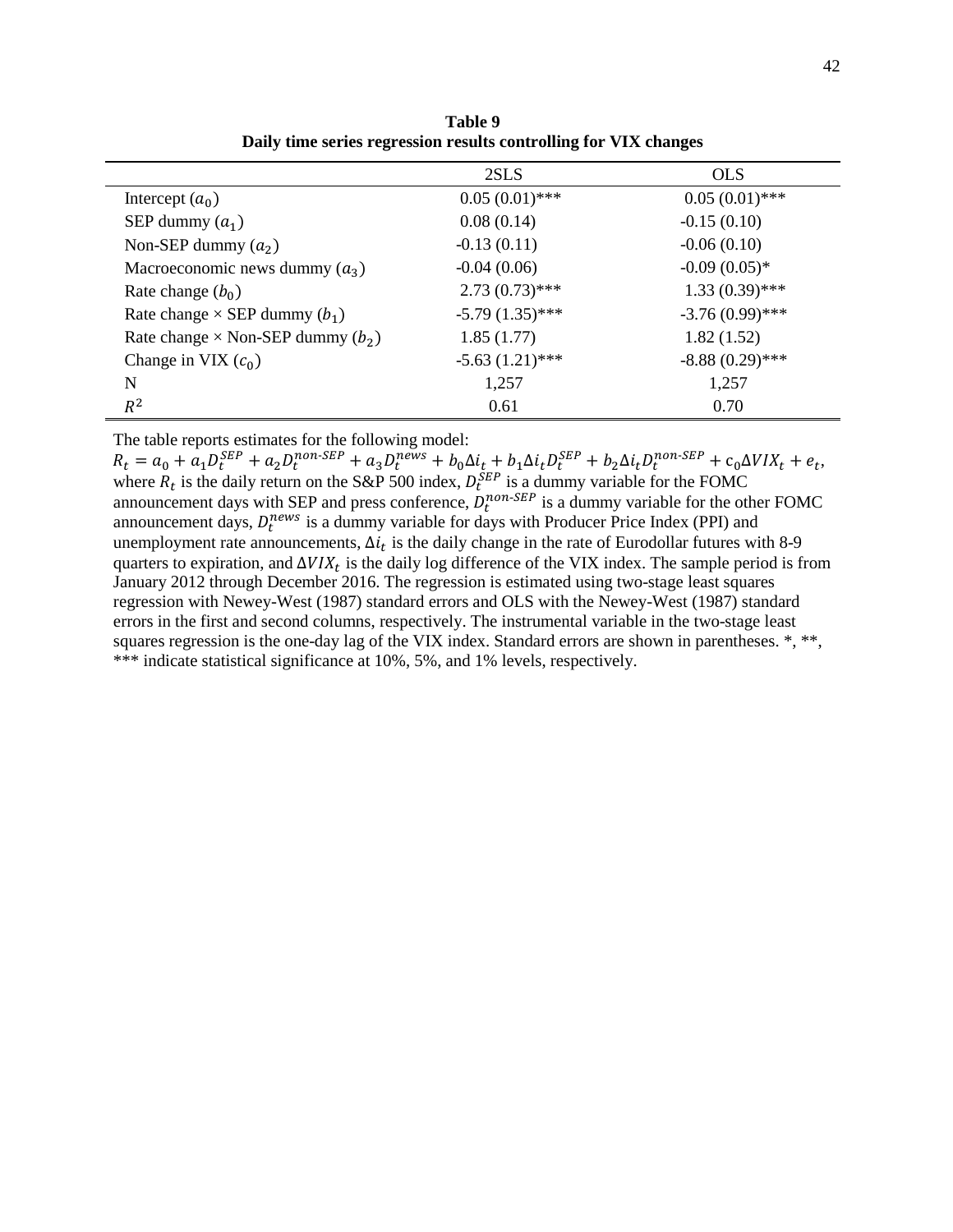| Intercept $(a_0)$                              | $-0.26(0.02)$ *** |
|------------------------------------------------|-------------------|
| Market beta $(a_1)$                            | 0.03(0.03)        |
| VIX beta $(a_2)$                               | $-0.07(0.03)$ **  |
| SEP dummy $(b_0)$                              | $0.77(0.03)$ ***  |
| SEP dummy $\times$ Market beta ( $b_1$ )       | $0.13(0.04)$ ***  |
| SEP dummy $\times$ VIX beta ( $b_2$ )          | $0.17(0.04)$ ***  |
| Monetary surprise $(c_0)$                      | $-4.36(0.17)$ *** |
| Monetary surprise $\times$ Market beta $(c_1)$ | $-0.53(0.27)$ **  |
| Monetary surprise $\times$ VIX beta $(c_2)$    | 0.32(0.27)        |
| N                                              | 19,000            |
| $R^2$                                          | 0.09              |

**Table 10 Event study regression for daily disaggregated stock returns**

The table reports estimates for the following model:  $R_{it} = a_0 + a_1 \beta_{i,t-1}^{Mkt} + a_2 \beta_{i,t-1}^{VIX} +$  $(b_0 + b_1 \beta_{i,t-1}^{Mkt} + b_2 \beta_{i,t-1}^{VIX}) D_t^{SEP} + (c_0 + c_1 \beta_{i,t-1}^{Mkt} + c_2 \beta_{i,t-1}^{VIX}) \Delta i_t + e_{it}$ , where  $R_{it}$  is the daily return of individual stocks in the S&P 500 index on FOMC announcement days,  $\Delta i_t$  is the change in the 8-9 quarters ahead Eurodollar futures rate computed over the window from five minutes before to 55 minutes after the release of the FOMC statement,  $D_t^{SEP}$  is a dummy variable equal to one for FOMC announcements with SEP and press conference, and  $\beta_{i,t-1}^{Mkt}$  and  $\beta_{i,t-1}^{VIX}$  are the 126-trading-day rolling market and VIX betas one day before FOMC announcement, respectively. The market and VIX betas are estimated by regressing returns of stocks in the S&P 500 index on daily market excess returns and daily log-changes in the VIX index on a 126-trading-day rolling basis. The betas are normalized using their sample means and standard deviations. The sample period is from January 2012 through December 2016. The regression is estimated using pooled OLS. Panel-corrected standard errors are shown in parentheses. \*, \*\*, \*\*\* indicate statistical significance at 10%, 5%, and 1% levels, respectively.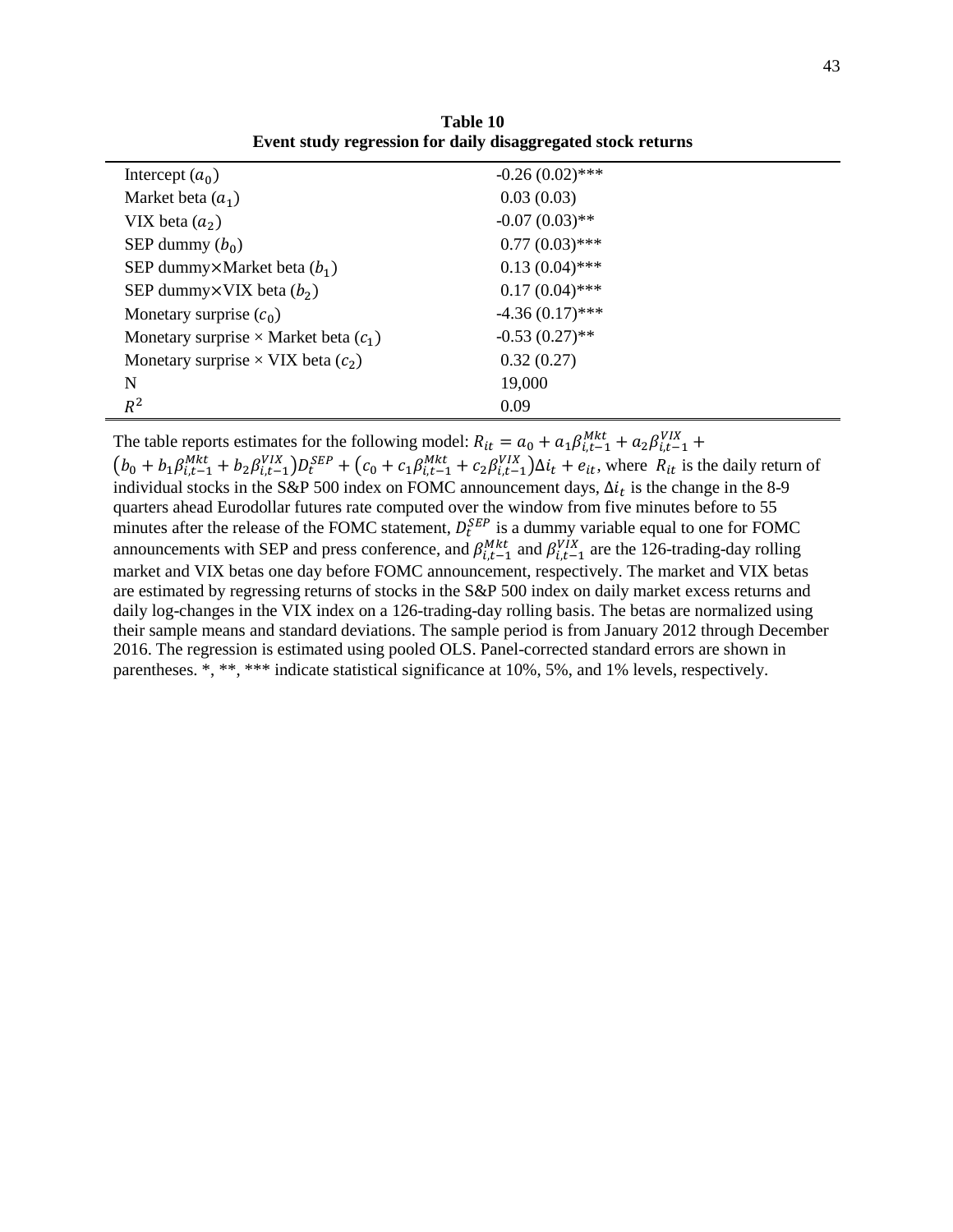

**Figure 1. Kernel densities of post-announcement returns**

This figure plots kernel densities of continuously compounded returns of the E-mini S&P 500 futures. The bandwidth is selected using the Sheather and Jones (1991) method. The event window is from five minutes before to 55 minutes after the release of the FOMC statement. The sample period is from January 2012 through December 2016 and contains 40 FOMC announcements, including 21 announcements with SEP and press conference.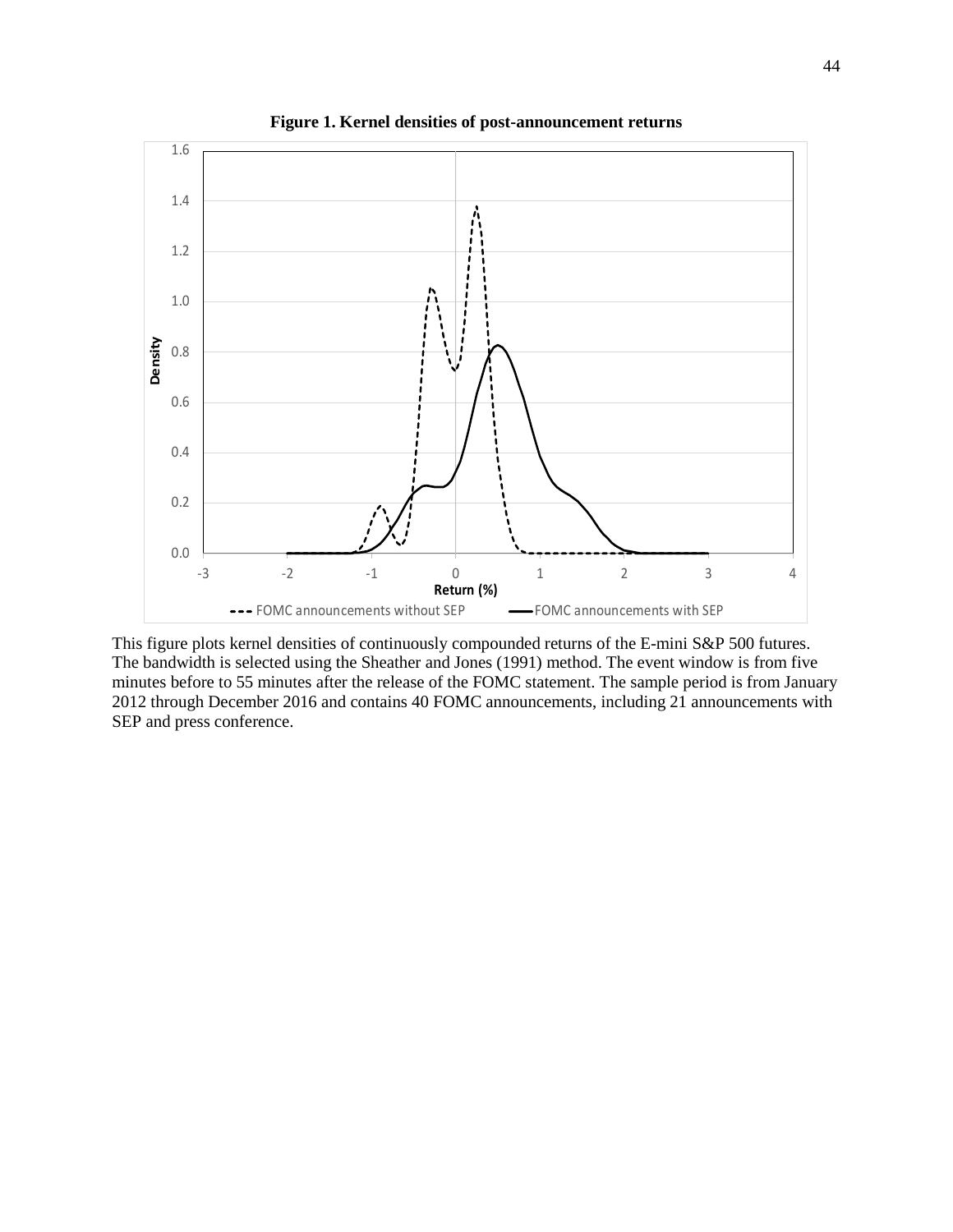

**Figure 2. Cumulative average returns**  Panel A. FOMC announcements with SEP

Panel B. FOMC announcements without SEP



This figure shows the average cumulative returns of the E-mini S&P futures around the FOMC announcements. The event window is from twelve hours before to two hours after the release of FOMC statements. The solid lines in Panels A and B are for the cumulative average returns on policy days with and without SEP and press conference, respectively. The dashed lines represent 95% confidence intervals computed by assuming that the average cumulative returns follow the asymptotic normal distribution. The sample period is from January 2012 through December 2016 and contains 40 FOMC announcements, including 21 announcements with SEP and press conference.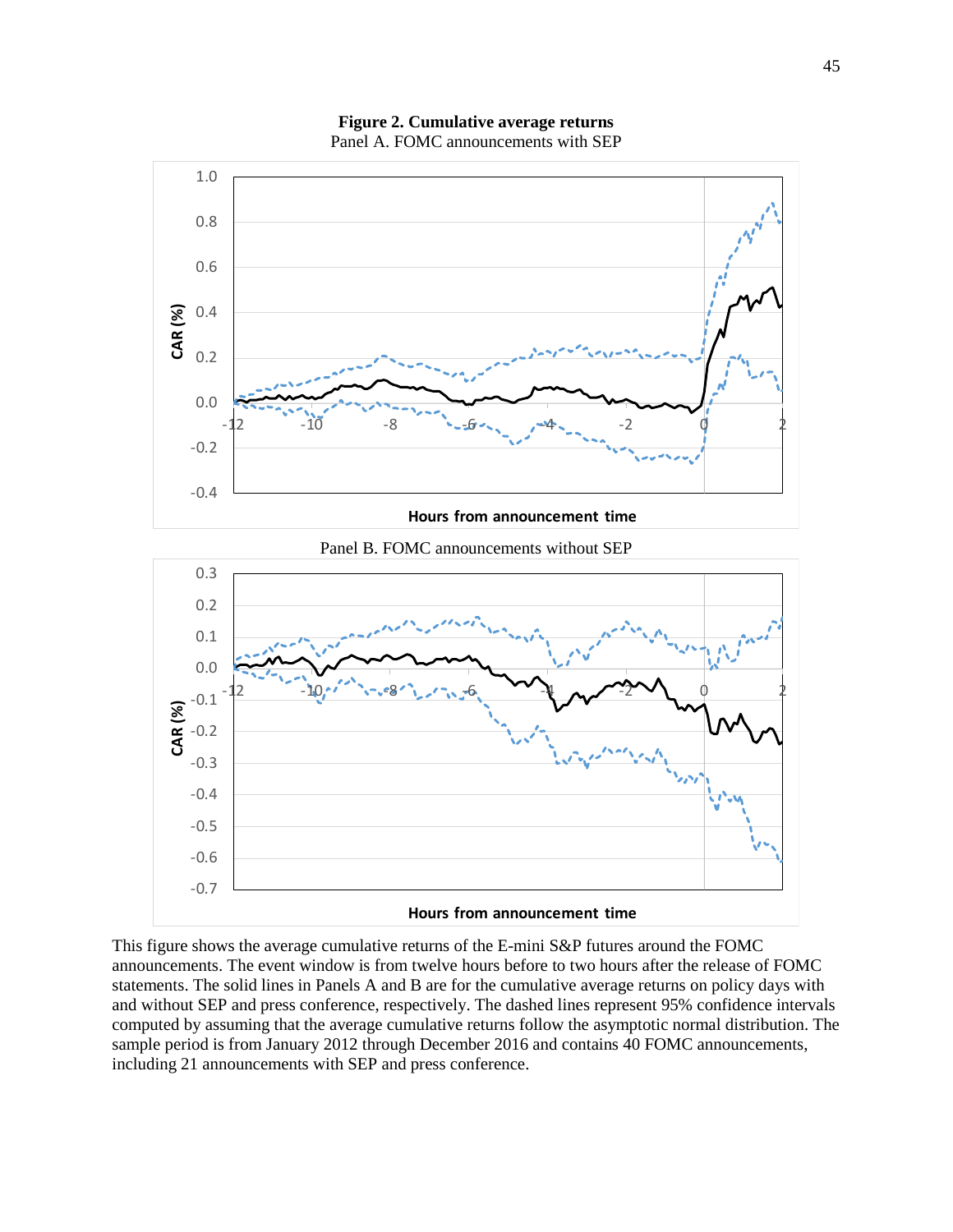

**Figure 3. Trading volume and return volatility**  Panel A. Average trading volume

Panel A shows the average per-minute trading volume of the E-mini S&P 500 futures. Panel B shows the standard deviation of five-minute returns of the E-mini S&P 500 futures. The event window is from 120 minutes before to 100 minutes after the release of FOMC statements. The solid and dashed lines represent policy announcements with and without SEP and press conference, respectively. The sample period is from January 2012 through December 2016 and contains 40 FOMC announcements, including 21 announcements with SEP and press conference.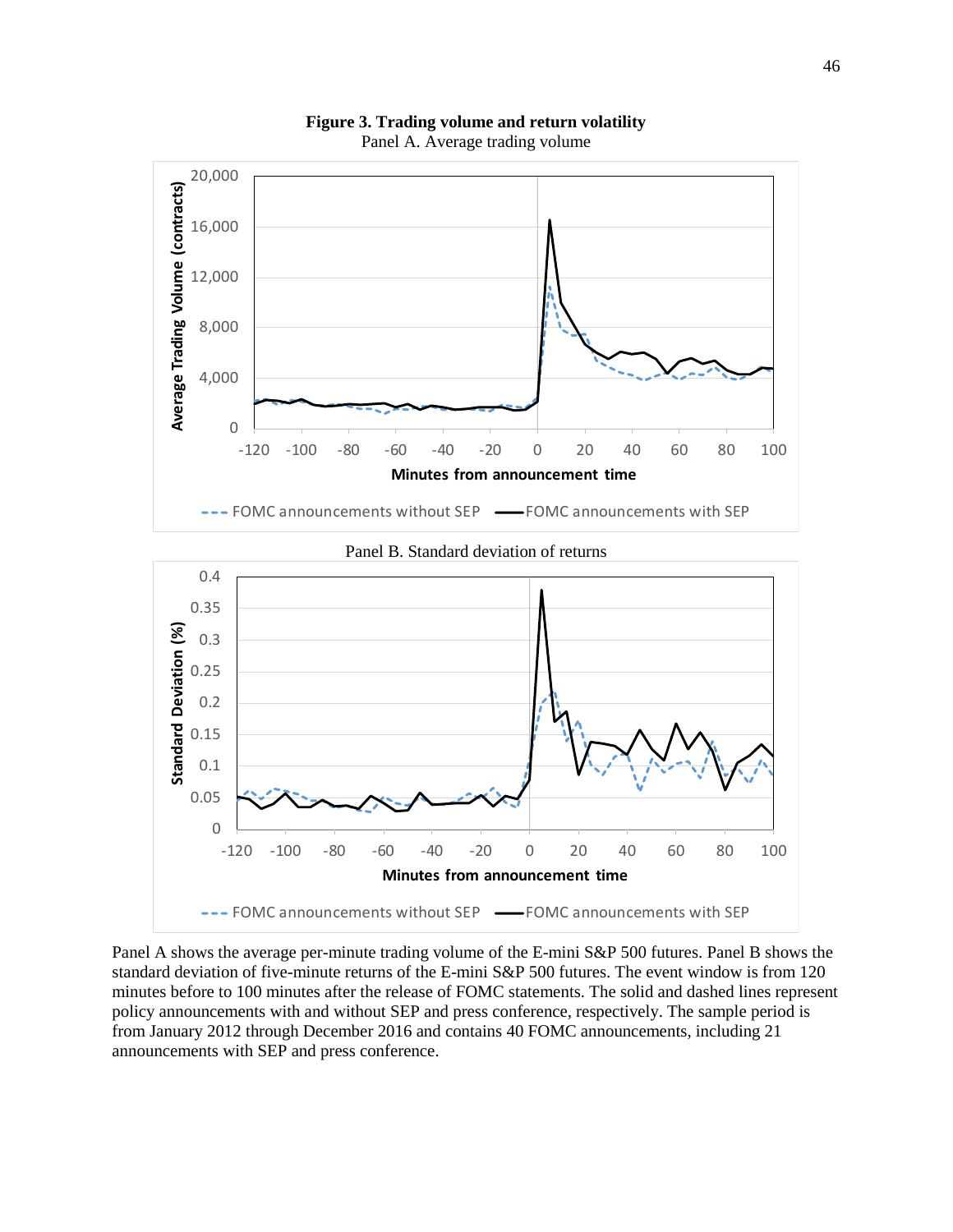

**Figure 4. Monetary surprises and post-announcement stock returns** 

This figure plots post-announcement returns of the E-mini S&P 500 futures against monetary surprises. The event window is from five minutes before to 55 minutes after the release of the FOMC statement. The monetary surprise is computed as the change in the 8-9 quarters ahead Eurodollar futures rate. The dashed and dotted lines represent the regression lines for the FOMC announcements with and without SEP and press conference, respectively. The sample period is from January 2012 through December 2016 and contains 40 FOMC announcements, including 21 announcements with SEP and press conference.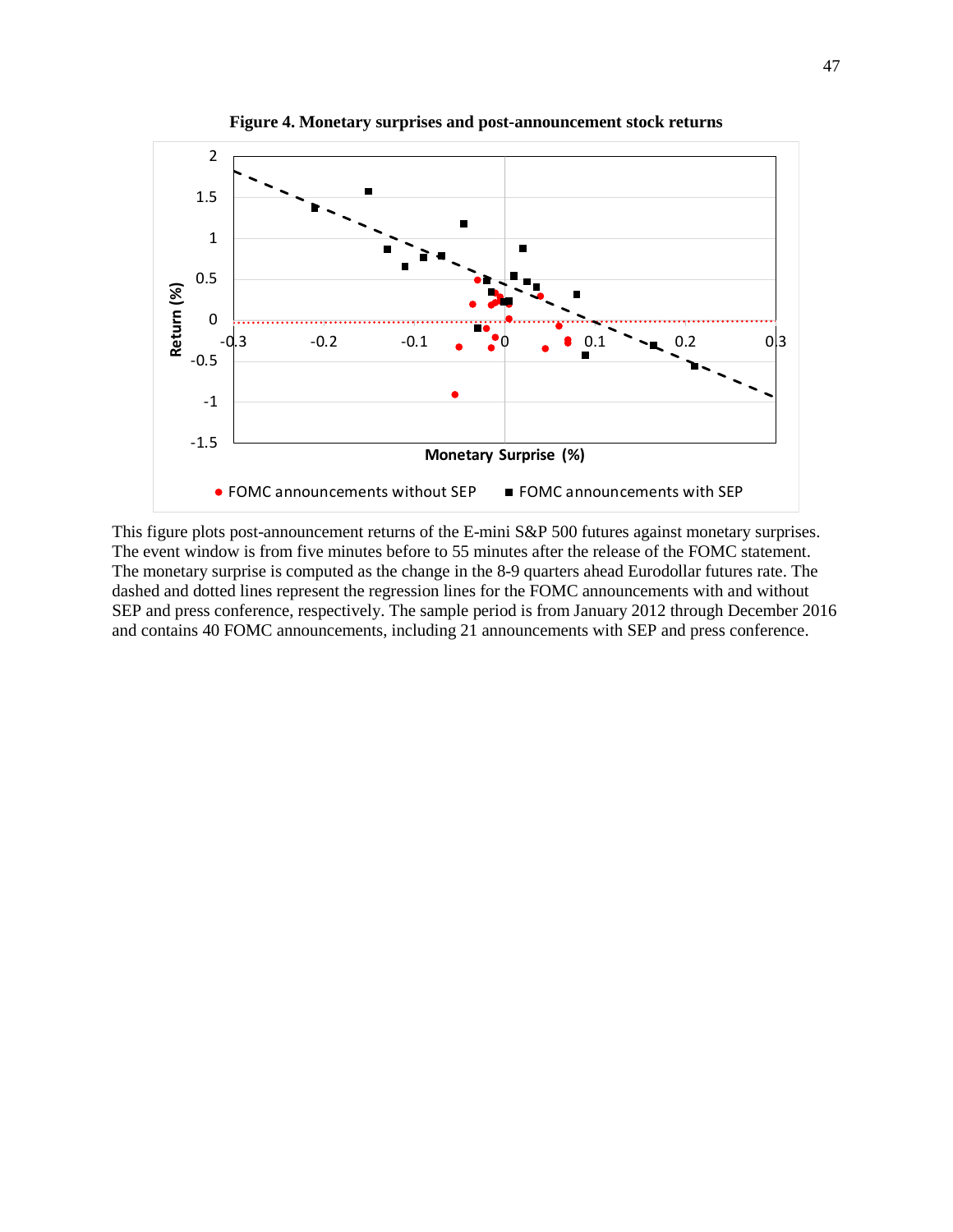**Figure 5. Implied volatility** Panel A. Average VIX levels





2



Panel A shows average levels of VIX around the FOMC announcements. Panel B shows cumulative average changes in the natural log of VIX. The event window is from 120 minutes before to 100 minutes after the release of FOMC statements. The solid line represents policy announcements with SEP and press conference. The dashed line represents policy announcements without SEP and press conference. The sample period is from January 2012 through December 2016 and contains 40 FOMC announcements, including 21 announcements with SEP and press conference.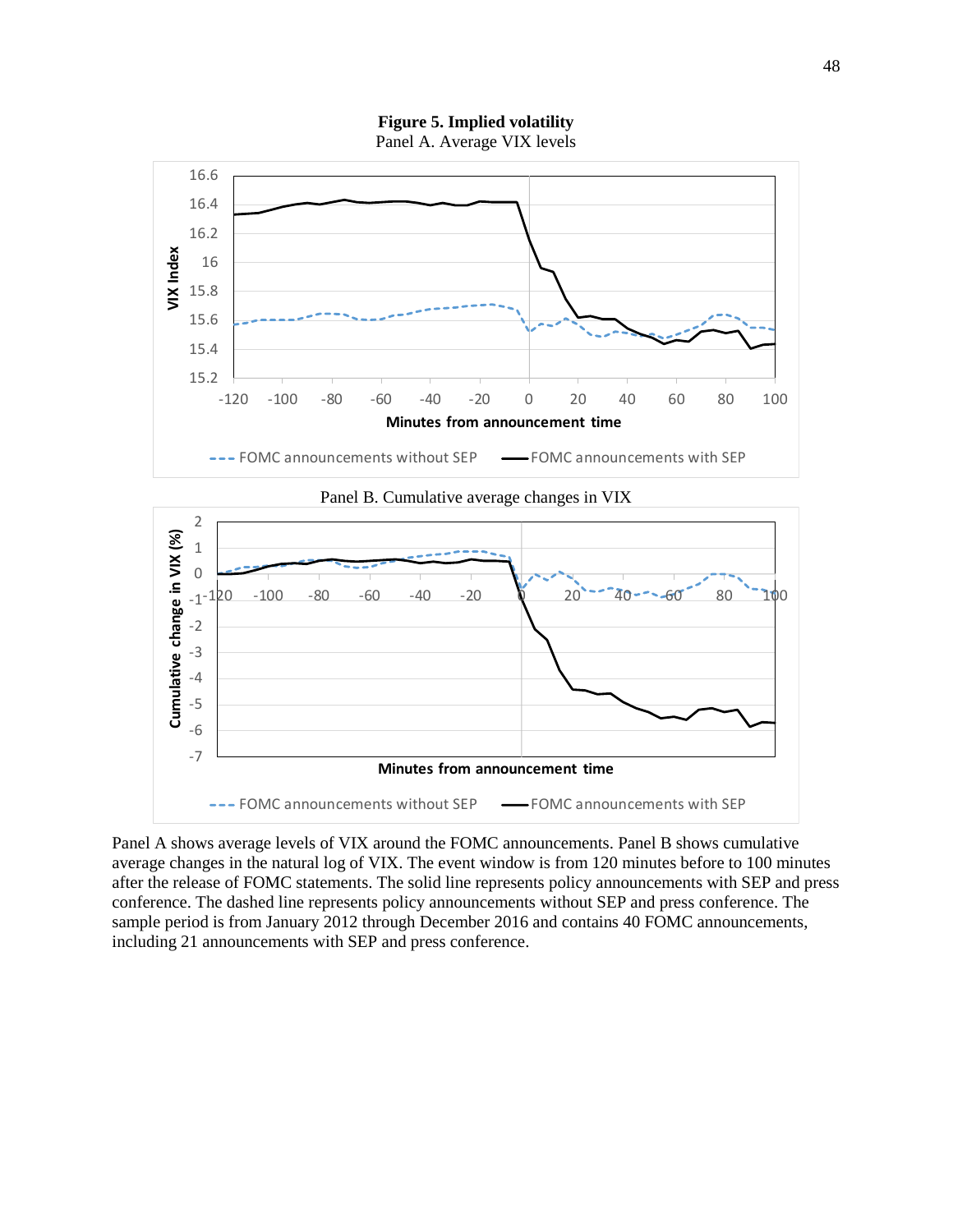

**Figure 6. CBOE/CBOT 10-year U.S. Treasury Note Volatility Index**

The figure shows median daily values of CBOE/CBOT 10-year U.S. Treasury Note Volatility Index. The solid line represents policy announcements with SEP and press conference. The dashed line represents policy announcements without SEP and press conference. Solid circles indicate that the Wilcoxon rank sum test of the difference in medians between the samples with and without the SEP is significant at the 10% level. The sample period is from January 2012 through December 2016 and contains 40 FOMC announcements, including 21 announcements with SEP and press conference.